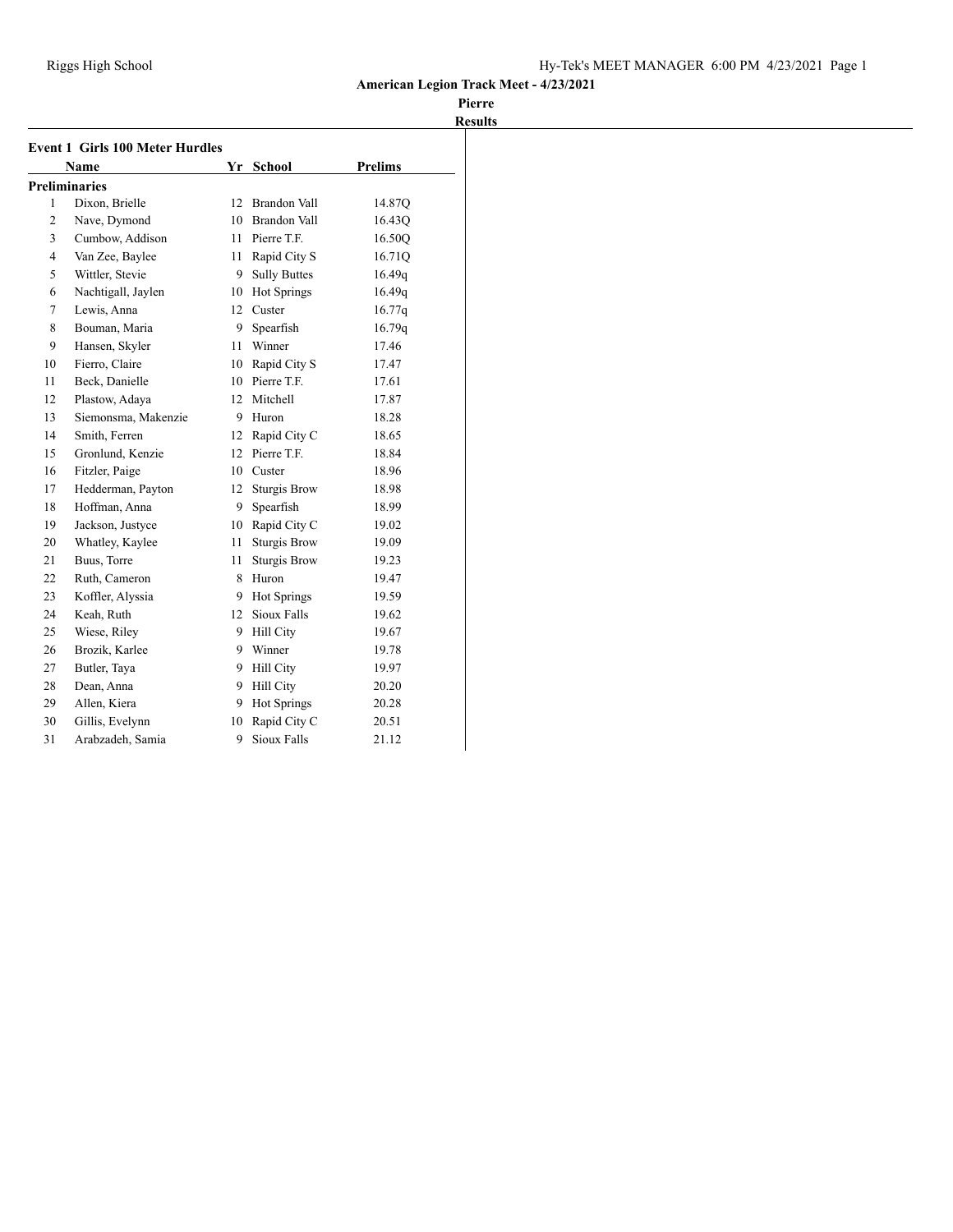| Name          |                    |    | Yr School           | <b>Finals</b> |                |
|---------------|--------------------|----|---------------------|---------------|----------------|
| <b>Finals</b> |                    |    |                     |               |                |
| 1             | Dixon, Brielle     | 12 | Brandon Vall        | 14.73         | 10             |
| 2             | Van Zee, Baylee    | 11 | Rapid City S        | 16.20         | 8              |
| 3             | Wittler, Stevie    | 9  | <b>Sully Buttes</b> | 16.43         | 6              |
| 4             | Nachtigall, Jaylen | 10 | <b>Hot Springs</b>  | 16.56         | 4              |
| 5             | Lewis, Anna        | 12 | Custer              | 16.57         | $\overline{2}$ |
| 6             | Bouman, Maria      | 9  | Spearfish           | 16.60         | 1              |
| 7             | Nave, Dymond       | 10 | Brandon Vall        | 16.81         |                |
| 8             | Cumbow, Addison    | 11 | Pierre T.F.         | 19.45         |                |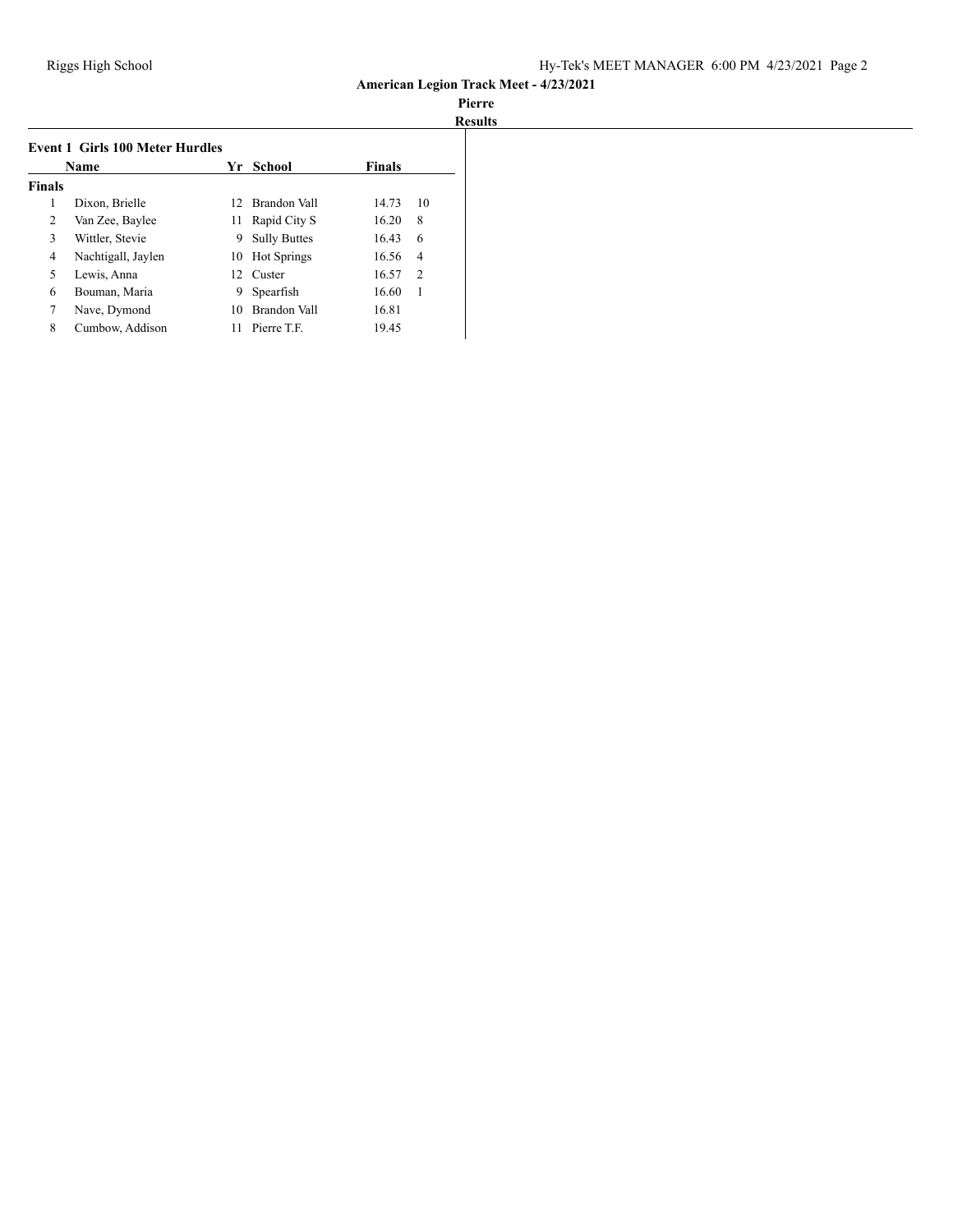| <b>Event 2 Boys 110 Meter Hurdles</b> |                      |    |                     |                |  |  |
|---------------------------------------|----------------------|----|---------------------|----------------|--|--|
|                                       | <b>Name</b>          | Yr | <b>School</b>       | <b>Prelims</b> |  |  |
|                                       | <b>Preliminaries</b> |    |                     |                |  |  |
| 1                                     | Grace, Mikael        | 11 | Custer              | 15.78Q         |  |  |
| $\overline{2}$                        | Monk, Aaron          | 11 | Winner              | 16.07Q         |  |  |
| 3                                     | Lear, Nate           | 12 | <b>Brandon Vall</b> | 16.19Q         |  |  |
| $\overline{4}$                        | Johnson, Jaxon       |    | 12 Hill City        | 16.65Q         |  |  |
| 5                                     | Merkwan, Jack        | 10 | Pierre T.F.         | 16.68q         |  |  |
| 6                                     | McCubbin, Kamren     | 12 | Sioux Falls         | 16.74q         |  |  |
| 7                                     | Donahoe, Jeremiah    | 11 | <b>Brandon Vall</b> | 16.81q         |  |  |
| 8                                     | Lunders, Tanner      | 11 | Rapid City S        | 16.98q         |  |  |
| 9                                     | Pfeiffer, Levi       |    | 12 Brandon Vall     | 17.09          |  |  |
| 10                                    | Schuetzle, Greyson   | 9  | Pierre T.F.         | 17.70          |  |  |
| 11                                    | Brown, Jace          | 11 | Rapid City C        | 18.37          |  |  |
| 12                                    | Jones, Billy         | 12 | Rapid City S        | 18.56          |  |  |
| 13                                    | Flanegan, Isaac      | 10 | Rapid City C        | 18.60          |  |  |
| 14                                    | Frost, Trey          | 12 | <b>Stanley Coun</b> | 19.02          |  |  |
| 15                                    | Herbaugh, Malyki     | 10 | Rapid City C        | 19.52          |  |  |
| 16                                    | Angok, Thon          | 10 | Sioux Falls         | 19.59          |  |  |
| 17                                    | Kugler, Conner       | 11 | Spearfish           | 19.63          |  |  |
| 18                                    | VanLiere, Shawn      | 11 | Pierre T.F.         | 19.71          |  |  |
| 19                                    | Russel, Warren       | 11 | Hot Springs         | 19.71          |  |  |
| 20                                    | Grace, Mical         | 9  | Custer              | 19.89          |  |  |
| 21                                    | O'Driscoll, Dmitri   | 9  | <b>Sturgis Brow</b> | 20.07          |  |  |
| 22                                    | Knox, Andrew         | 11 | Miller              | 20.21          |  |  |
| 23                                    | Webb, Dylan          | 10 | Hot Springs         | 20.34          |  |  |
| 24                                    | Smith, Colten        | 11 | Douglas             | 20.55          |  |  |
| 25                                    | Turner, Adam         | 10 | Miller              | 20.60          |  |  |
| 26                                    | Hansen, Kayden       | 9  | Hot Springs         | 20.63          |  |  |
| 27                                    | Eidem. Asher         | 11 | Sioux Falls         | 20.77          |  |  |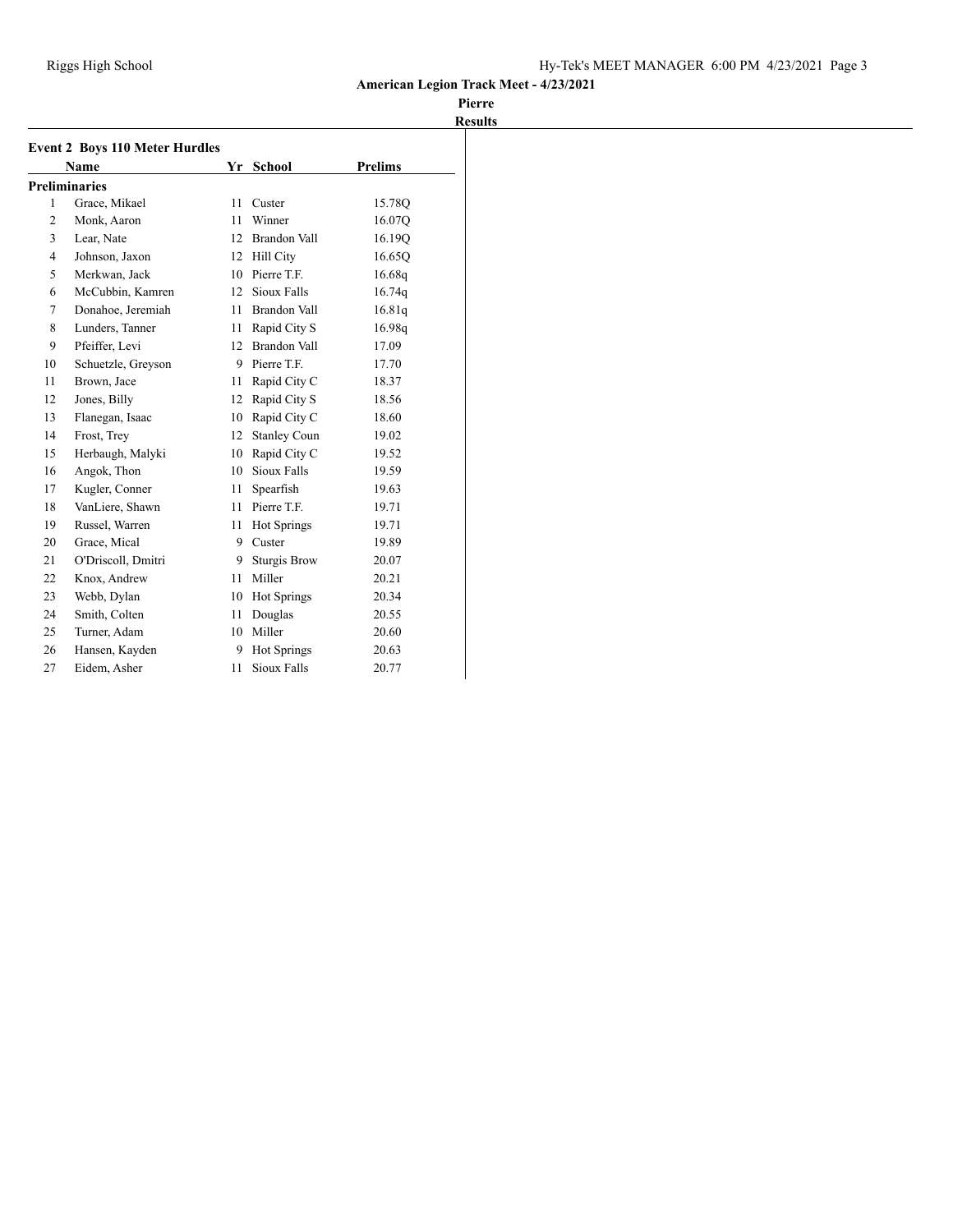# **Pierre**

|               |                                       |    |                     |               |                | <b>Results</b> |
|---------------|---------------------------------------|----|---------------------|---------------|----------------|----------------|
|               | <b>Event 2 Boys 110 Meter Hurdles</b> |    |                     |               |                |                |
|               | <b>Name</b>                           |    | Yr School           | <b>Finals</b> |                |                |
| <b>Finals</b> |                                       |    |                     |               |                |                |
|               | Grace, Mikael                         | 11 | Custer              | 15.50         | 10             |                |
| 2             | Monk, Aaron                           | 11 | Winner              | 15.81         | 8              |                |
| 3             | Lunders, Tanner                       | 11 | Rapid City S        | 16.32         | -6             |                |
| 4             | Johnson, Jaxon                        | 12 | Hill City           | 16.34         | $\overline{4}$ |                |
| 5             | Donahoe, Jeremiah                     | 11 | Brandon Vall        | 16.58         | $\overline{2}$ |                |
| 6             | Merkwan, Jack                         |    | 10 Pierre T.F.      | 16.69         | 1              |                |
| 7             | Lear, Nate                            | 12 | <b>Brandon Vall</b> | 16.99         |                |                |
|               | McCubbin, Kamren                      |    | 12 Sioux Falls      | DO            |                |                |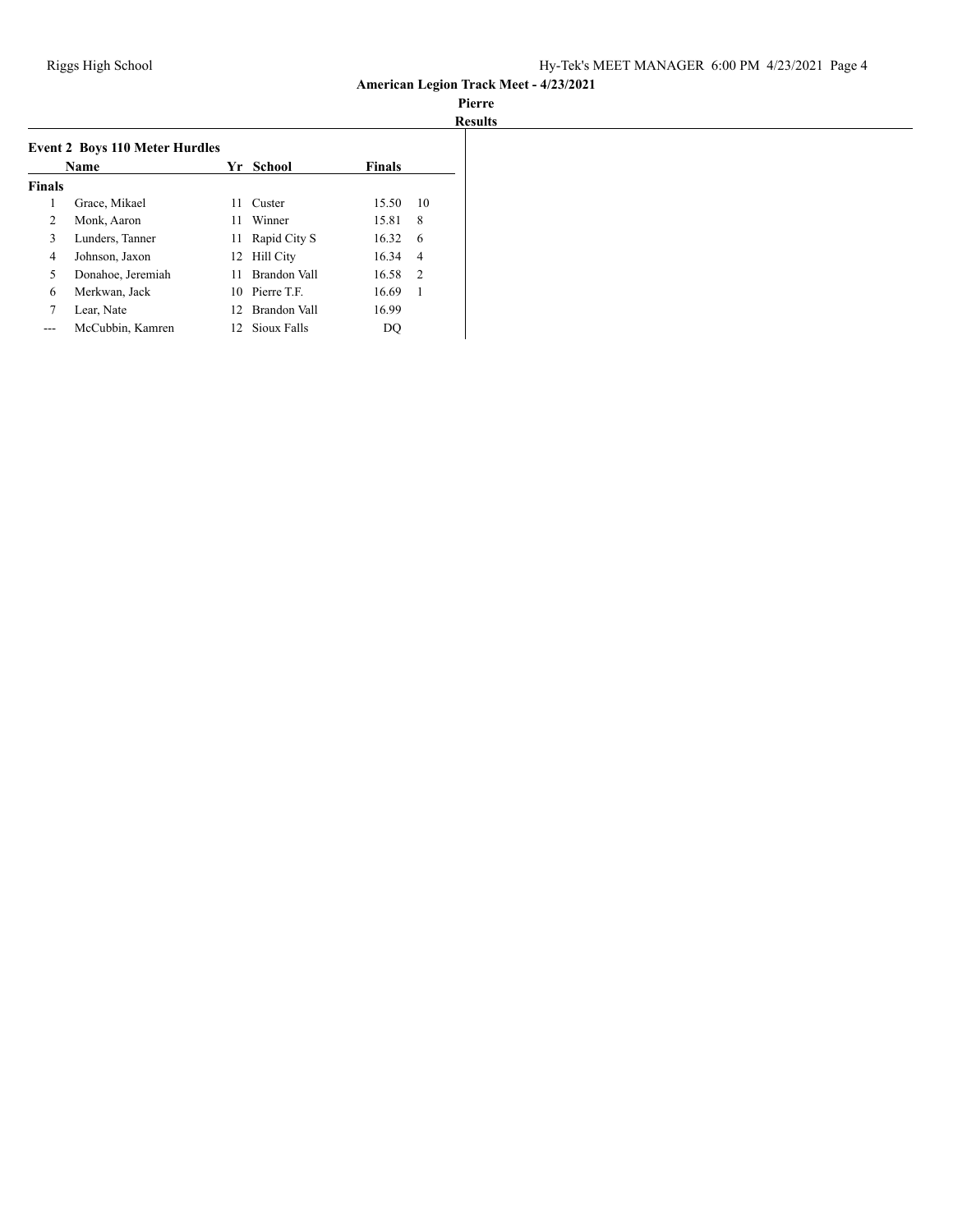|               | <b>Event 3 Girls 4x800 Meter Relay</b> |                    |                               |    |
|---------------|----------------------------------------|--------------------|-------------------------------|----|
|               | Team                                   | Relay              | <b>Finals</b>                 |    |
| <b>Finals</b> |                                        |                    |                               |    |
| 1             | Rapid City Stevens                     |                    | 9:48.98                       | 10 |
|               | 1) Larson, Gracin 10                   | 2) Vidas, Lucia 10 |                               |    |
|               | 3) Holso, Brionna 10                   | 4) Uhre, Hailey 11 |                               |    |
| 2             | <b>Brandon Valley</b>                  |                    | 10:02.90<br>8                 |    |
|               | 1) Scholten, Addison 7                 |                    | 2) Moose, Natalie 12          |    |
|               | 3) Foss, Kylie 11                      |                    | 4) VanDeBerg, Sarah 8         |    |
| 3             | <b>Sturgis Brown</b>                   |                    | 10:12.86<br>6                 |    |
|               | 1) Zylstra, Iris 7                     |                    | 2) Ligtenberg, Tatum 11       |    |
|               | 3) Willnerd, Paige 8                   |                    | 4) Dinkins, Novali 9          |    |
| 4             | Sioux Falls                            |                    | 10:30.85<br>4                 |    |
|               | 1) Kolb, Ella 12                       |                    | 2) Schneider, Anna 10         |    |
|               | 3) Spain, Gabrielle 11                 |                    | 4) Fahey, Ainsley 10          |    |
| 5             | Spearfish                              |                    | $\overline{2}$<br>10:35.22    |    |
|               | 1) Wince, Callie 10                    | 2) West, Sierra 9  |                               |    |
|               | 3) Fjelland, Halle 11                  |                    | 4) Bjorkman, Hanna 10         |    |
| 6             | St. Thomas More                        |                    | 10:43.26<br>$\mathbf{1}$      |    |
|               | 1) Wagner, Abbigail 10                 |                    | 2) Mortimer, Sylvie 7         |    |
|               | 3) Johnson, Emily 12                   |                    | 4) Carlin, Paetyn 10          |    |
| 7             | Rapid City Central                     |                    | 10:48.51                      |    |
|               | 1) Schlabach, Elizabeth 10             |                    | 2) DeGeest, Makaen 11         |    |
|               | 3) Molitor, Lilli 11                   |                    | 4) Kost, Delaney 12           |    |
| 8             | Custer                                 |                    | 10:51.70                      |    |
|               | 1) Studt, Eva 11                       | 2) Wheeler, Brit 9 |                               |    |
|               | 3) Forgey, Shayleigh 9                 |                    | 4) Tennyson, Maya 8           |    |
| 9             | <b>Hill City</b>                       |                    | 10:53.72                      |    |
|               | 1) Cutler, Abby 9                      | 2) Dubois, Sara 9  |                               |    |
|               | 3) Ross, Lillie 9                      |                    | 4) Falkenburg Brown, Nancy 11 |    |
| 10            | Huron                                  |                    | 10:55.60                      |    |
|               | 1) Rozell, Reese 11                    |                    | 2) Feenstra, Alexis 11        |    |
|               | 3) Buffington, Victoriah 10            |                    | 4) Peterson, Tatum 9          |    |
| 11            | Winner                                 |                    | 11:14.98                      |    |
|               | 1) Meiners, Aryn 12                    |                    | 2) Bachmann, Kendyl 10        |    |
|               | 3) Schuyler, Sidda 11                  |                    | 4) Blare, Meagan 12           |    |
| 12            | Hot Springs                            |                    | 11:38.94                      |    |
|               | 1) Haertel, Hannah 11                  |                    | 2) Westinghouse, Shelby 9     |    |
|               | 3) Kimble, Clancy 10                   |                    | 4) Westinghouse, Autumn 10    |    |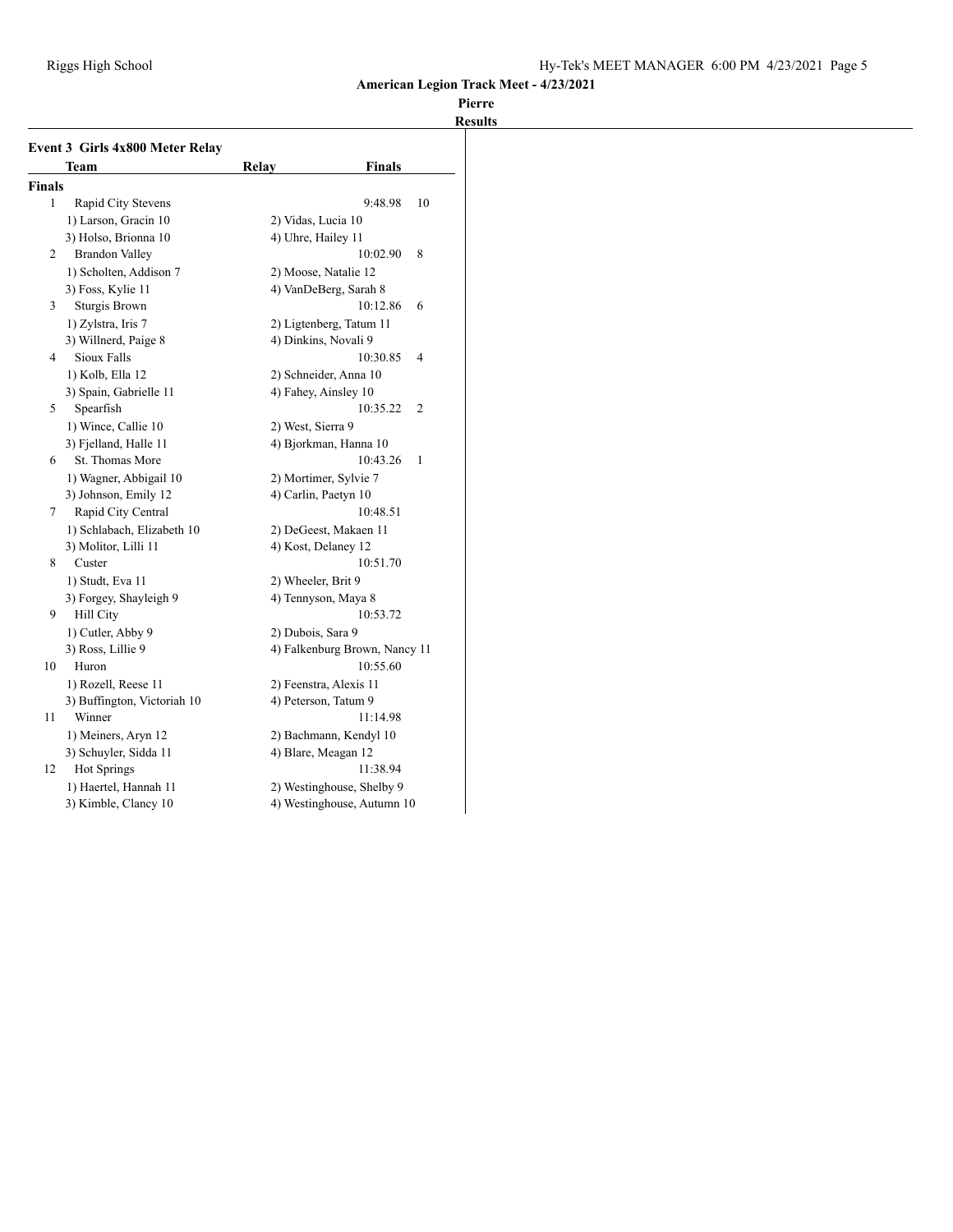| <b>Event 4 Girls 100 Meter Dash</b> |                      |    |                     |                |  |
|-------------------------------------|----------------------|----|---------------------|----------------|--|
|                                     | Name                 |    | Yr School           | <b>Prelims</b> |  |
|                                     | <b>Preliminaries</b> |    |                     |                |  |
| 1                                   | Walker, Meghan       | 11 | <b>Brandon Vall</b> | 12.24Q         |  |
| $\overline{c}$                      | Kur, Nyanas          | 12 | Sioux Falls         | 12.27Q         |  |
| 3                                   | Gilbert, Alexandria  | 12 | Huron               | 13.24Q         |  |
| 4                                   | Van Roekel, Emily    | 11 | <b>Brandon Vall</b> | 13.39Q         |  |
| 5                                   | Skyberg, Kadince     |    | 10 Rapid City C     | 13.50Q         |  |
| 6                                   | Pettersen, Vaida     |    | 10 Spearfish        | 13.56Q         |  |
| 7                                   | Noga, Abbie          | 12 | Rapid City S        | 13.34q         |  |
| 8                                   | Rice, Elaina         | 11 | Brandon Vall        | 13.60q         |  |
| 9                                   | Guthmiller, Sofie    |    | 9 Spearfish         | 13.64          |  |
| 10                                  | Seon, Meshachlen     | 11 | Sioux Falls         | 13.67          |  |
| 11                                  | Oswald, Hailey       |    | 10 Rapid City S     | 13.83          |  |
| 12                                  | Green, Adrianna      | 10 | Rapid City C        | 13.85          |  |
| 13                                  | Larson, Cameron      |    | 9 Pierre T.F.       | 13.86          |  |
| 14                                  | Gainey, Heavan       | 10 | Huron               | 13.89          |  |
| 15                                  | Bartscher, Brooke    |    | 10 Mitchell         | 13.90          |  |
| 16                                  | Richards, Dillan     | 11 | Spearfish           | 13.93          |  |
| 17                                  | Devries, Jacie       |    | 10 Hill City        | 13.96          |  |
| 18                                  | Goebel, Zoey         | 11 | <b>Sturgis Brow</b> | 14.01          |  |
| 19                                  | Siemonsma, Abby      | 11 | <b>Hill City</b>    | 14.06          |  |
| 20                                  | Kannah, Orquidia     | 10 | Sioux Falls         | 14.09          |  |
| 21                                  | Stephens, Macy       |    | 10 St. Thomas M     | 14.10          |  |
| 22                                  | Killinger, Hannah    | 9  | <b>Sturgis Brow</b> | 14.15          |  |
| 23                                  | Goebel, Kenna        | 11 | <b>Sturgis Brow</b> | 14.25          |  |
| 24                                  | Chikos, Kaili        | 11 | Rapid City S        | 14.32          |  |
| 25                                  | Arpan, Jeslyn        |    | 10 Douglas          | 14.40          |  |
| 26                                  | Chapman, Gracie      | 11 | Douglas             | 14.67          |  |
| 27                                  | Williams, Emily      | 9  | St. Thomas M        | 14.69          |  |
| 28                                  | Smith, Kylee         |    | 10 Douglas          | 14.73          |  |
| 29                                  | Whitaker, Goldie     |    | 12 Custer           | 14.92          |  |
| 30                                  | Bohnenkamp, Jayda    | 8  | St. Thomas M        | 14.98          |  |
| 31                                  | Lammers, Patricia    |    | 10 Miller           | 15.06          |  |
| 32                                  | Alexander, Zoe       |    | 9 Hill City         | 15.08          |  |
| 33                                  | Baker, Joanlei       | 9  | Miller              | 15.18          |  |
| 34                                  | Bradford, Tailynn    | 11 | <b>Sully Buttes</b> | 15.24          |  |
| 35                                  | Allen, Kiera         | 9  | Hot Springs         | 15.24          |  |
| 36                                  | Day, Shayne          |    | 10 Winner           | 15.28          |  |
| 37                                  | Preuss, Maggie       | 9  | Hot Springs         | 15.45          |  |
| 38                                  | Olivier, Gracie      | 12 | <b>Sully Buttes</b> | 15.56          |  |
| 39                                  | Theilmann, Lily      | 9  | <b>Hot Springs</b>  | 15.63          |  |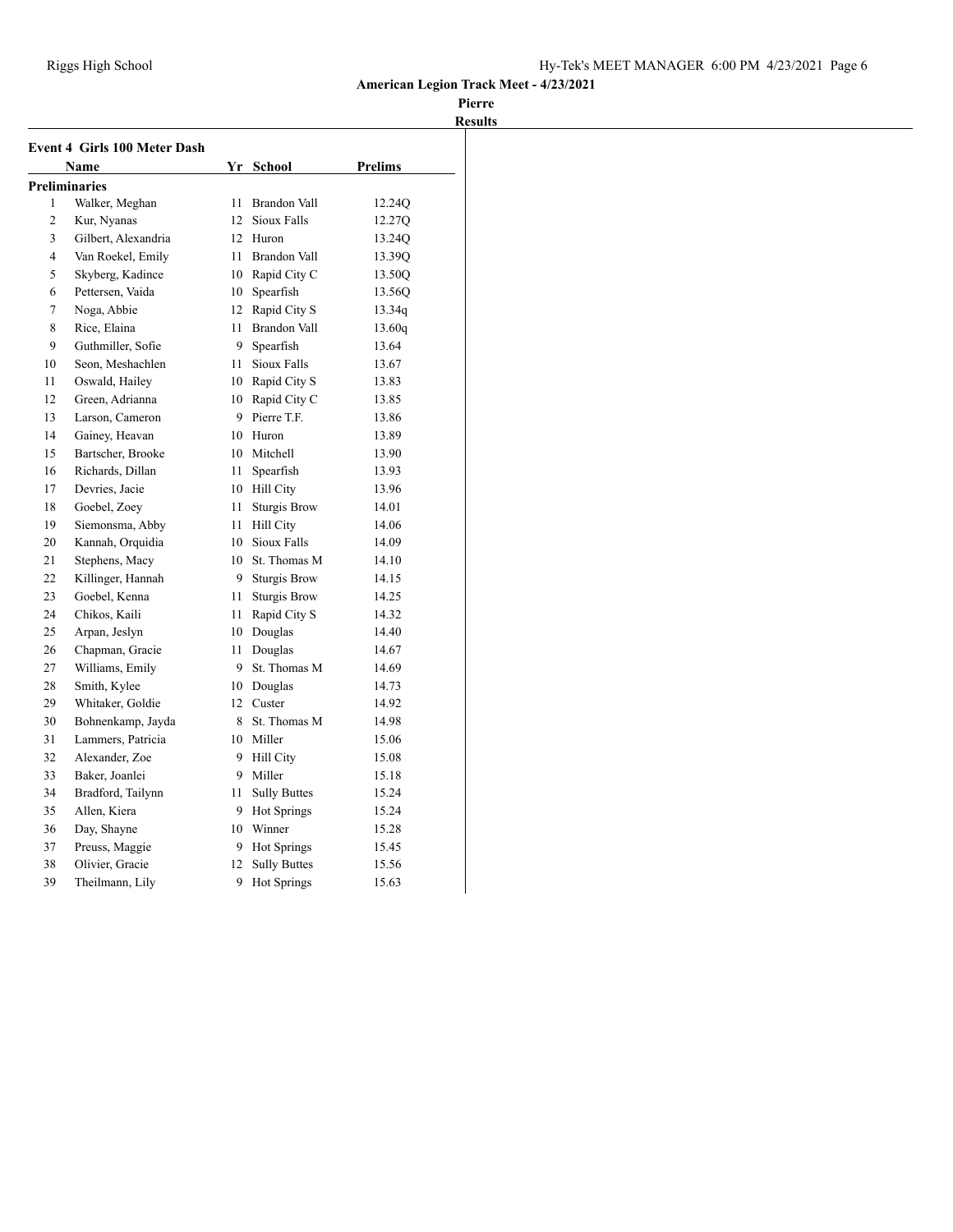| <b>Event 4 Girls 100 Meter Dash</b><br><b>Name</b> |                     |    | Yr School       | <b>Finals</b> |                |
|----------------------------------------------------|---------------------|----|-----------------|---------------|----------------|
| <b>Finals</b>                                      |                     |    |                 |               |                |
| 1                                                  | Walker, Meghan      | 11 | Brandon Vall    | 12.18         | 10             |
| 2                                                  | Kur, Nyanas         |    | 12 Sioux Falls  | 12.21         | 8              |
| 3                                                  | Gilbert, Alexandria |    | 12 Huron        | 13.12         | 6              |
| 4                                                  | Noga, Abbie         |    | 12 Rapid City S | 13.24         | 4              |
| 5                                                  | Van Roekel, Emily   | 11 | Brandon Vall    | 13.29         | $\mathfrak{D}$ |
| 6                                                  | Skyberg, Kadince    | 10 | Rapid City C    | 13.39         | 1              |
| 7                                                  | Rice, Elaina        | 11 | Brandon Vall    | 13.54         |                |
| 8                                                  | Pettersen, Vaida    | 10 | Spearfish       | 13.73         |                |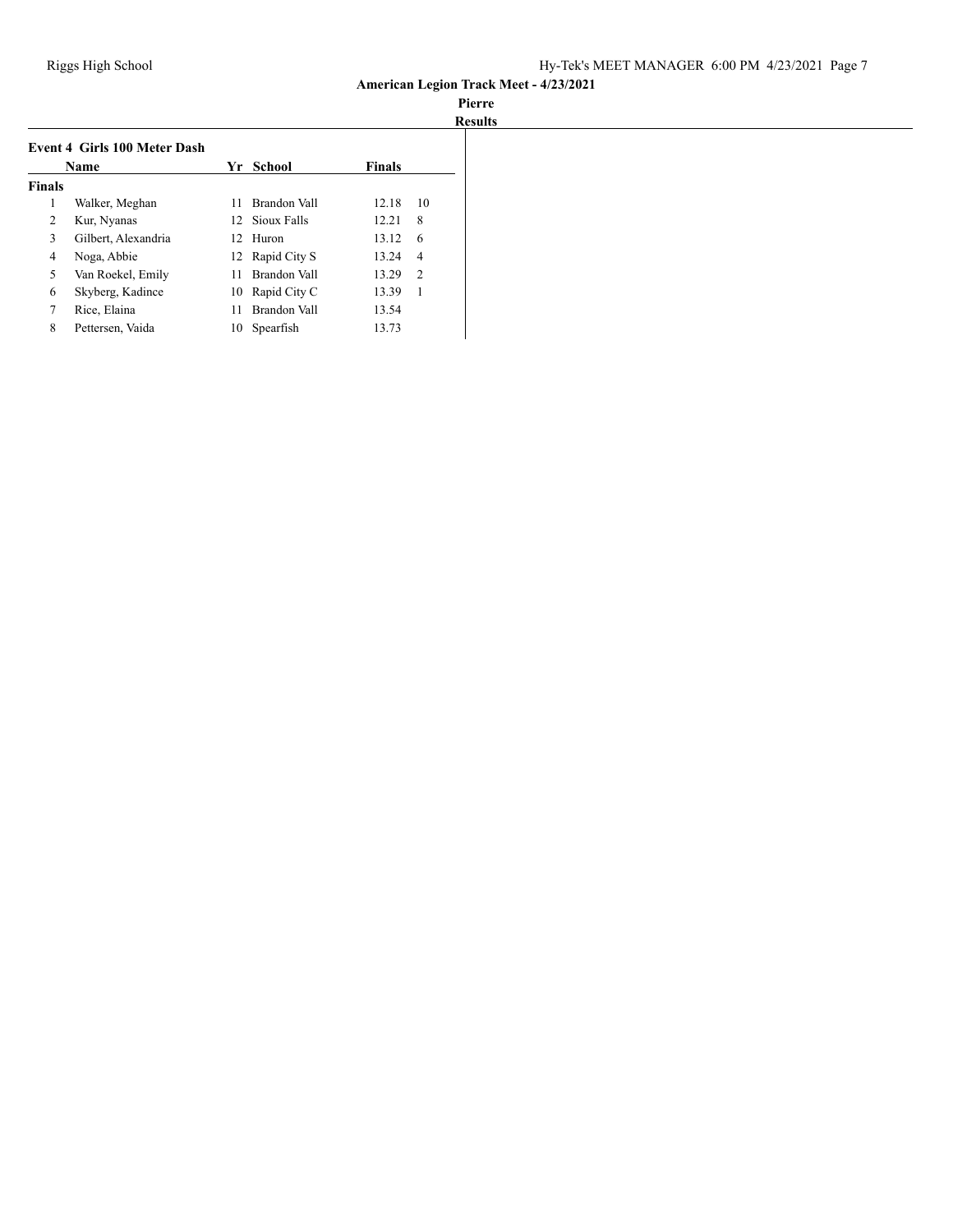| Event 5 Boys 100 Meter Dash |                      |      |                     |                |  |
|-----------------------------|----------------------|------|---------------------|----------------|--|
|                             | Name                 | Yr   | School              | <b>Prelims</b> |  |
|                             | <b>Preliminaries</b> |      |                     |                |  |
| 1                           | Stahl, Matthew       | 12   | Sioux Falls         | 11.07Q         |  |
| 2                           | Fritz, Brady         |      | 12 Winner           | 11.27Q         |  |
| 3                           | Thorn, Chael         |      | 12 St. Thomas M     | 11.37Q         |  |
| 4                           | Meisman, Cael        | 9    | Rapid City C        | 11.43Q         |  |
| 5                           | Peterson, Cole       | 11   | Pierre T.F.         | 11.53Q         |  |
| 6                           | Scott, Julian        | 10   | Rapid City S        | 11.61Q         |  |
| 7                           | Phillips, Parker     | 12   | Mitchell            | 11.51q         |  |
| 8                           | Luellman, Quinston   |      | 10 Huron            | 11.62q         |  |
| 9                           | Severson, David      |      | 12 Douglas          | 11.63          |  |
| 10                          | Nemec, Joey          |      | 12 Brandon Vall     | 11.63          |  |
| 11                          | Putzier, Tucker      | 11   | Pierre T.F.         | 11.66          |  |
| 12                          | Becker, Vick         | 11 - | Pierre T.F.         | 11.67          |  |
| 13                          | Nordstrom, Evan      | 11   | <b>Stanley Coun</b> | 11.68          |  |
| 14                          | Clark, Tyler         |      | 12 Douglas          | 11.72          |  |
| 15                          | Myers, Abraham       |      | 10 Sioux Falls      | 11.75          |  |
| 16                          | Juniel, Justin       | 11   | Rapid City S        | 11.76          |  |
| 17                          | Olson, Nick          | 10   | Sioux Falls         | 11.85          |  |
| 18                          | Sedlacek, Daniel     |      | 12 Custer           | 11.99          |  |
| 19                          | Williams, Jesse      | 11   | Rapid City C        | 12.02          |  |
| 20                          | Scott, Gavin         | 12   | Rapid City S        | 12.06          |  |
| 21                          | Watson, London       |      | 9 Brandon Vall      | 12.13          |  |
| 22                          | Massa, Carl          | 11   | <b>Hot Springs</b>  | 12.17          |  |
| 23                          | Hass, Dylan          |      | 10 Miller           | 12.24          |  |
| 24                          | DeWitt, Joey         |      | 9 Brandon Vall      | 12.26          |  |
| 25                          | Bradberry, Collin    | 11   | <b>Sully Buttes</b> | 12.28          |  |
| 26                          | Groven, Austin       |      | 12 Hill City        | 12.34          |  |
| 27                          | Olson, Michael       | 11   | Winner              | 12.35          |  |
| 28                          | Griffin, Sumner      | 12   | Rapid City C        | 12.36          |  |
| 29                          | Malley, Killian      | 11   | Huron               | 12.38          |  |
| 30                          | Weber, Kellen        | 11   | St. Thomas M        | 12.39          |  |
| 31                          | DeWitt, Payton       | 11   | Douglas             | 12.44          |  |
| 32                          | Farries, Thomas      | 10   | <b>Sully Buttes</b> | 12.46          |  |
| 33                          | Holt, Byron          | 9    | <b>Sturgis Brow</b> | 12.46          |  |
| 34                          | Leighton, Landon     | 10   | Custer              | 12.60          |  |
| 35                          | Temple, Braden       | 11   | <b>Sturgis Brow</b> | 12.62          |  |
| 36                          | McArthur, Chase      | 11   | Spearfish           | 12.68          |  |
| 37                          | Kasper, Caden        | 12   | Hot Springs         | 12.73          |  |
| 38                          | Alvarez, Victor      | 9    | Hill City           | 12.81          |  |
| 39                          | Gainey, CJ           | 9    | Huron               | 12.84          |  |
| 40                          | Rohloff, Gunner      | 10   | <b>Sturgis Brow</b> | 13.06          |  |
| 41                          | Jost, Teagan         | 12   | <b>Sully Buttes</b> | 13.18          |  |
| 42                          | Isakson, Eli         | 10   | Hill City           | 13.19          |  |
| 43                          | Turner, Adam         | 10   | Miller              | 13.25          |  |
| 44                          | Harrell, Colby       | 9    | Miller              | 13.71          |  |
|                             |                      |      |                     |                |  |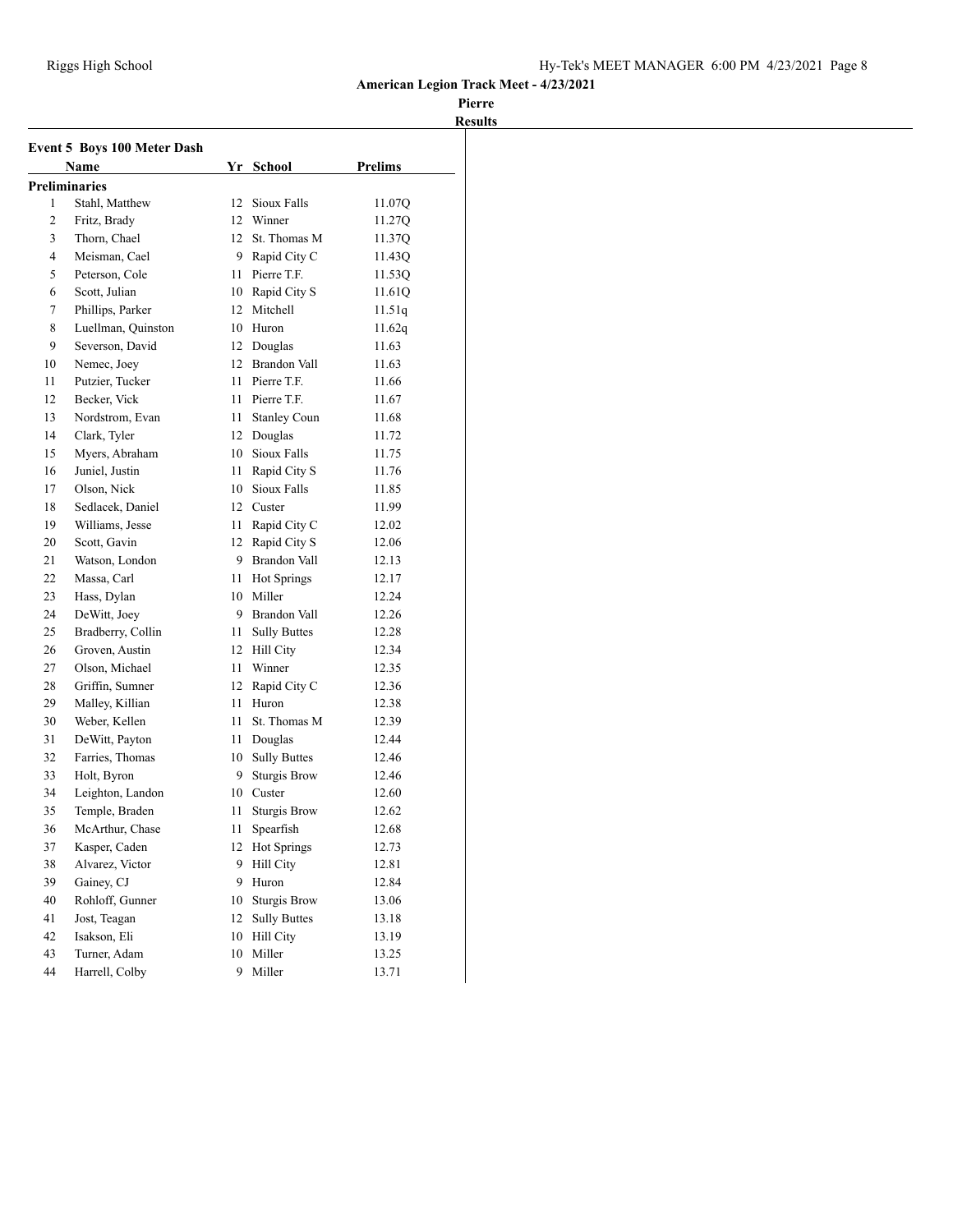# **Pierre**

|               |                                    |    |                 |               | <b>Results</b> |
|---------------|------------------------------------|----|-----------------|---------------|----------------|
|               | <b>Event 5 Boys 100 Meter Dash</b> |    |                 |               |                |
|               | <b>Name</b>                        |    | Yr School       | <b>Finals</b> |                |
| <b>Finals</b> |                                    |    |                 |               |                |
| 1             | Stahl, Matthew                     |    | 12 Sioux Falls  | 10.95         | 10             |
| 2             | Fritz, Brady                       |    | 12 Winner       | 11.05         | 8              |
| 3             | Thorn, Chael                       |    | 12 St. Thomas M | 11.39         | 6              |
| 4             | Scott, Julian                      | 10 | Rapid City S    | 11.53         | $\overline{4}$ |
| 5             | Phillips, Parker                   |    | 12 Mitchell     | 11.54         | $\mathcal{D}$  |
| 6             | Meisman, Cael                      | 9  | Rapid City C    | 11.56         | 1              |
| 7             | Peterson, Cole                     | 11 | Pierre T.F.     | 11.64         |                |
| 8             | Luellman, Quinston                 | 10 | Huron           | 11.65         |                |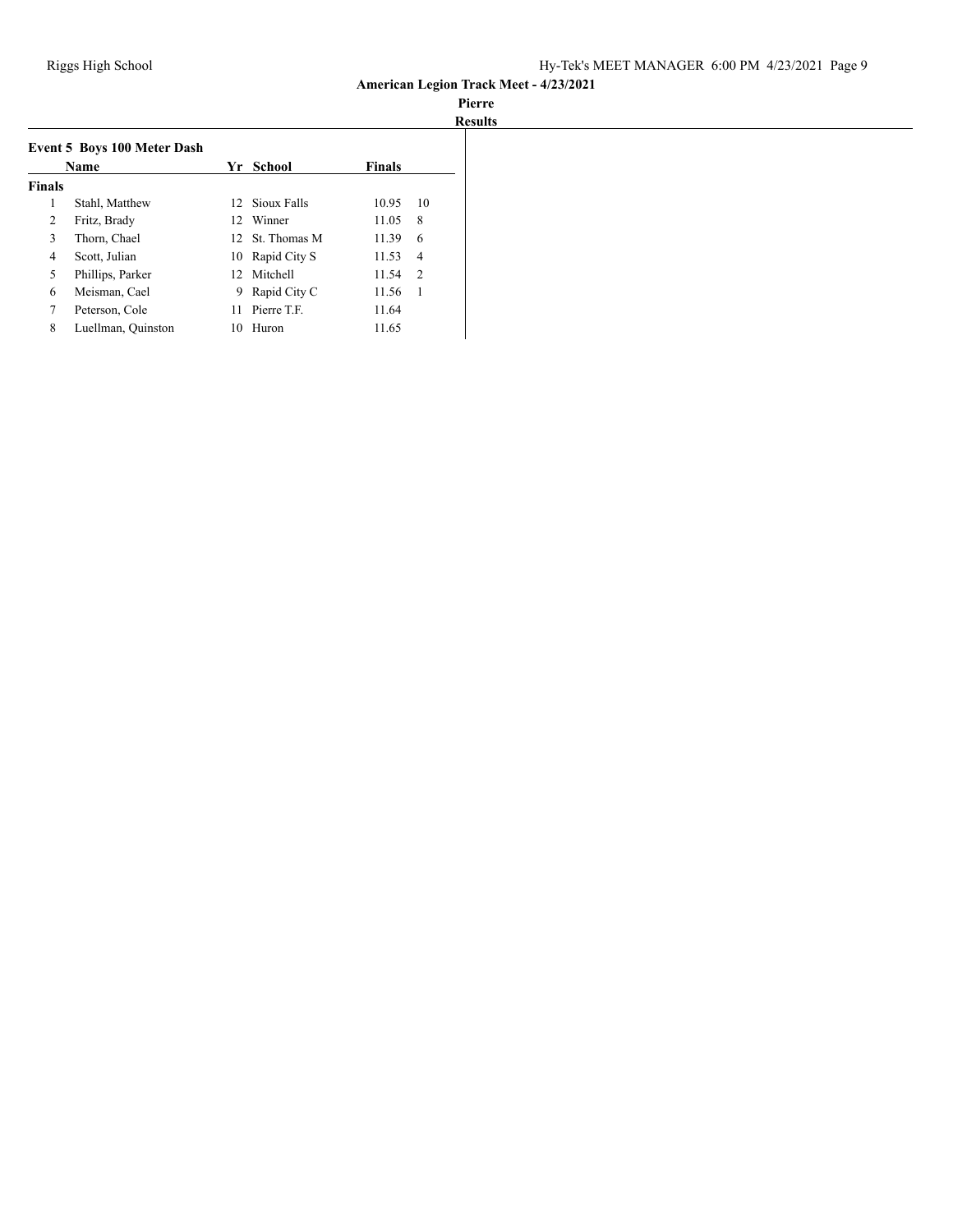|               | <b>Team</b>              | Relay               | <b>Finals</b>            |    |
|---------------|--------------------------|---------------------|--------------------------|----|
| <b>Finals</b> |                          |                     |                          |    |
| 1             | <b>Brandon Valley</b>    |                     | 8:18.78                  | 10 |
|               | 1) Mashlan, Carson 12    | 2) Peyton, Riley 11 |                          |    |
|               | 3) Anders, Joey 11       |                     | 4) Vigants, Austin 12    |    |
| 2             | Spearfish                |                     | 8:23.78                  | 8  |
|               | 1) Jeffery, John 9       |                     | 2) Peterson, Yohannes 11 |    |
|               | 3) Roberdeau, Bridger 12 |                     | 4) Urdiales, Keenan 11   |    |
| 3             | Sturgis Brown            |                     | 8:47.41                  | 6  |
|               | 1) Sailer, Jared 12      |                     | 2) Henderson, Ray 11     |    |
|               | 3) Bruch, Beck 10        |                     | 4) Buchholz, Brady 12    |    |
| 4             | Sioux Falls              |                     | 8:50.10                  | 4  |
|               | 1) Hoffman, Deven 12     | 2) Bittner, Alex 11 |                          |    |
|               | 3) Gide, Dan 12          |                     | 4) Stanford, Avery 12    |    |
| 5             | Rapid City Stevens       |                     | 8:53.80                  | 2  |
|               | 1) Werner, Matthew 11    | 2) Graves, Stone 12 |                          |    |
|               | 3) Fierro, Keaton 11     |                     | 4) Dewhurst, Joey 11     |    |
| 6             | St. Thomas More          |                     | 9:00.08                  | 1  |
|               | 1) Rausch, Jacob 12      | 2) Blote, John 12   |                          |    |
|               | 3) Dirks, William 12     | 4) Farland, Cody 12 |                          |    |
| 7             | Custer                   |                     | 9:07.72                  |    |
|               | 1) Van Horn, Alex 9      |                     | 2) Drew, Jackson 10      |    |
|               | 3) Sword, Pierce 11      | 4) Gaulke, Sam 9    |                          |    |
| 8             | Pierre T.F. Riggs        |                     | 9:30.59                  |    |
|               | 1) Gere, Brady 10        |                     | 2) Chamberlain, Lucas 9  |    |
|               | 3) Dell, Mason 10        | 4) Polak, Isaac 12  |                          |    |
| 9             | <b>Sully Buttes</b>      |                     | 10:07.20                 |    |
|               | 1) Hepker, Landon 10     |                     | 2) Kinney, Dwight 11     |    |
|               | 3) Yellow Hawk, Chase 10 |                     | 4) Langdeau, Cash 11     |    |
| 10            | Hill City                |                     | 10:26.87                 |    |
|               | 1) Tallon, Taylor 11     |                     | 2) Stoeckmann, CJ 10     |    |
|               | 3) Fleming, Colton 10    |                     | 4) Baseley, Connor 10    |    |
|               | Huron                    |                     | DQ                       |    |
|               | 1) Harman, Cheech 10     | 2) Lien, TJ 8       |                          |    |
|               | 3) Cutshaw, Cameron 9    | 4) Htoo, Eh Hser 11 |                          |    |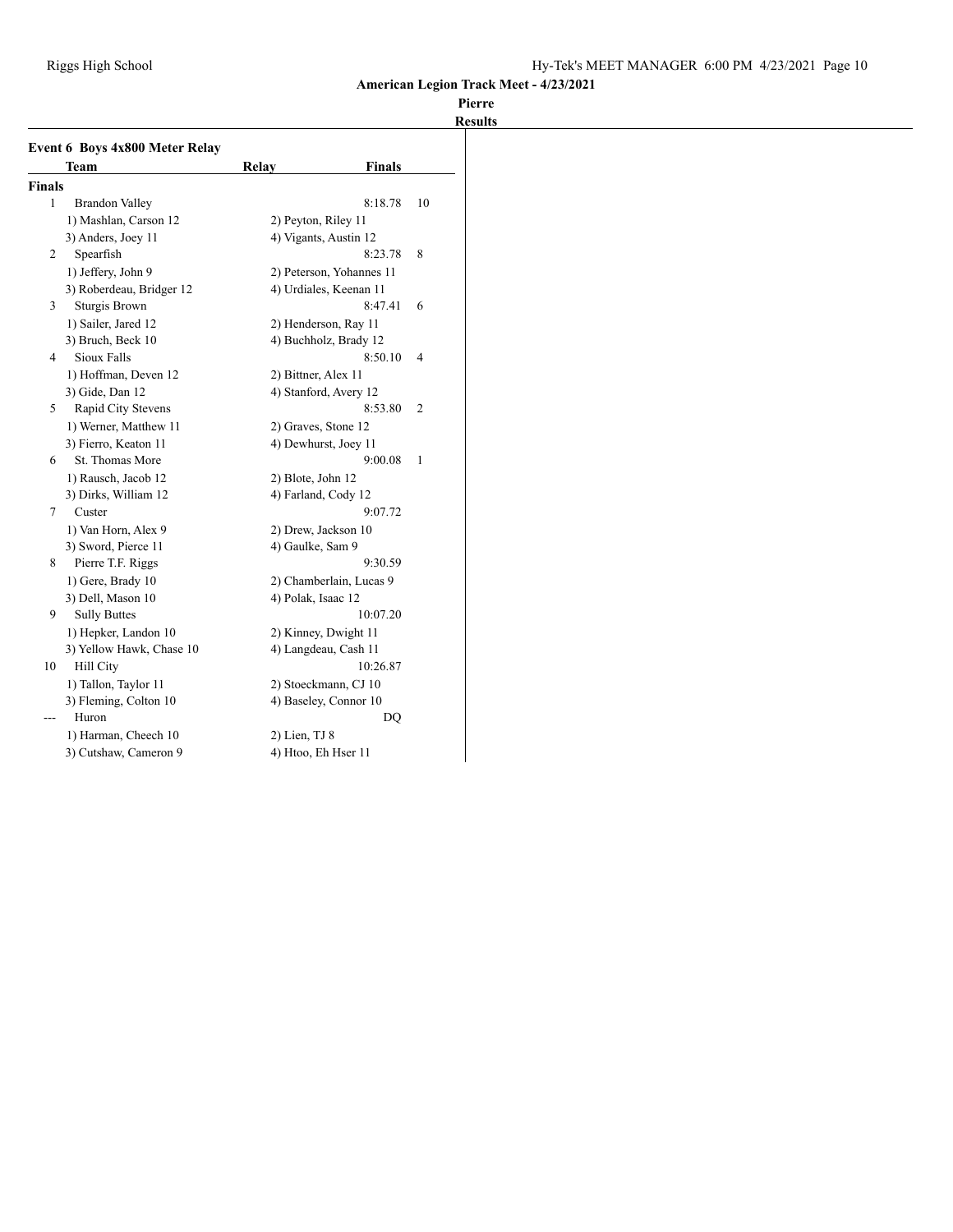|        | <b>Event 7 Girls 4x200 Meter Relay</b> |                        |                             |    |
|--------|----------------------------------------|------------------------|-----------------------------|----|
|        | Team                                   | Relay                  | <b>Finals</b>               |    |
| Finals |                                        |                        |                             |    |
| 1      | Rapid City Stevens                     |                        | 1:49.72                     | 10 |
|        | 1) Noga, Abbie 12                      | 2) Mettler, Carsyn 10  |                             |    |
|        | 3) Fierro, Claire 10                   | 4) McNabb, Jayda 11    |                             |    |
| 2      | <b>Brandon Valley</b>                  |                        | 1:50.21                     | 8  |
|        | 1) Nave, Dymond 10                     | 2) Rude, Tenley 9      |                             |    |
|        | 3) Nuebel, Kennedy 12                  | 4) Dixon, Brielle 12   |                             |    |
| 3      | Rapid City Central                     |                        | 1:51.81                     | 6  |
|        | 1) Hardmeyer, Isabelle 11              | 2) Bagley, Peyton 12   |                             |    |
|        | 3) Pourier, Taylor 12                  |                        | 4) Yellow Mule, Matayah 11  |    |
| 4      | Hill City                              |                        | 1:52.50                     | 4  |
|        | 1) Wathen, Sydney 8                    | 2) Comer, Kadyn 12     |                             |    |
|        | 3) Wiese, Riley 9                      | 4) Wathen, Macey 10    |                             |    |
| 5      | Winner                                 |                        | 1:53.14                     | 2  |
|        | 1) Moss, Cora 8                        | 2) Kuil, Keelie 8      |                             |    |
|        | 3) Bertram, Kalla 12                   | 4) Brozik, Ellie 11    |                             |    |
| 6      | Sioux Falls                            |                        | 1:53.50                     | 1  |
|        | 1) Mitchell, Lauren 12                 | 2) Carda, Isabel 9     |                             |    |
|        | 3) Kannah, Orquidia 10                 | 4) Kinzer, Shelby 11   |                             |    |
| 7      | Sturgis Brown                          |                        | 1:53.77                     |    |
|        | 1) Ewing, Cali 10                      | 2) Septka, Layne 10    |                             |    |
|        | 3) Cammack, Rachel 12                  | 4) Dennis, Sawyer 10   |                             |    |
| 8      | Spearfish                              |                        | 1:55.12                     |    |
|        | 1) Richards, Dillan 11                 | 2) Tracy, Cloie 12     |                             |    |
|        | 3) Karp, Grace 12                      | 4) Pettersen, Vaida 10 |                             |    |
| 9      | Pierre T.F. Riggs                      |                        | 1:55.65                     |    |
|        | 1) Uhrig, Sydney 9                     |                        | 2) Price, Remington 10      |    |
|        | 3) Cumbow, Addison 11                  |                        | 4) Christopherson, Aleise 9 |    |
| 10     | <b>Hot Springs</b>                     |                        | 2:00.00                     |    |
|        | 1) Ramaker, Meredith 10                | 2) Koffler, Alyssia 9  |                             |    |
|        | 3) Nachtigall, Jaylen 10               | 4) Preuss, Maggie 9    |                             |    |
| 11     | St. Thomas More                        |                        | 2:01.51                     |    |
|        | 1) Blote, Grace 12                     | 2) Mortimer, Sylvie 7  |                             |    |
|        | 3) Gylten, Riley 8                     | 4) Stephens, Macy 10   |                             |    |
| 12     | Miller                                 |                        | 2:02.03                     |    |
|        | 1) Gates, Tyra 10                      |                        | 2) Lammers, Patricia 10     |    |
|        | 3) Mullaney, Ally 10                   | 4) Werdel, Jaden 10    |                             |    |
| 13     | Mitchell                               |                        | 2:02.92                     |    |
|        | 1) Henkel, Delana 10                   | 2) Gropper, Kyra 10    |                             |    |
|        | 3) Lord, Maddi 10                      | 4) Sebert, Sarah 11    |                             |    |
| 14     | Douglas                                |                        | 2:05.34                     |    |
|        | 1) Arpan, Jeslyn 10                    | 2) Sirmons, Cayla 9    |                             |    |
|        | 3) Moore, Lezlie 10                    |                        | 4) Chapman, Gracie 11       |    |
| 15     | <b>Sully Buttes</b>                    |                        | 2:07.12                     |    |
|        | 1) Weinheimer, Courtnie 10             | 2) Hofer, Jill 12      |                             |    |
|        | 3) Bradford, Tailynn 11                | 4) Olivier, Gracie 12  |                             |    |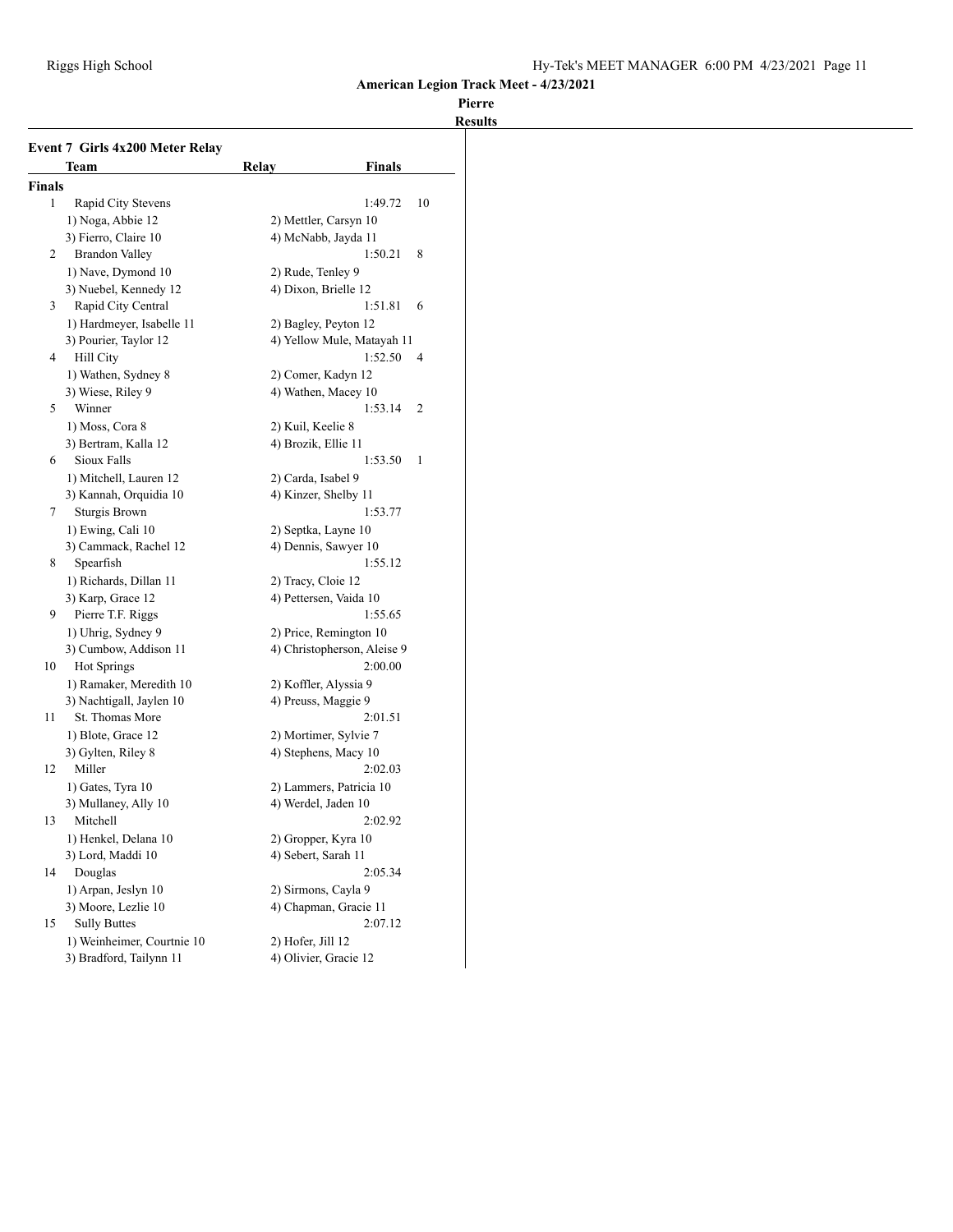|               | Team                    | Finals<br>Relay         |    |
|---------------|-------------------------|-------------------------|----|
| <b>Finals</b> |                         |                         |    |
| 1             | Spearfish               | 1:34.56                 | 10 |
|               | 1) Guthmiller, Jaden 10 | 2) Millis, Peyton 11    |    |
|               | 3) Delahoyde, Brayden 9 | 4) Williams, William 11 |    |
| 2             | Sturgis Brown           | 1:35.38                 | 8  |
|               | 1) Christman, Trevor 12 | 2) Monahan, Traeton 12  |    |
|               | 3) Phillips, Kaden 12   | 4) Inhofer, Ridge 11    |    |
| 3             | Sioux Falls             | 1:35.63                 | 6  |
|               | 1) Behrens, Luke 12     | 2) Hoffman, Garret 11   |    |
|               | 3) Johnson, Michael 12  | 4) Olson, Nick 10       |    |
| 4             | Rapid City Stevens      | 1:35.70                 | 4  |
|               | 1) Lushbough, Damon 12  | 2) Scott, Gavin 12      |    |
|               | 3) Juniel, Justin 11    | 4) Bender, Nathan 12    |    |
| 5             | Mitchell                | 1:36.02                 | 2  |
|               | 1) Phillips, Parker 12  | 2) Bennett, Lukas 10    |    |
|               | 3) Moller, Carter 11    | 4) Johansen, Ryley 12   |    |
| 6             | Winner                  | 1:36.50                 | 1  |
|               | 1) Bohnet, Adam 11      | 2) Barfuss, Aiden 9     |    |
|               | 3) Olson, Michael 11    | $(4)$ Cole, Joey 11     |    |
| 7             | <b>Brandon Valley</b>   | 1:36.68                 |    |
|               | 1) Donahoe, Jeremiah 11 | 2) Lear, Nate 12        |    |
|               | 3) Nemec, Joey 12       | 4) Lambertz, Lawson 12  |    |
| 8             | Rapid City Central      | 1:36.72                 |    |
|               | 1) Hassett, Drake 12    | 2) Green, Noah 12       |    |
|               | 3) Griffin, Sumner 12   | 4) Meisman, Cael 9      |    |
| 9             | Huron                   | 1:36.97                 |    |
|               | 1) Beck, Jayden 11      | 2) Lien, Tyson 12       |    |
|               | 3) McNeil, Cade 11      | 4) Kranzler, Max 11     |    |
| 10            | Custer                  | 1:36.99                 |    |
|               | 1) Plaisted, Tony 11    | 2) Kelley, Jace 12      |    |
|               | 3) Sword, Sterling 11   | 4) Saufley, Nolan 12    |    |
| 11            | Pierre T.F. Riggs       | 1:37.52                 |    |
|               | 1) Foley, Austin 11     | 2) Strand, Josh 11      |    |
|               | 3) Jones, Canyon 11     | 4) Thompson, Caden 10   |    |
| 12            | Douglas                 | 1:38.53                 |    |
|               | 1) Clark, Tyler 12      | 2) Huber, Logan 10      |    |
|               | 3) DeWitt, Payton 11    | 4) Powell, Johnnie 11   |    |
| 13            | St. Thomas More         | 1:39.08                 |    |
|               | 1) Weber, Kellen 11     | 2) Solano, Tom 10       |    |
|               | 3) Erlandson, Trevor 9  | 4) Thorn, Chael 12      |    |
| 14            | Hill City               | 1:39.10                 |    |
|               | 1) Groven, Austin 12    | 2) Walther, Willie 11   |    |
|               | 3) Alvarez, Victor 9    | 4) Johnson, Jaxon 12    |    |
| 15            | <b>Sully Buttes</b>     | 1:41.98                 |    |
|               | 1) Petersen, Garrett 12 | 2) Hill, Blaine 12      |    |
|               | 3) Bradberry, Collin 11 | 4) Perkins, Sedric 12   |    |
| 16            | Miller                  | 1:43.66                 |    |
|               | 1) Hass, Dylan 10       | 2) Knox, Andrew 11      |    |
|               | 3) Gortmaker, Caden 11  | 4) Werdel, Trevor 10    |    |
| 17            | Hot Springs             | 1:44.99                 |    |
|               | 1) Kasper, Caden 12     | 2) Rask, Kael 10        |    |
|               | 3) Allison, Wrider 12   | 4) Parmely, Cayden 12   |    |
|               |                         |                         |    |
|               |                         |                         |    |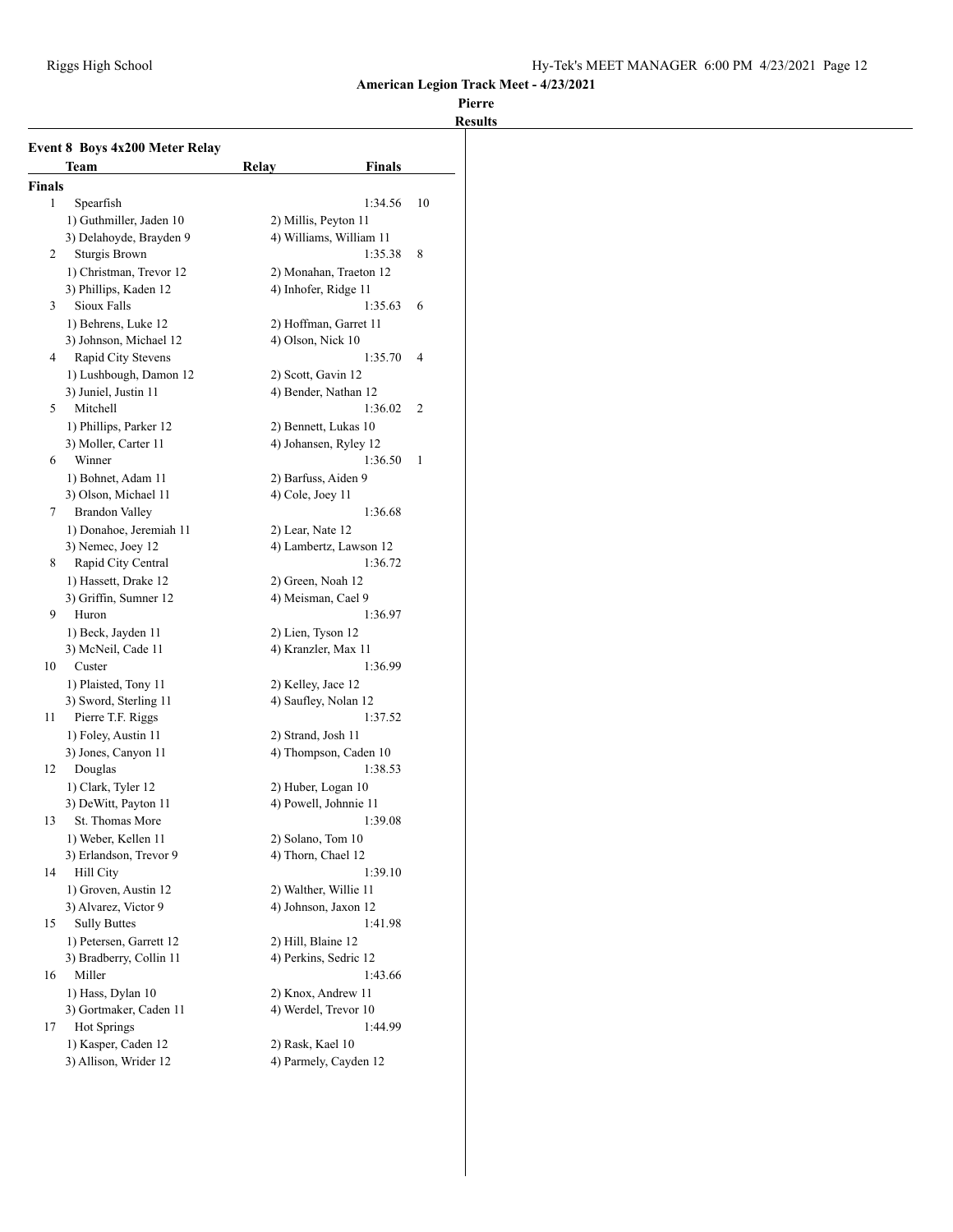|                | Event 9 Girls 1600 Meter Run |    |                     |         |                |
|----------------|------------------------------|----|---------------------|---------|----------------|
|                | <b>Name</b>                  |    | Yr School           | Finals  |                |
| <b>Finals</b>  |                              |    |                     |         |                |
| $\mathbf{1}$   | Wentzy, Mia                  | 9  | <b>Brandon Vall</b> | 5:11.61 | 10             |
| 2              | Lutmer, Jessica              | 12 | Pierre T.F.         | 5:24.79 | 8              |
| 3              | Karim, Ramsey                | 10 | Custer              | 5:28.30 | 6              |
| $\overline{4}$ | Wieman, Alissa               | 12 | Douglas             | 5:28.65 | $\overline{4}$ |
| 5              | Dooley, Kadense              | 11 | Custer              | 5:30.35 | $\overline{2}$ |
| 6              | Cutler, Abby                 | 9  | Hill City           | 5:32.22 | $\mathbf{1}$   |
| 7              | VanDeBerg, Sarah             | 8  | <b>Brandon Vall</b> | 5:42.08 |                |
| 8              | Carr, A.J.                   | 10 | Rapid City S        | 5:44.29 |                |
| 9              | Godfrey, Mercy               | 9  | Rapid City C        | 5:46.30 |                |
| 10             | Tobin, Josie                 | 10 | Spearfish           | 5:46.33 |                |
| 11             | Uhre, Gracie                 | 9  | Rapid City S        | 5:49.64 |                |
| 12             | Iverson, Autumn              | 10 | Pierre T.F.         | 5:49.93 |                |
| 13             | Debeer, Kayla                | 12 | Sioux Falls         | 5:53.28 |                |
| 14             | Rombough, Jazzlyn            | 9. | Pierre T.F.         | 5:54.97 |                |
| 15             | Kolb, Lily                   |    | 9 Sioux Falls       | 5:55.60 |                |
| 16             | Stolicker, Alexis            | 11 | Douglas             | 5:57.58 |                |
| 17             | Hanka, Natalie               | 11 | <b>Hill City</b>    | 5:57.71 |                |
| 18             | Kela, Tabila                 | 9  | Sioux Falls         | 6:03.32 |                |
| 19             | Beshara, Katelyn             | 10 | Rapid City C        | 6:03.38 |                |
| 20             | Falkenburg Brown, Nancy      | 11 | <b>Hill City</b>    | 6:11.56 |                |
| 21             | Buffington, Victoriah        | 10 | Huron               | 6:12.26 |                |
| 22             | Kaufman, Josie               | 12 | <b>Sturgis Brow</b> | 6:17.35 |                |
| 23             | Eisenbraun, Maria            | 9  | Spearfish           | 6:18.92 |                |
| 24             | Ewing, Cassidy               | 9  | Spearfish           | 6:20.64 |                |
| 25             | Schlabach, Elizabeth         | 10 | Rapid City C        | 6:31.29 |                |
| 26             | Westinghouse, Shelby         | 9  | Hot Springs         | 6:33.44 |                |
| 27             | Weinberger, Emma             | 10 | <b>Sturgis Brow</b> | 6:37.14 |                |
| 28             | Brozik, Melanie              | 10 | Winner              | 6:37.54 |                |
| 29             | Kimble, Clancy               | 10 | <b>Hot Springs</b>  | 6:39.10 |                |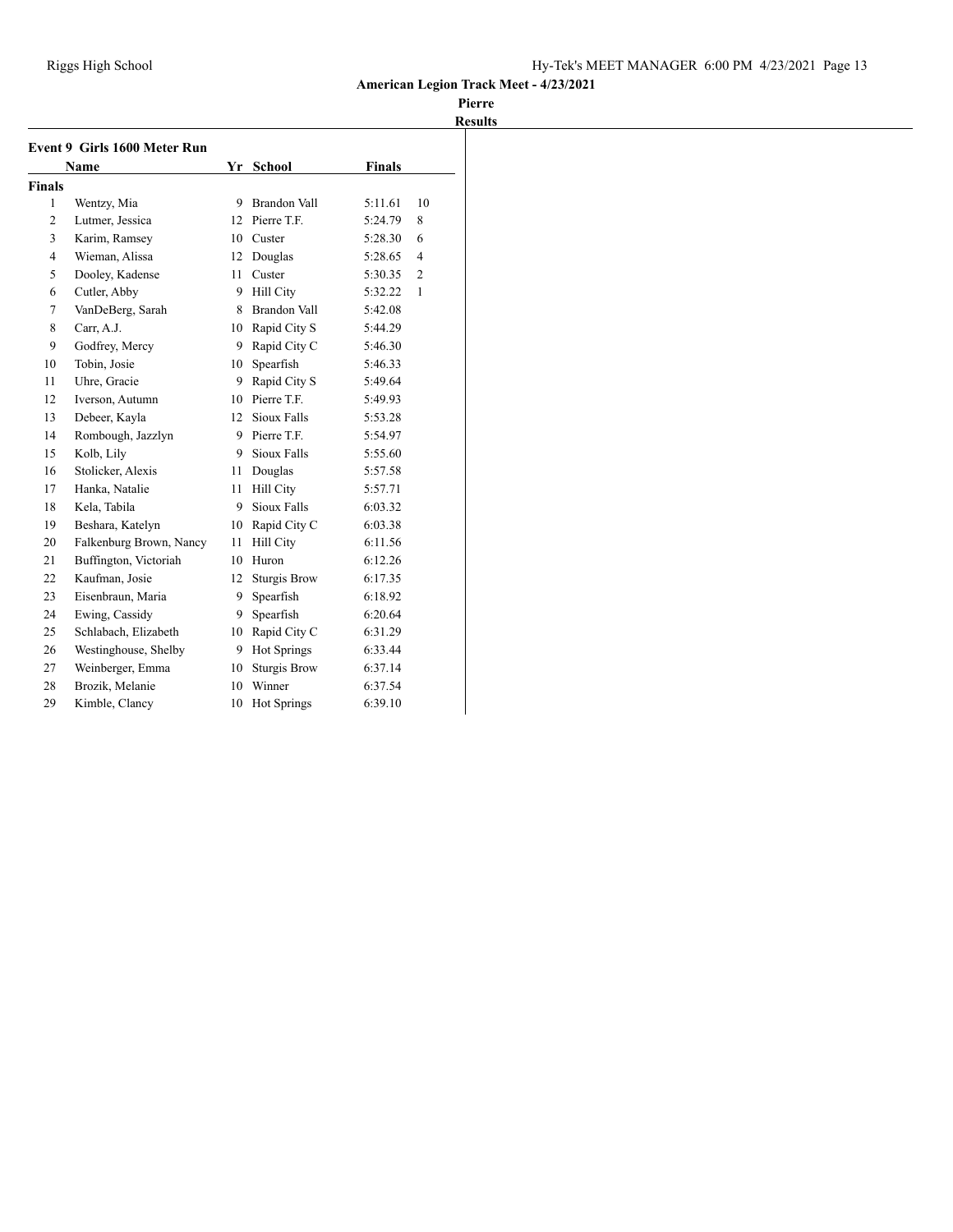| <b>Event 10 Boys 1600 Meter Run</b> |                    |                 |                     |               |                |  |
|-------------------------------------|--------------------|-----------------|---------------------|---------------|----------------|--|
|                                     | Name               |                 | Yr School           | <b>Finals</b> |                |  |
| <b>Finals</b>                       |                    |                 |                     |               |                |  |
| 1                                   | Birnbaum, Simeon   | 10              | Rapid City S        | 4:31.69       | 10             |  |
| 2                                   | Grosz, Hayden      | 12              | Rapid City S        | 4:40.82       | 8              |  |
| 3                                   | Watson, Kade       | 11              | Winner              | 4:47.94       | 6              |  |
| 4                                   | Shaffer, Hayden    |                 | 11 Pierre T.F.      | 4:49.21       | 4              |  |
| 5                                   | Sietsema, Caden    |                 | 11 Rapid City S     | 4:50.14       | $\overline{2}$ |  |
| 6                                   | Elkin, Britton     |                 | 12 Brandon Vall     | 4:50.47       | 1              |  |
| 7                                   | Lutmer, Jared      |                 | 9 Pierre T.F.       | 5:01.05       |                |  |
| 8                                   | Baumburger, Pierce |                 | 8 Miller            | 5:04.82       |                |  |
| 9                                   | Wheelhouse, Haeden |                 | 9 Pierre T.F.       | 5:05.54       |                |  |
| 10                                  | Groen, Tyler       |                 | 10 Brandon Vall     | 5:06.24       |                |  |
| 11                                  | Schumacher, Alex   |                 | 9 Miller            | 5:06.41       |                |  |
| 12                                  | House, Aaron       |                 | 12 Brandon Vall     | 5:08.02       |                |  |
| 13                                  | Petersen, Griffin  | 11              | <b>Sully Buttes</b> | 5:09.94       |                |  |
| 14                                  | Rupert, Luke       |                 | 9 Hill City         | 5:10.50       |                |  |
| 15                                  | Reilly, Camden     | 9               | Sioux Falls         | 5:10.89       |                |  |
| 16                                  | Moller, Lucas      | 12 <sup>7</sup> | Mitchell            | 5:11.86       |                |  |
| 17                                  | Ramirez, Brandon   |                 | 9 Hill City         | 5:13.94       |                |  |
| 18                                  | Thomsen, Trevor    | 10              | Rapid City C        | 5:14.03       |                |  |
| 19                                  | Hourigan, Paul     | 10              | Spearfish           | 5:14.56       |                |  |
| 20                                  | Miller, Wilson     | 10              | St. Thomas M        | 5:17.04       |                |  |
| 21                                  | Aves, Leighton     | 9               | <b>Hill City</b>    | 5:17.54       |                |  |
| 22                                  | Anbesse, Emran     | 9               | Sioux Falls         | 5:18.01       |                |  |
| 23                                  | Goodsell, Blaine   | 10              | Hot Springs         | 5:19.81       |                |  |
| 24                                  | Roles, Evan        | 10              | Spearfish           | 5:25.17       |                |  |
| 25                                  | Van Horn, Alex     | 9.              | Custer              | 5:28.19       |                |  |
| 26                                  | Dirks, William     | 12              | St. Thomas M        | 5:33.64       |                |  |
| 27                                  | Woodward, Landon   | 10              | Custer              | 5:34.89       |                |  |
| 28                                  | Cutshaw, Cameron   | 9.              | Huron               | 5:39.74       |                |  |
| 29                                  | Ensor, Max         | 11              | Spearfish           | 5:40.44       |                |  |
| 30                                  | Errea, Jack        | 9.              | Rapid City C        | 5:41.01       |                |  |
| 31                                  | Parsai, Prakash    |                 | 12 Sioux Falls      | 5:50.19       |                |  |
| 32                                  | Blotsky, Chaz      | 10              | Winner              | 5:56.99       |                |  |
| 33                                  | Watson, Weston     | 11              | <b>Hot Springs</b>  | 6:02.35       |                |  |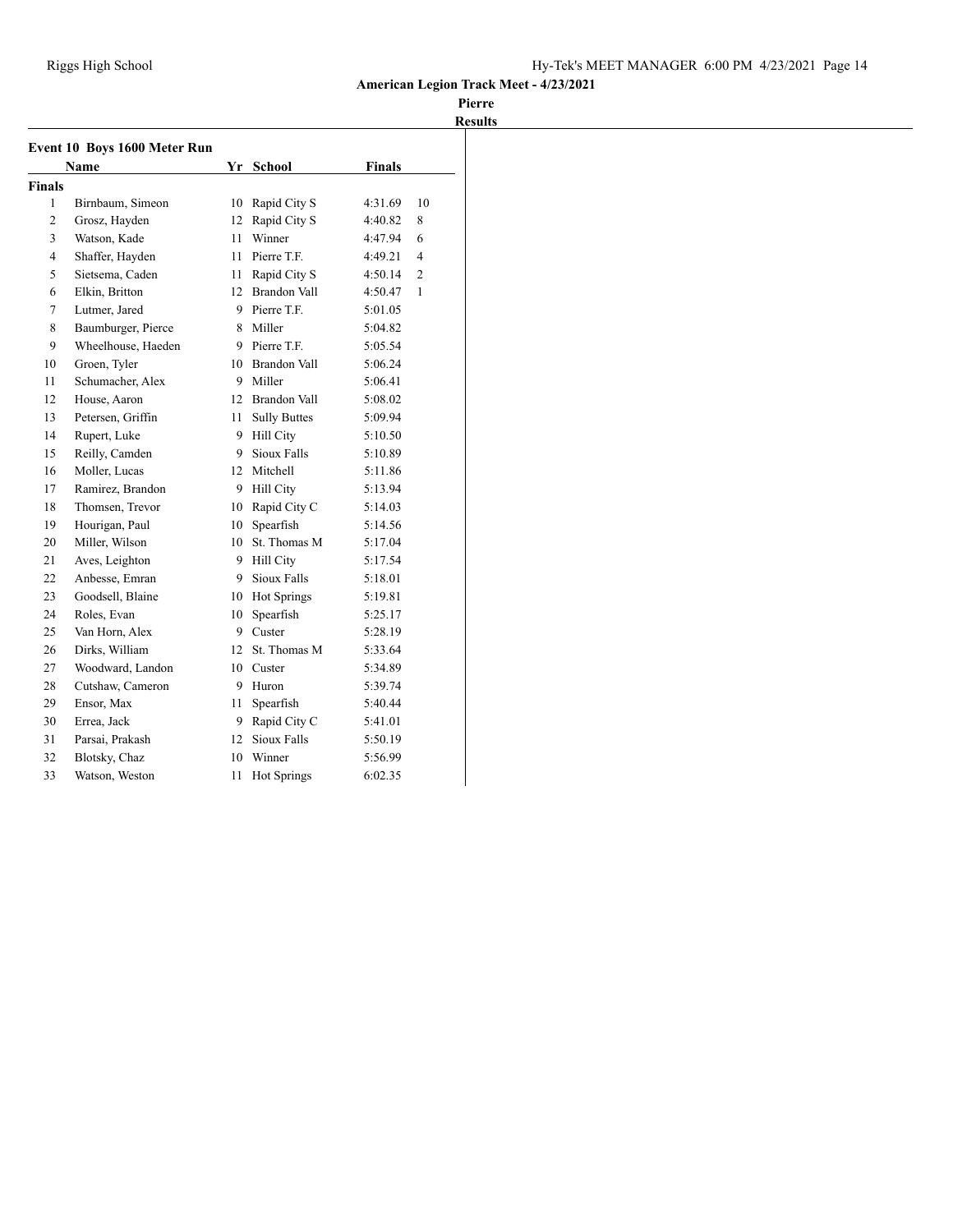|        | Team                                        | <b>Finals</b><br>Relay                       |    |
|--------|---------------------------------------------|----------------------------------------------|----|
| Finals |                                             |                                              |    |
| 1      | <b>Brandon Valley</b>                       | 51.84                                        | 10 |
|        | 1) Nave, Dymond 10                          | 2) Rude, Tenley 9                            |    |
|        | 3) Nuebel, Kennedy 12                       | 4) Van Roekel, Emily 11                      |    |
| 2      | Rapid City Stevens                          | 51.93                                        | 8  |
|        | 1) Noga, Abbie 12                           | 2) Werner, Claudia 9                         |    |
|        | 3) Oswald, Hailey 10                        | 4) McNabb, Jayda 11                          |    |
| 3      | Rapid City Central                          | 52.51                                        | 6  |
|        | 1) Hardmeyer, Isabelle 11                   | 2) Pourier, Taylor 12                        |    |
|        | 3) Skyberg, Kadince 10                      | 4) Bagley, Peyton 12                         |    |
| 4      | Huron                                       | 53.38                                        | 4  |
|        | 1) Gilbert, Alexandria 12                   | $2)$ Gose, Brynn $10$                        |    |
|        | 3) Ruth, Cameron 8                          | 4) Gainey, Heavan 10                         |    |
| 5      | Winner                                      | 53.67                                        | 2  |
|        | 1) Hansen, Skyler 11                        | 2) Kuil, Keelie 8                            |    |
|        | 3) Bertram, Kalla 12                        | 4) Brozik, Ellie 11                          |    |
| 6      | <b>Hill City</b>                            | 53.79                                        | 1  |
|        | 1) Wathen, Sydney 8                         | 2) Comer, Kadyn 12                           |    |
|        | 3) Wathen, Hailey 12                        | 4) Wathen, Macey 10                          |    |
| 7      | Spearfish                                   | 53.91                                        |    |
|        | 1) Guthmiller, Sofie 9                      | 2) Marcus, Stella 11                         |    |
|        | 3) Harris, Natalie 9                        | 4) Torres, Ella 11                           |    |
| 8      | Pierre T.F. Riggs                           | 54.39                                        |    |
|        | 1) Christopherson, Aleise 9                 | 2) Bucholz, Jenna 9                          |    |
|        | 3) Baade, Nevaeh 10                         | 4) Larson, Cameron 9                         |    |
| 9      | Sturgis Brown                               | 55.09                                        |    |
|        | 1) Ewing, Cali 10                           | 2) Goebel, Kenna 11                          |    |
|        | 3) Goebel, Zoey 11                          | 4) Septka, Layne 10                          |    |
| 10     | Custer                                      | 56.20                                        |    |
|        | 1) Whitaker, Goldie 12                      | 2) Gramkow, Shaylee 11                       |    |
|        | 3) Miklos, Rachel 9                         | 4) Gaulke, Sydney 12                         |    |
| 11     | Miller                                      | 56.54                                        |    |
|        | 1) Gates, Tyra 10                           | 2) Lammers, Patricia 10                      |    |
|        | 3) Mullaney, Ally 10                        | 4) Werdel, Jaden 10                          |    |
| 12     | Mitchell                                    | 57.11                                        |    |
|        | 1) Henkel, Delana 10                        | 2) Gropper, Kyra 10                          |    |
|        | 3) Lord, Maddi 10                           | 4) Sebert, Sarah 11                          |    |
| 13     | Douglas                                     | 58.32                                        |    |
|        |                                             |                                              |    |
|        | 1) Arpan, Jeslyn 10<br>3) Green, Talyiah 11 | 2) Sirmons, Cayla 9<br>4) Chapman, Gracie 11 |    |
| 14     | Hot Springs                                 | 59.17                                        |    |
|        | 1) Ramaker, Meredith 10                     | 2) Theilmann, Lily 9                         |    |
|        | 3) Osmotherly, Erin 9                       | 4) Allen, Kiera 9                            |    |
| 15     | Sioux Falls                                 | 1:00.08                                      |    |
|        | 1) Mitchell, Lauren 12                      | 2) Carda, Isabel 9                           |    |
|        | 3) Kannah, Orquidia 10                      | 4) Kur, Nyariek 9                            |    |
|        |                                             |                                              |    |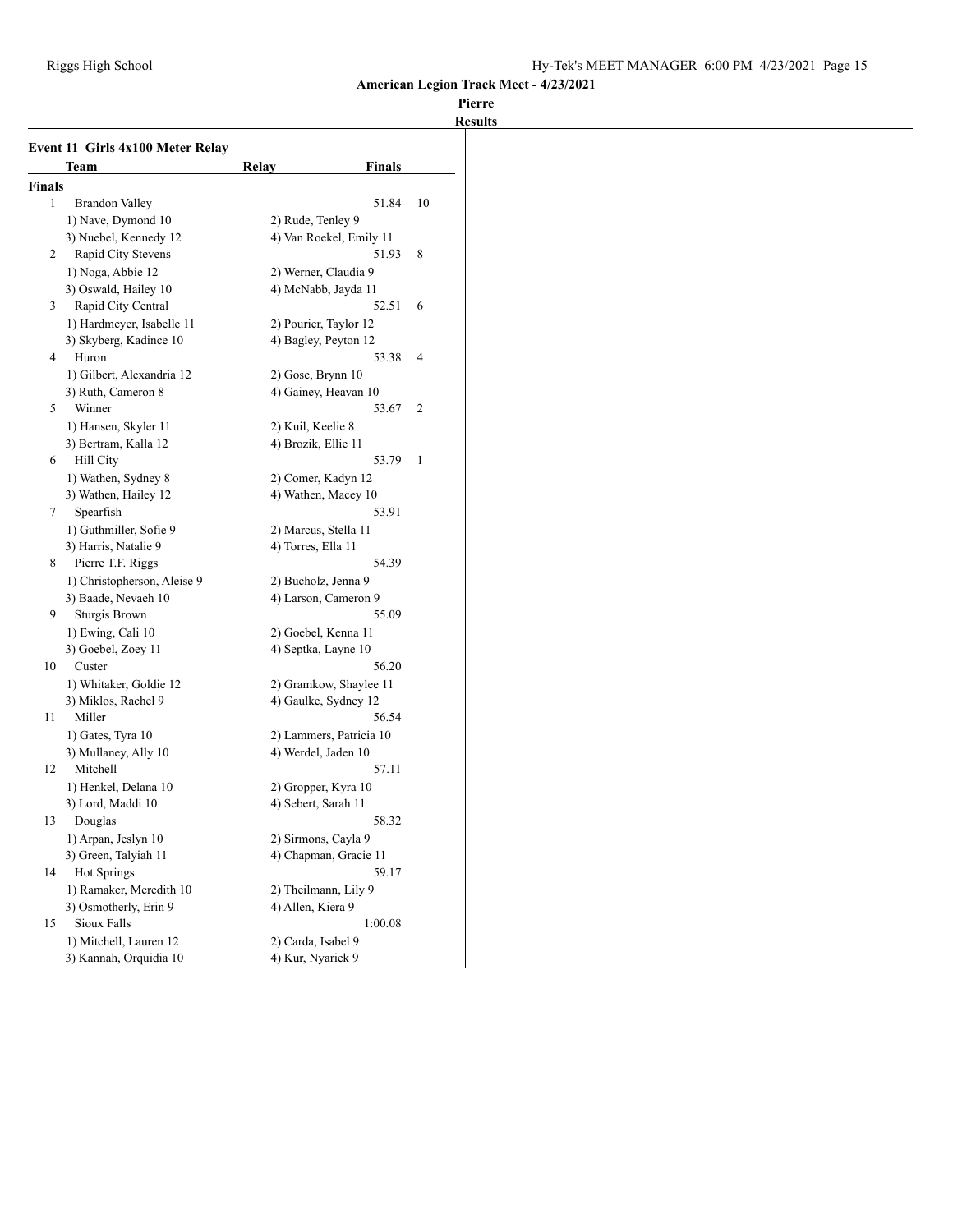|        | Event 12 Boys 4x100 Meter Relay<br>Team            | Relay                 | <b>Finals</b>              |    |
|--------|----------------------------------------------------|-----------------------|----------------------------|----|
| Finals |                                                    |                       |                            |    |
| 1      | Sioux Falls                                        |                       | 43.98                      | 10 |
|        | 1) Behrens, Luke 12                                |                       | 2) Myers, Abraham 10       |    |
|        | 3) Johnson, Michael 12                             | 4) Stahl, Matthew 12  |                            |    |
| 2      | Mitchell                                           |                       | 44.69                      | 8  |
|        | 1) Phillips, Parker 12                             | 2) Johansen, Ryley 12 |                            |    |
|        | 3) Schulz, Treyson 10                              | 4) Bennett, Lukas 10  |                            |    |
| 3      | Winner                                             |                       | 45.29                      | 6  |
|        | 1) Bohnet, Adam 11                                 | 2) Barfuss, Aiden 9   |                            |    |
|        | 3) Monk, Aaron 11                                  | 4) Fritz, Brady 12    |                            |    |
| 4      | <b>Brandon Valley</b>                              |                       | 45.35                      | 4  |
|        | 1) Pfeiffer, Levi 12                               | 2) Johnson, Jordan 11 |                            |    |
|        | 3) Nemec, Joey 12                                  |                       | 4) Lambertz, Lawson 12     |    |
| 5      | Douglas                                            |                       | 45.81                      | 2  |
|        | 1) Clark, Tyler 12                                 | 2) Huber, Logan 10    |                            |    |
|        | 3) DeWitt, Payton 11                               | 4) Severson, David 12 |                            |    |
| 6      | Pierre T.F. Riggs                                  |                       | 45.97                      | 1  |
|        | 1) Peterson, Cole 11                               | 2) Moser, Brock 9     |                            |    |
|        | 3) Becker, Vick 11                                 | 4) Putzier, Tucker 11 |                            |    |
| 7      | Rapid City Central                                 |                       | 46.35                      |    |
|        | 1) Green, Noah 12                                  | 2) Griffin, Sumner 12 |                            |    |
|        | 3) Hassett, Drake 12                               | 4) Meisman, Cael 9    |                            |    |
| 8      | Huron                                              |                       | 46.47                      |    |
|        | 1) Kranzler, Max 11                                |                       | 2) Luellman, Quinston 10   |    |
|        | 3) Hunter, Ethan 11                                | 4) Beck, Jayden 11    |                            |    |
| 9      | Custer                                             |                       | 46.56                      |    |
|        | 1) Sedlacek, Daniel 12                             | 2) Plaisted, Tony 11  |                            |    |
|        | 3) Saufley, Nolan 12                               | 4) Tennyson, Gage 11  |                            |    |
| 10     | Rapid City Stevens                                 |                       | 46.66                      |    |
|        | 1) Scott, Julian 10                                | 2) Scott, Gavin 12    |                            |    |
|        | 3) Juniel, Justin 11                               | 4) Bender, Nathan 12  |                            |    |
| 11     | Spearfish                                          |                       | 47.34                      |    |
|        | 1) Jones, Cadence 11                               | 2) Carlson, Quinten 9 |                            |    |
|        | 3) Rodriguez, Dago 10                              |                       | 4) Williams, William 11    |    |
| 12     | Sturgis Brown                                      |                       | 48.37                      |    |
|        | 1) Phillips, Kaden 12                              | 2) Temple, Braden 11  |                            |    |
|        | 3) Holt, Byron 9                                   |                       | 4) Vlietstra, Walker 11    |    |
| 13     | <b>Sully Buttes</b>                                | 2) Hill, Blaine 12    | 48.50                      |    |
|        | 1) Petersen, Garrett 12<br>3) Bradberry, Collin 11 | 4) Perkins, Sedric 12 |                            |    |
| 14     | Miller                                             |                       | 51.59                      |    |
|        | 1) Hass, Dylan 10                                  | 2) Turner, Adam 10    |                            |    |
|        | 3) Knox, Andrew 11                                 | 4) Werdel, Trevor 10  |                            |    |
| ---    | Hot Springs                                        |                       | DNF                        |    |
|        | 1) Kasper, Caden 12                                |                       | 2) Parmely, Cayden 12      |    |
|        | 3) Allison, Wrider 12                              |                       | 4) Klippenstein, Channey 9 |    |
|        |                                                    |                       |                            |    |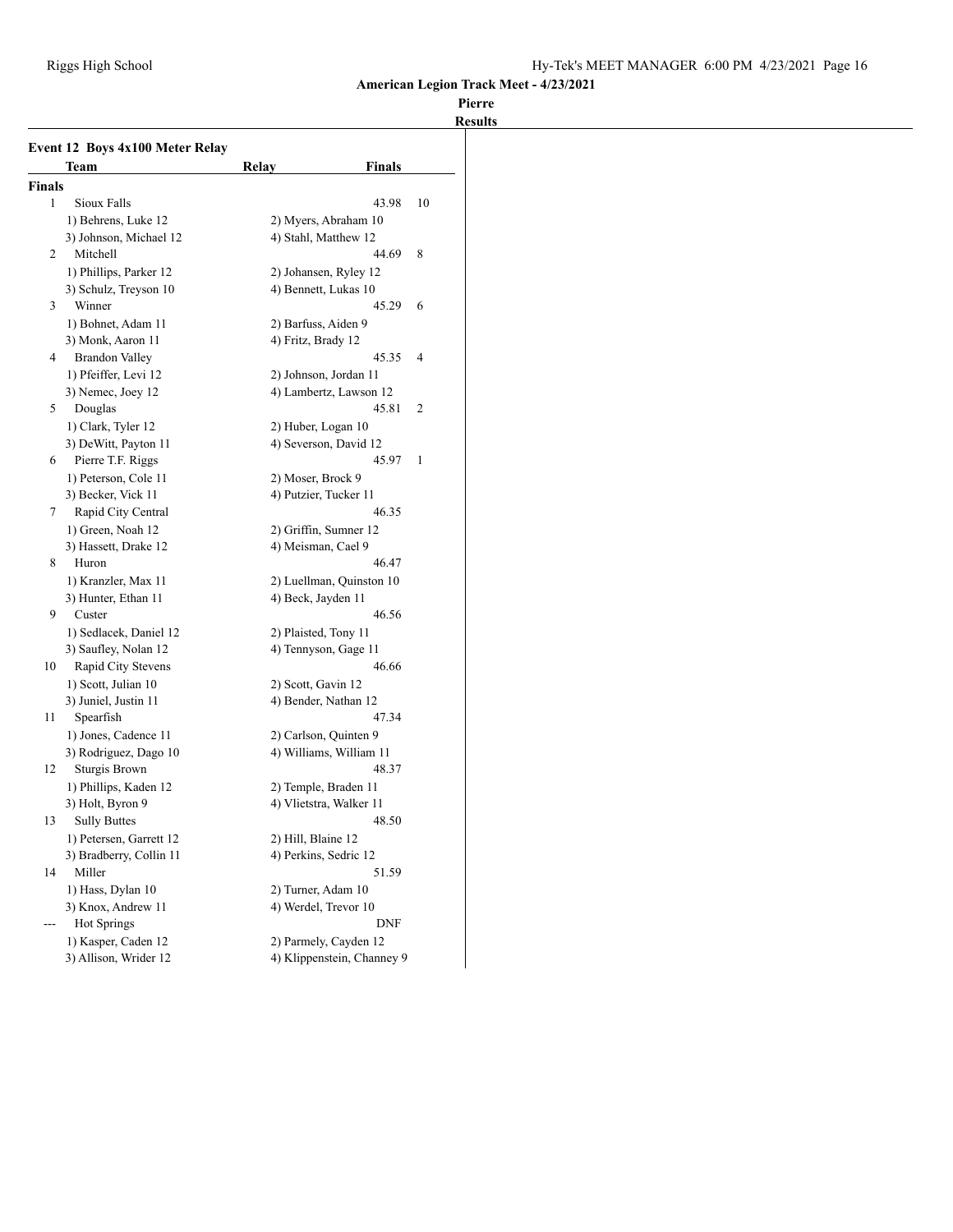|                | <b>Event 13 Girls 400 Meter Dash</b> |     |                     |         |                |
|----------------|--------------------------------------|-----|---------------------|---------|----------------|
|                | Name                                 |     | Yr School           | Finals  |                |
| <b>Finals</b>  |                                      |     |                     |         |                |
| 1              | Walker, Meghan                       | 11  | Brandon Vall        | 58.11   | 10             |
| $\overline{2}$ | Larsen, Jordyn                       | 8   | Custer              | 1:03.21 | 8              |
| 3              | King, Armailey                       | 10  | Rapid City S        | 1:05.77 | 6              |
| $\overline{4}$ | Wickersham, Josey                    | 10  | <b>Brandon Vall</b> | 1:06.80 | $\overline{4}$ |
| 5              | Rice, Elaina                         | 11. | Brandon Vall        | 1:07.26 | $\overline{c}$ |
| 6              | Carlin, Paetyn                       | 10  | St. Thomas M        | 1:07.54 | 1              |
| 7              | Chikos, Kaili                        | 11  | Rapid City S        | 1:07.66 |                |
| 8              | Bachmann, Kendyl                     | 10  | Winner              | 1:07.67 |                |
| 9              | Higgins, Isabell                     | 9   | Rapid City S        | 1:08.26 |                |
| 10             | West, Sierra                         | 9   | Spearfish           | 1:08.38 |                |
| 11             | Uhrig, Sydney                        | 9.  | Pierre T.F.         | 1:08.78 |                |
| 12             | Shangab, Uruka                       | 11  | Sioux Falls         | 1:08.94 |                |
| 13             | Wheeler, Brit                        | 9   | Custer              | 1:09.35 |                |
| 14             | Maloney, Emma                        | 11  | Sioux Falls         | 1:09.40 |                |
| 15             | Dale, Emily                          | 11  | Huron               | 1:09.78 |                |
| 16             | Cutler, Rebecca                      | 12  | Hill City           | 1:09.81 |                |
| 17             | Preuss, Maggie                       | 9.  | <b>Hot Springs</b>  | 1:09.99 |                |
| 18             | Johnson, Emily                       | 12  | St. Thomas M        | 1:10.10 |                |
| 19             | Devries, Jacie                       | 10  | <b>Hill City</b>    | 1:10.78 |                |
| 20             | Monahan, Taesha                      | 10  | <b>Sturgis Brow</b> | 1:10.94 |                |
| 21             | Blare, Meagan                        | 12  | Winner              | 1:11.07 |                |
| 22             | Tennyson, Maya                       | 8   | Custer              | 1:11.09 |                |
| 23             | Vogel, Madeline                      | 9   | Mitchell            | 1:11.32 |                |
| 24             | Meiners, Aryn                        | 12  | Winner              | 1:11.71 |                |
| 25             | Alexander, Zoe                       | 9.  | <b>Hill City</b>    | 1:11.79 |                |
| 26             | Heibult, Taryn                       | 11  | Sioux Falls         | 1:11.87 |                |
| 27             | Cumbow, Addison                      | 11  | Pierre T.F.         | 1:12.43 |                |
| 28             | Janes, Kristen                       | 10  | Huron               | 1:12.70 |                |
| 29             | Werdel, Jaden                        | 10  | Miller              | 1:12.86 |                |
| 30             | Raposa, Sara                         | 9   | St. Thomas M        | 1:12.91 |                |
| 31             | Buus, Torre                          | 11  | <b>Sturgis Brow</b> | 1:12.97 |                |
| 32             | Lusk, Emma                           | 12  | Pierre T.F.         | 1:13.71 |                |
| 33             | Sirmons, Cayla                       | 9   | Douglas             | 1:14.17 |                |
| 34             | Weinheimer, Courtnie                 | 10  | <b>Sully Buttes</b> | 1:15.19 |                |
| 35             | Chicoine, Calleigh                   | 10  | <b>Sully Buttes</b> | 1:17.84 |                |
| 36             | Moore, Lezlie                        | 10  | Douglas             | 1:19.04 |                |
| 37             | Banks, Rachael                       | 10  | <b>Sturgis Brow</b> | 1:19.11 |                |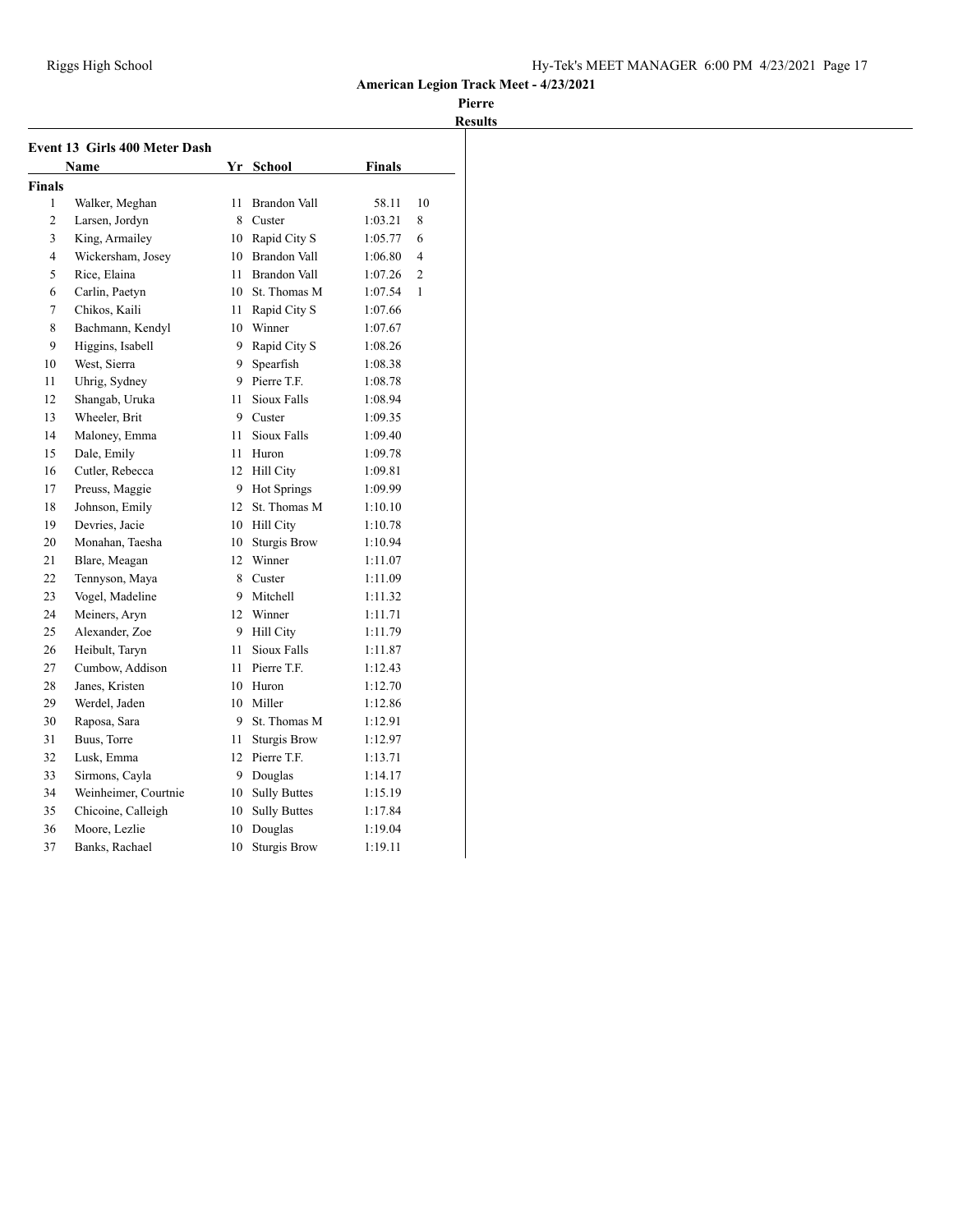|                | <b>Event 14 Boys 400 Meter Dash</b> |     |                     |               |                |
|----------------|-------------------------------------|-----|---------------------|---------------|----------------|
|                | Name                                |     | Yr School           | <b>Finals</b> |                |
| <b>Finals</b>  |                                     |     |                     |               |                |
| 1              | Watson, Julian                      | 11  | <b>Brandon Vall</b> | 51.05         | 10             |
| $\overline{c}$ | Thorn, Chael                        | 12  | St. Thomas M        | 51.51         | 8              |
| 3              | Boyster, Blake                      |     | 10 Custer           | 52.81         | 6              |
| 4              | Massa, Carl                         | 11  | <b>Hot Springs</b>  | 54.26         | 4              |
| 5              | Strand, Josh                        | 11. | Pierre T.F.         | 54.62         | $\overline{c}$ |
| 6              | Bittner, Alex                       | 11  | Sioux Falls         | 54.73         | 1              |
| 7              | Lushbough, Damon                    | 12  | Rapid City S        | 54.98         |                |
| 8              | Wise, Ben                           | 12  | Spearfish           | 55.42         |                |
| 9              | DeWitt, Joey                        | 9   | Brandon Vall        | 55.45         |                |
| 10             | Watson, London                      |     | 9 Brandon Vall      | 55.47         |                |
| 11             | Jeffery, John                       | 9.  | Spearfish           | 56.72         |                |
| 12             | Gaulke, Sam                         |     | 9 Custer            | 57.09         |                |
| 13             | Andrew, Fredericksen                | 11  | <b>Stanley Coun</b> | 57.12         |                |
| 14             | Olson, Michael                      | 11  | Winner              | 57.14         |                |
| 15             | Parker, Devonte                     | 12  | Rapid City S        | 57.84         |                |
| 16             | Powell, Johnnie                     | 11  | Douglas             | 58.36         |                |
| 17             | Blote, John                         | 12  | St. Thomas M        | 58.43         |                |
| 18             | Akkerman, Carter                    |     | 9 Sioux Falls       | 58.65         |                |
| 19             | Becker, Vick                        |     | 11 Pierre T.F.      | 58.93         |                |
| 20             | Cast, Landon                        |     | 10 Douglas          | 58.97         |                |
| 21             | Gortmaker, Caden                    | 11  | Miller              | 59.18         |                |
| 22             | McArthur, Chase                     | 11  | Spearfish           | 59.97         |                |
| 23             | Wise, Sam                           | 11. | Custer              | 1:00.17       |                |
| 24             | Jolley, Cale                        | 10  | <b>Sturgis Brow</b> | 1:00.40       |                |
| 25             | Ligtenberg, Gavin                   | 10  | <b>Sturgis Brow</b> | 1:00.56       |                |
| 26             | Olson, Nick                         |     | 10 Sioux Falls      | 1:00.75       |                |
| 27             | Yellow Hawk, Chase                  | 10  | <b>Sully Buttes</b> | 1:00.97       |                |
| 28             | Werdel, Trevor                      |     | 10 Miller           | 1:01.32       |                |
| 29             | Alvarez, Victor                     |     | 9 Hill City         | 1:02.16       |                |
| 30             | Isakson, Eli                        |     | 10 Hill City        | 1:02.28       |                |
| 31             | Knutson, Seth                       |     | 9 Hill City         | 1:03.26       |                |
| 32             | Edwards, Westin                     | 9   | St. Thomas M        | 1:04.52       |                |
| 33             | Buus, Tyan                          | 9.  | <b>Sturgis Brow</b> | 1:05.23       |                |
| 34             | Jost, Teagan                        | 12  | <b>Sully Buttes</b> | 1:09.19       |                |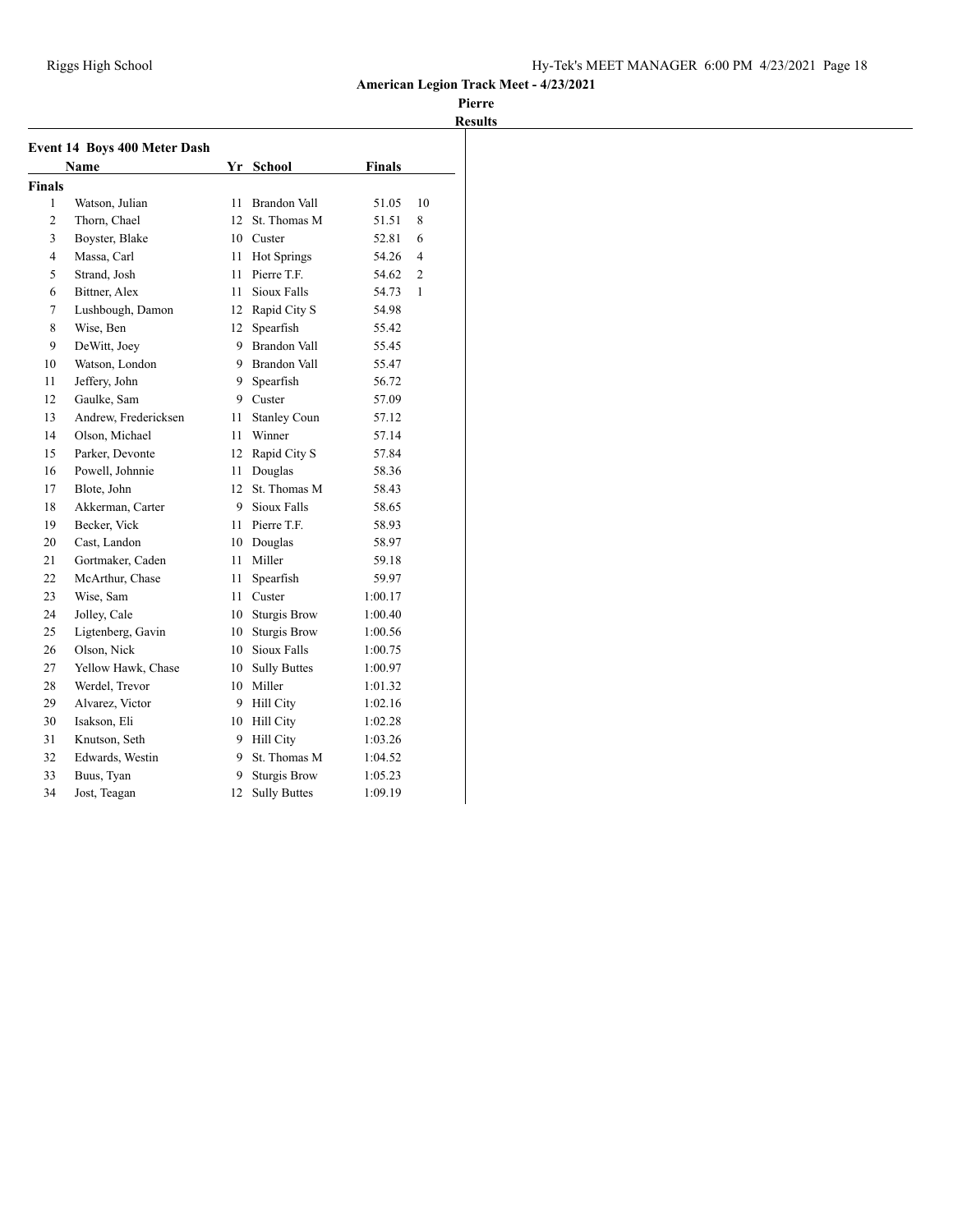|                | <b>Event 15 Girls 300 Meter Hurdles</b> |    |                     |               |                |
|----------------|-----------------------------------------|----|---------------------|---------------|----------------|
|                | <b>Name</b>                             | Yr | <b>School</b>       | <b>Finals</b> |                |
| <b>Finals</b>  |                                         |    |                     |               |                |
| 1              | Kur, Nyanas                             | 12 | Sioux Falls         | 47.17         | 10             |
| $\overline{c}$ | Dixon, Brielle                          | 12 | Brandon Vall        | 47.97         | 8              |
| 3              | Plastow, Adaya                          |    | 12 Mitchell         | 49.57         | 6              |
| $\overline{4}$ | Nachtigall, Jaylen                      | 10 | Hot Springs         | 50.02         | $\overline{4}$ |
| 5              | Beck, Danielle                          |    | 10 Pierre T.F.      | 50.10         | $\overline{2}$ |
| 6              | Wittler, Stevie                         | 9. | <b>Sully Buttes</b> | 50.12         | $\mathbf{1}$   |
| 7              | Tedrow, Sydney                          |    | 10 Pierre T.F.      | 50.58         |                |
| 8              | Hoffman, Anna                           | 9. | Spearfish           | 50.61         |                |
| 9              | Fjelland, Halle                         | 11 | Spearfish           | 51.53         |                |
| 10             | Kinzer, Lexi                            | 9  | Sioux Falls         | 51.76         |                |
| 11             | Fierro, Claire                          |    | 10 Rapid City S     | 52.34         |                |
| 12             | Gillis, Evelynn                         |    | 10 Rapid City C     | 53.70         |                |
| 13             | Gronlund, Kenzie                        | 12 | Pierre T.F.         | 53.79         |                |
| 14             | Whatley, Kaylee                         | 11 | <b>Sturgis Brow</b> | 54.14         |                |
| 15             | Dean, Anna                              | 9  | <b>Hill City</b>    | 54.35         |                |
| 16             | Hedderman, Payton                       | 12 | <b>Sturgis Brow</b> | 54.57         |                |
| 17             | Siemonsma, Abby                         | 11 | <b>Hill City</b>    | 54.73         |                |
| 18             | Jackson, Justyce                        | 10 | Rapid City C        | 54.88         |                |
| 19             | Fitzler, Paige                          | 10 | Custer              | 54.89         |                |
| 20             | Wiese, Riley                            | 9  | <b>Hill City</b>    | 54.89         |                |
| 21             | DeBoer, Carlie                          | 9  | Hot Springs         | 55.34         |                |
| 22             | Lockhart, Brekkan                       | 11 | Rapid City S        | 55.38         |                |
| 23             | Koffler, Alyssia                        | 9  | Hot Springs         | 55.63         |                |
| 24             | Gylten, Riley                           | 8  | St. Thomas M        | 55.84         |                |
| 25             | Blote, Grace                            | 12 | St. Thomas M        | 55.85         |                |
| 26             | Aston, Hannah                           | 11 | <b>Sturgis Brow</b> | 56.11         |                |
| 27             | Siemonsma, Makenzie                     | 9  | Huron               | 56.90         |                |
| 28             | Moss, Cora                              | 8  | Winner              | 57.15         |                |
| 29             | Green, Talyiah                          | 11 | Douglas             | 59.95         |                |
| ---            | Arabzadeh, Samia                        | 9  | Sioux Falls         | <b>DNF</b>    |                |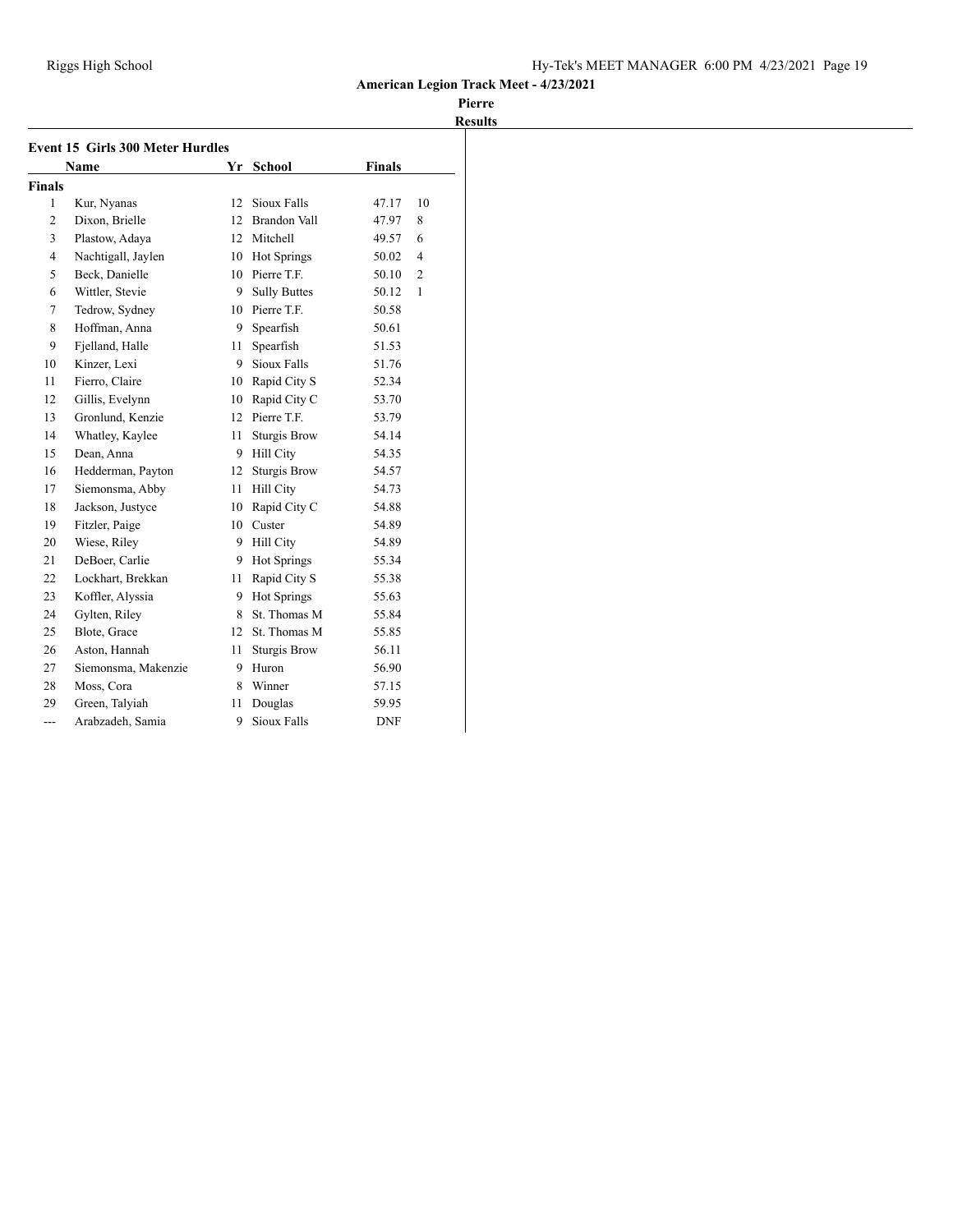|                | <b>Event 16 Boys 300 Meter Hurdles</b> |    |                     |               |                |
|----------------|----------------------------------------|----|---------------------|---------------|----------------|
|                | Name                                   | Yr | School              | <b>Finals</b> |                |
| <b>Finals</b>  |                                        |    |                     |               |                |
| 1              | Grace, Mikael                          | 11 | Custer              | 41.58         | 10             |
| $\overline{2}$ | Johnson, Jaxon                         | 12 | <b>Hill City</b>    | 41.68         | 8              |
| 3              | Donahoe, Jeremiah                      | 11 | <b>Brandon Vall</b> | 42.22         | 6              |
| $\overline{4}$ | Lunders, Tanner                        | 11 | Rapid City S        | 42.33         | $\overline{4}$ |
| 5              | McCubbin, Kamren                       | 12 | Sioux Falls         | 42.81         | $\overline{2}$ |
| 6              | Pfeiffer, Levi                         | 12 | <b>Brandon Vall</b> | 42.86         | $\mathbf{1}$   |
| 7              | Palmer, Bryce                          | 10 | Mitchell            | 43.85         |                |
| 8              | Monk, Aaron                            | 11 | Winner              | 44.01         |                |
| 9              | Lear, Nate                             | 12 | <b>Brandon Vall</b> | 44.25         |                |
| 10             | Hedderman, Aidan                       | 9  | <b>Sturgis Brow</b> | 44.40         |                |
| 11             | Flanegan, Isaac                        | 10 | Rapid City C        | 45.05         |                |
| 12             | Brown, Jace                            | 11 | Rapid City C        | 46.27         |                |
| 13             | Schuetzle, Greyson                     | 9  | Pierre T.F.         | 46.34         |                |
| 14             | Malley, Killian                        | 11 | Huron               | 46.73         |                |
| 15             | Jones, Billy                           | 12 | Rapid City S        | 46.75         |                |
| 16             | O'Driscoll, Dmitri                     | 9  | <b>Sturgis Brow</b> | 46.83         |                |
| 17             | Fierro, Keaton                         | 11 | Rapid City S        | 47.06         |                |
| 18             | Angok, Thon                            | 10 | Sioux Falls         | 47.21         |                |
| 19             | Herbaugh, Malyki                       | 10 | Rapid City C        | 48.30         |                |
| 20             | Hansen, Kayden                         | 9  | <b>Hot Springs</b>  | 48.85         |                |
| 21             | Eidem, Asher                           | 11 | Sioux Falls         | 49.49         |                |
| 22             | Webb, Dylan                            | 10 | Hot Springs         | 49.83         |                |
| 23             | Knox, Andrew                           | 11 | Miller              | 50.28         |                |
| 24             | Grace, Mical                           | 9  | Custer              | 50.53         |                |
| 25             | Russel, Warren                         | 11 | Hot Springs         | 50.88         |                |
| 26             | Kugler, Conner                         | 11 | Spearfish           | 51.37         |                |
| 27             | Farries, Thomas                        | 10 | <b>Sully Buttes</b> | 51.61         |                |
| 28             | Rowse, Josh                            | 12 | Pierre T.F.         | 51.73         |                |
| 29             | Smith, Colten                          | 11 | Douglas             | 53.71         |                |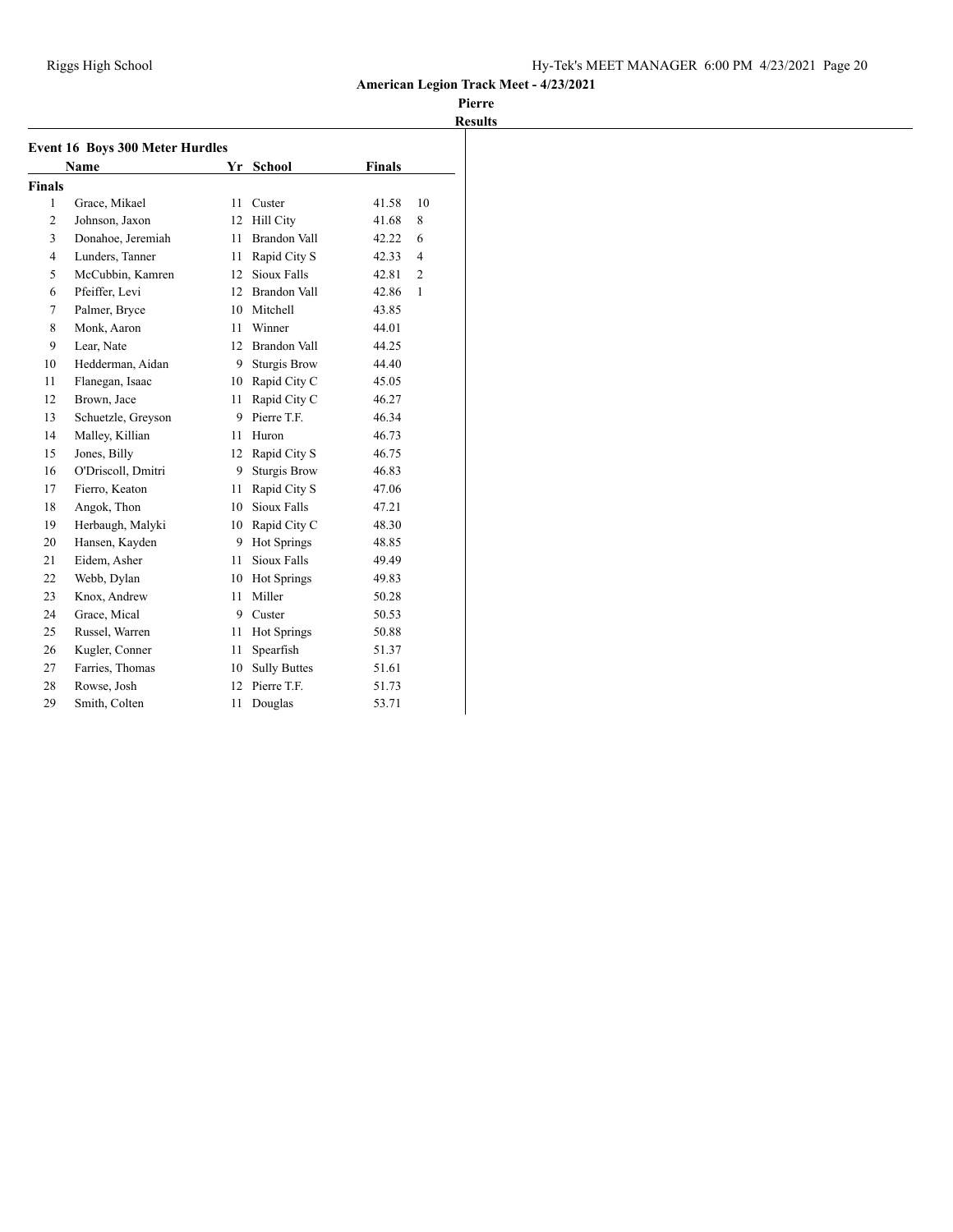|               | Team                      | Relay               | Finals                        |
|---------------|---------------------------|---------------------|-------------------------------|
| <b>Finals</b> |                           |                     |                               |
| 1             | Sturgis Brown             |                     | 4:31.25<br>10                 |
|               | 1) Keffeler, Makayla 12   |                     | 2) Dennis, Sawyer 10          |
|               | 3) Dinkins, Novali 9      |                     | 4) Willnerd, Paige 8          |
| 2             | Rapid City Stevens        |                     | 4:32.83<br>8                  |
|               | 1) Noga, Abbie 12         |                     | 2) Mettler, Carsyn 10         |
|               | 3) Bennett, Kylee 12      |                     | 4) Larson, Gracin 10          |
| 3             | <b>Brandon Valley</b>     |                     | 4:41.52<br>6                  |
|               | 1) Nuebel, Kennedy 12     | 2) Rude, Tenley 9   |                               |
|               | 3) Cain, Andrea 12        | 4) Foss, Kylie 11   |                               |
| 4             | Rapid City Central        |                     | 4<br>4:43.12                  |
|               | 1) Bagley, Peyton 12      |                     | 2) Yellow Mule, Matayah 11    |
|               | 3) Hardmeyer, Isabelle 11 |                     | 4) Godfrey, Mercy 9           |
| 5             | Sioux Falls               |                     | $\overline{2}$<br>4:43.49     |
|               | 1) Kannah, Orquidia 10    |                     | 2) Seon, Meshachlen 11        |
|               | 3) Kinzer, Shelby 11      |                     | 4) Kashi, Adaga 12            |
| 6             | Winner                    |                     | 4:43.59<br>1                  |
|               | 1) Bertram, Kalla 12      | 2) Brozik, Ellie 11 |                               |
|               | 3) Sachtjen, Kelsey 11    |                     | 4) Schuyler, Sidda 11         |
| 7             | Custer                    |                     | 4:44.17                       |
|               | 1) Gramkow, Shaylee 11    |                     | 2) Gaulke, Sydney 12          |
|               | 3) Wahlstrom, Josey 11    | 4) Studt, Eva 11    |                               |
| 8             | Huron                     |                     | 4:49.26                       |
|               | 1) Gilbert, Alexandria 12 |                     | 2) Gainey, Heavan 10          |
|               | 3) Feenstra, Alexis 11    |                     | 4) Rozell, Reese 11           |
| 9             | <b>Stanley County</b>     |                     | 4:54.83                       |
|               | 1) Stroup, Taylee 11      |                     | 2) Hand, Cadence 9            |
|               | 3) Siedschlaw, Bailey 11  |                     | 4) Magee, Kaysen 8            |
| 10            | Hill City                 |                     | 4:57.73                       |
|               | 1) Wathen, Sydney 8       |                     | 2) Wathen, Macey 10           |
|               | 3) Comer, Kadyn 12        |                     | 4) Falkenburg Brown, Nancy 11 |
| 11            | Spearfish                 |                     | 5:00.36                       |
|               | 1) Heairet, Alivia 10     |                     | 2) Harris, Natalie 9          |
|               | 3) Guthmiller, Sofie 9    |                     | 4) Wince, Callie 10           |
| 12            | Hot Springs               |                     | 5:02.59                       |
|               | 1) Osmotherly, Erin 9     | 2) Allen, Kiera 9   |                               |
|               | 3) Haertel, Hannah 11     |                     | 4) Westinghouse, Autumn 10    |
| 13            | St. Thomas More           |                     | 5:20.19                       |
|               | 1) Bohnenkamp, Jayda 8    |                     | 2) Williams, Emily 9          |
|               | 3) Raposa, Sara 9         |                     | 4) Wagner, Abbigail 10        |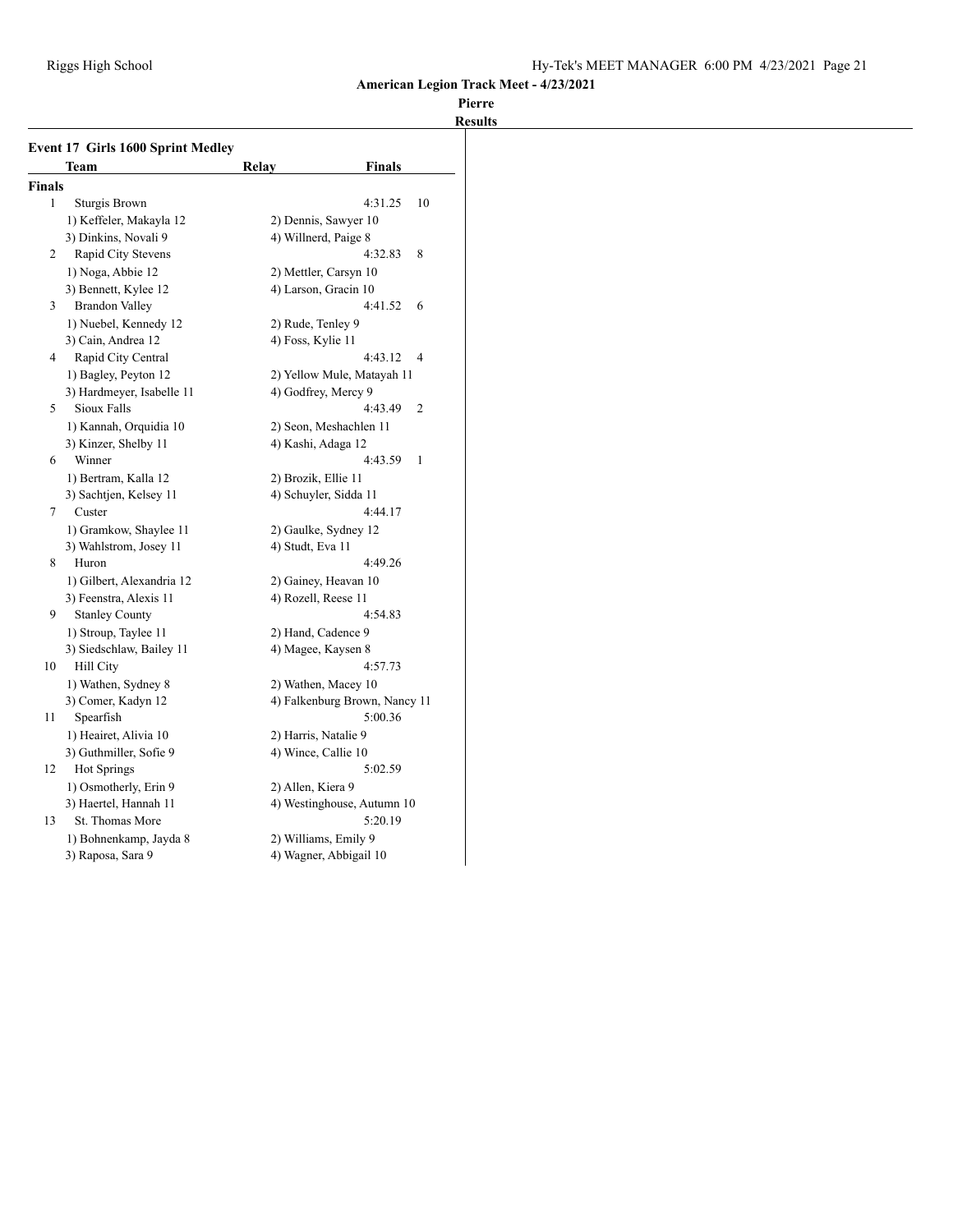|               | Team                     | Relay                | <b>Finals</b>           |                |
|---------------|--------------------------|----------------------|-------------------------|----------------|
| <b>Finals</b> |                          |                      |                         |                |
| 1             | Spearfish                |                      | 3:44.36                 | 10             |
|               | 1) Guthmiller, Jaden 10  | 2) Millis, Peyton 11 |                         |                |
|               | 3) Roberdeau, Bridger 12 |                      | 4) Urdiales, Keenan 11  |                |
| 2             | Rapid City Stevens       |                      | 3:46.05                 | 8              |
|               | 1) Scott, Julian 10      | 2) Scott, Gavin 12   |                         |                |
|               | 3) Werner, Matthew 11    |                      | 4) Birnbaum, Simeon 10  |                |
| 3             | <b>Brandon Valley</b>    |                      | 3:47.42                 | 6              |
|               | 1) Nemec, Joey 12        |                      | 2) Lambertz, Lawson 12  |                |
|               | 3) Burch, Luke 12        | 4) Anders, Joey 11   |                         |                |
| 4             | <b>Sturgis Brown</b>     |                      | 3:48.34                 | 4              |
|               | 1) Inhofer, Ridge 11     | 2) Sailer, Jared 12  |                         |                |
|               | 3) Christman, Trevor 12  |                      | 4) Monahan, Traeton 12  |                |
| 5             | Winner                   |                      | 3:49.02                 | $\overline{c}$ |
|               | 1) Bohnet, Adam 11       | 2) Barfuss, Aiden 9  |                         |                |
|               | 3) Cole, Joey 11         | 4) Watson, Kade 11   |                         |                |
| 6             | Sioux Falls              |                      | 3:56.53                 | 1              |
|               | 1) Behrens, Luke 12      |                      | 2) Johnson, Michael 12  |                |
|               | 3) Hoffman, Garret 11    |                      | 4) Hoffman, Deven 12    |                |
| 7             | Huron                    |                      | 3:58.34                 |                |
|               | 1) Beck, Jayden 11       | 2) Lien, Tyson 12    |                         |                |
|               | 3) Kranzler, Max 11      | 4) McNeil, Cade 11   |                         |                |
| 8             | Pierre T.F. Riggs        |                      | 4:03.01                 |                |
|               | 1) Bertram, Landon 10    |                      | 2) Flottmeyer, Devon 10 |                |
|               | 3) Heth, Paul 12         |                      | 4) Wheelhouse, Haeden 9 |                |
| 9             | <b>Sully Buttes</b>      |                      | 4:06.96                 |                |
|               | 1) Hill, Blaine 12       |                      | 2) Bradberry, Collin 11 |                |
|               | 3) Perkins, Sedric 12    |                      | 4) Kinney, Dwight 11    |                |
| 10            | Custer                   |                      | 4:07.00                 |                |
|               | 1) Saufley, Nolan 12     | 2) Kelley, Jace 12   |                         |                |
|               | 3) Sword, Sterling 11    |                      | 4) Wragge, Kaleb 12     |                |
| 11            | Rapid City Central       |                      | 4:07.32                 |                |
|               | 1) Hassett, Drake 12     | 2) Green, Noah 12    |                         |                |
|               | 3) Meisman, Cael 9       |                      | 4) Williams, Jesse 11   |                |
| 12            | <b>Hot Springs</b>       |                      | 4:07.71                 |                |
|               | 1) Massa, Carl 11        | 2) Haertel, Luke 10  |                         |                |
|               | 3) Rickenbach, Caleb 9   |                      | 4) Goodsell, Blaine 10  |                |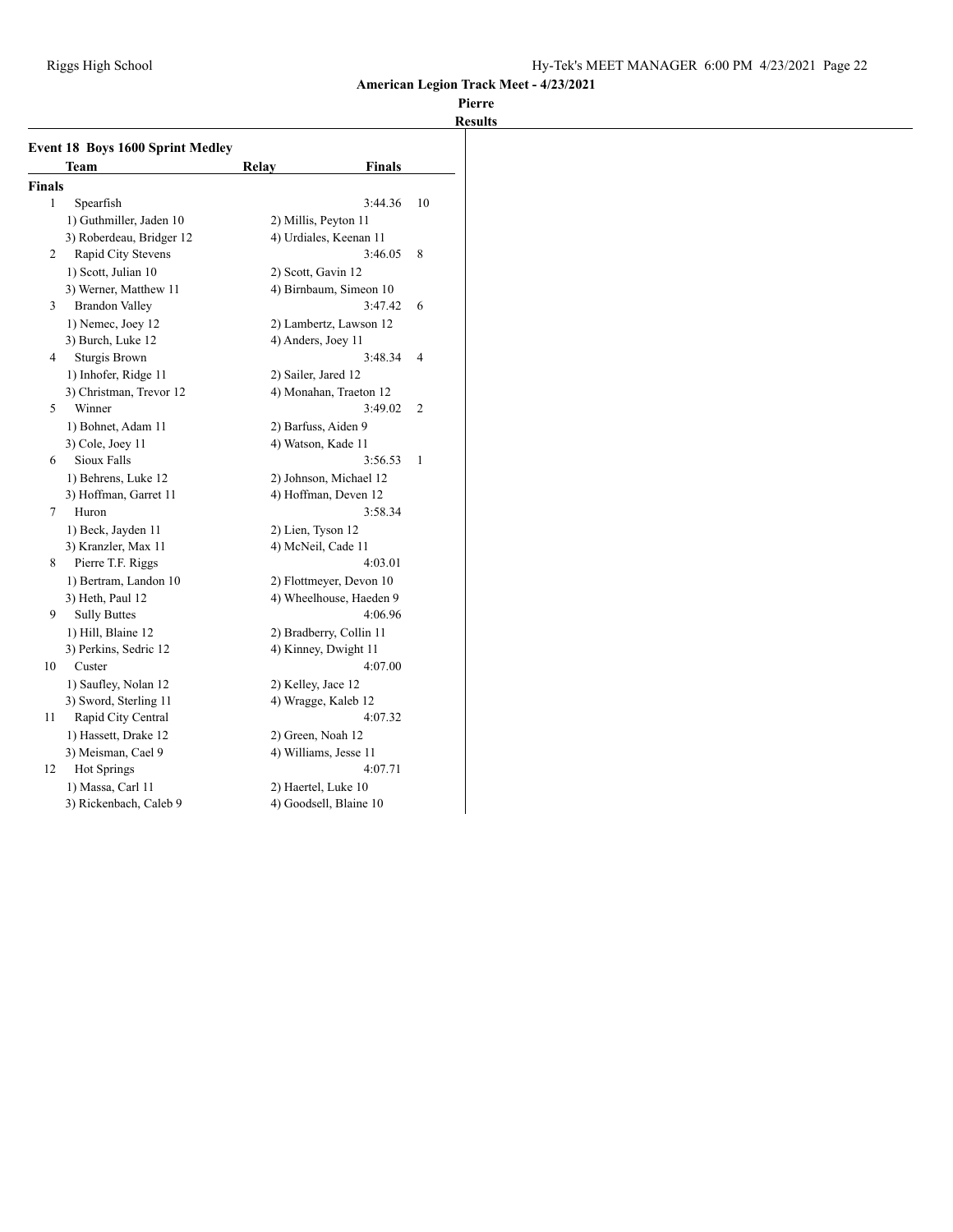|               | Event 19 Girls 800 Meter Run |    |                     |               |                |
|---------------|------------------------------|----|---------------------|---------------|----------------|
|               | Name                         |    | Yr School           | <b>Finals</b> |                |
| <b>Finals</b> |                              |    |                     |               |                |
| 1             | Wentzy, Mia                  | 9  | <b>Brandon Vall</b> | 2:24.98       | 10             |
| 2             | Spain, Gabrielle             | 11 | Sioux Falls         | 2:28.99       | 8              |
| 3             | Lutmer, Jessica              |    | 12 Pierre T.F.      | 2:29.62       | 6              |
| 4             | Tyler, Lizzie                |    | 10 Mitchell         | 2:30.81       | 4              |
| 5             | Schneider, Anna              |    | 10 Sioux Falls      | 2:31.68       | $\overline{c}$ |
| 6             | Carr, A.J.                   |    | 10 Rapid City S     | 2:33.49       | 1              |
| 7             | Tobin, Josie                 | 10 | Spearfish           | 2:34.06       |                |
| 8             | Vidas, Lucia                 |    | 10 Rapid City S     | 2:36.34       |                |
| 9             | Iverson, Autumn              | 10 | Pierre T.F.         | 2:37.64       |                |
| 10            | Wentzy, Katie                | 11 | <b>Brandon Vall</b> | 2:38.28       |                |
| 11            | Sprecher, Hannah             | 11 | Brandon Vall        | 2:38.73       |                |
| 12            | Uhre, Gracie                 |    | 9 Rapid City S      | 2:39.33       |                |
| 13            | Kost, Delaney                |    | 12 Rapid City C     | 2:39.89       |                |
| 14            | DeGeest, Makaen              | 11 | Rapid City C        | 2:39.93       |                |
| 15            | Rombough, Jazzlyn            | 9  | Pierre T.F.         | 2:40.47       |                |
| 16            | Kolb, Lily                   | 9  | Sioux Falls         | 2:43.00       |                |
| 17            | Meiners, Aryn                | 12 | Winner              | 2:45.12       |                |
| 18            | Falkenburg Brown, Ryken      |    | 10 Hill City        | 2:45.54       |                |
| 19            | Hofer. Jill                  | 12 | <b>Sully Buttes</b> | 2:46.18       |                |
| 20            | Killinger, Hannah            | 9  | <b>Sturgis Brow</b> | 2:48.98       |                |
| 21            | Hanka, Natalie               | 11 | Hill City           | 2:49.40       |                |
| 22            | Kaufman, Josie               | 12 | <b>Sturgis Brow</b> | 2:50.35       |                |
| 23            | Helfer, Emma                 | 12 | Custer              | 2:50.46       |                |
| 24            | Ross, Lillie                 | 9  | <b>Hill City</b>    | 2:53.80       |                |
| 25            | Eisenbraun, Maria            | 9  | Spearfish           | 2:55.23       |                |
| 26            | Ewing, Cassidy               | 9  | Spearfish           | 2:57.07       |                |
| 27            | Blare, Meagan                |    | 12 Winner           | 2:59.99       |                |
| 28            | Weinberger, Emma             | 10 | <b>Sturgis Brow</b> | 3:01.12       |                |
| 29            | Westinghouse, Shelby         |    | 9 Hot Springs       | 3:01.65       |                |
| 30            | Brozik, Melanie              |    | 10 Winner           | 3:02.41       |                |
| 31            | Kimble, Clancy               | 10 | <b>Hot Springs</b>  | 3:03.68       |                |
| 32            | Johnson, Alexis              | 9  | Miller              | 3:17.28       |                |
| 33            | Howard, Maya                 | 9  | Miller              | 3:40.13       |                |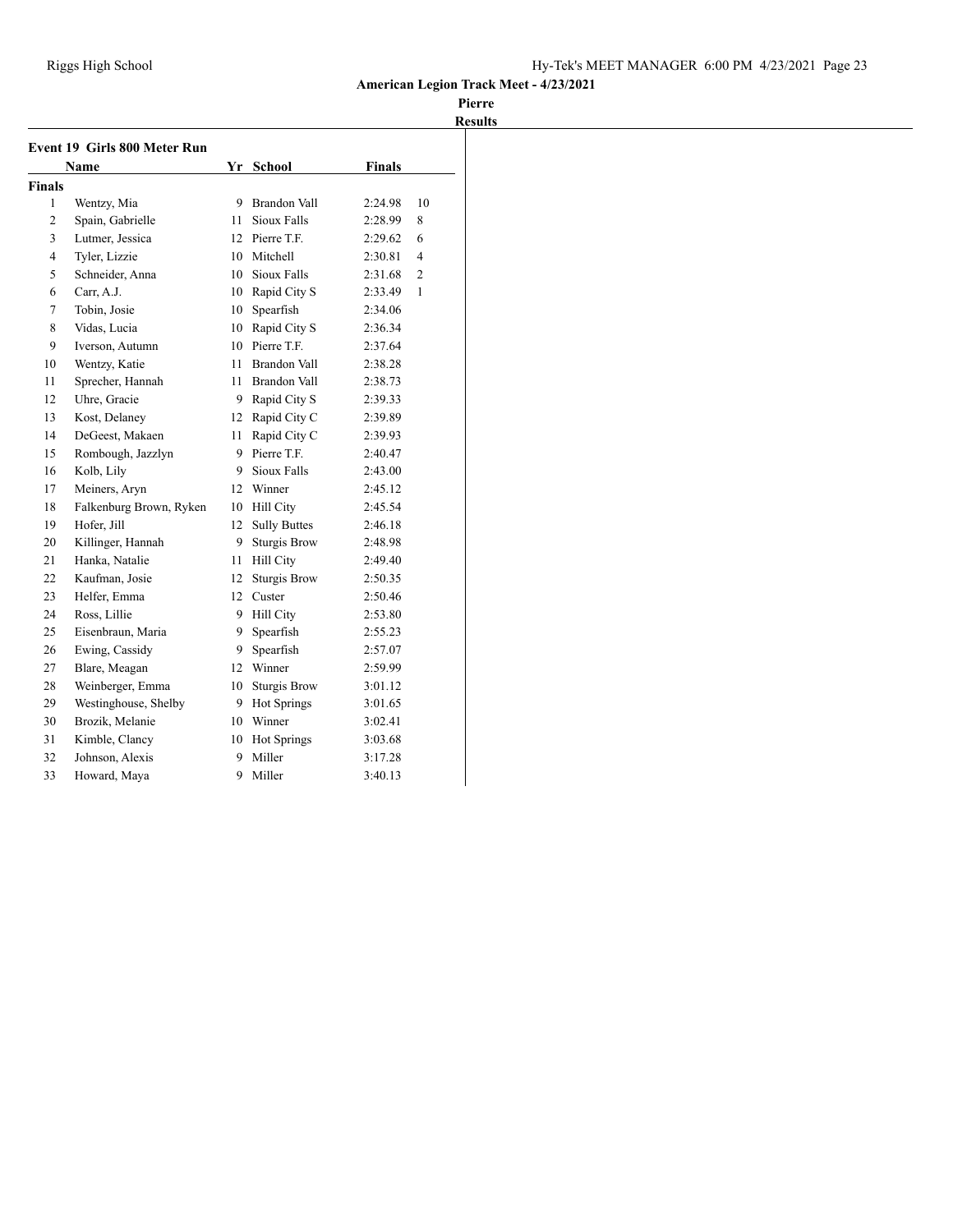| <b>Event 20 Boys 800 Meter Run</b> |                    |    |                     |               |                |  |
|------------------------------------|--------------------|----|---------------------|---------------|----------------|--|
|                                    | Name               |    | Yr School           | <b>Finals</b> |                |  |
| <b>Finals</b>                      |                    |    |                     |               |                |  |
| 1                                  | Farland, Cody      | 12 | St. Thomas M        | 2:02.98       | 10             |  |
| $\overline{c}$                     | Vigants, Austin    | 12 | Brandon Vall        | 2:03.25       | 8              |  |
| 3                                  | Mashlan, Carson    |    | 12 Brandon Vall     | 2:06.91       | 6              |  |
| 4                                  | Grosz, Hayden      | 12 | Rapid City S        | 2:08.32       | 4              |  |
| 5                                  | Otten, Alex        | 11 | Rapid City S        | 2:08.55       | $\overline{2}$ |  |
| 6                                  | Gide, Dan          | 12 | Sioux Falls         | 2:09.84       | 1              |  |
| 7                                  | Peterson, Yohannes | 11 | Spearfish           | 2:11.44       |                |  |
| 8                                  | Peyton, Riley      | 11 | Brandon Vall        | 2:12.25       |                |  |
| 9                                  | Dietterle, Gage    |    | 10 Rapid City C     | 2:12.27       |                |  |
| 10                                 | Buchholz, Brady    | 12 | <b>Sturgis Brow</b> | 2:12.94       |                |  |
| 11                                 | Bruch, Beck        | 10 | <b>Sturgis Brow</b> | 2:14.39       |                |  |
| 12                                 | Gunnare, Andrew    |    | 12 Mitchell         | 2:15.23       |                |  |
| 13                                 | Sietsema, Caden    | 11 | Rapid City S        | 2:16.66       |                |  |
| 14                                 | Mcormick, Nathan   | 9  | Mitchell            | 2:17.12       |                |  |
| 15                                 | Gere, Brady        | 10 | Pierre T.F.         | 2:17.55       |                |  |
| 16                                 | Tallon, Taylor     | 11 | <b>Hill City</b>    | 2:17.67       |                |  |
| 17                                 | Dell, Mason        | 10 | Pierre T.F.         | 2:18.29       |                |  |
| 18                                 | Wirtz, Aaron       | 12 | St. Thomas M        | 2:20.17       |                |  |
| 19                                 | Roles, Evan        | 10 | Spearfish           | 2:20.96       |                |  |
| 20                                 | Rausch, Jacob      | 12 | St. Thomas M        | 2:21.68       |                |  |
| 21                                 | Schumacher, Alex   | 9  | Miller              | 2:21.94       |                |  |
| 22                                 | Stanford, Avery    | 12 | Sioux Falls         | 2:22.19       |                |  |
| 23                                 | Lehman, Drew       | 9. | Custer              | 2:22.84       |                |  |
| 24                                 | Hourigan, Paul     | 10 | Spearfish           | 2:23.08       |                |  |
| 25                                 | Anbesse, Emran     | 9  | Sioux Falls         | 2:23.36       |                |  |
| 26                                 | Chamberlain, Lucas | 9. | Pierre T.F.         | 2:24.92       |                |  |
| 27                                 | Radke, Thane       | 10 | Rapid City C        | 2:26.32       |                |  |
| 28                                 | Walther, Willie    | 11 | <b>Hill City</b>    | 2:27.33       |                |  |
| 29                                 | Hayford, Bailen    | 9  | Rapid City C        | 2:27.41       |                |  |
| 30                                 | Ramirez, Brandon   | 9  | Hill City           | 2:29.58       |                |  |
| 31                                 | Langdeau, Cash     | 11 | <b>Sully Buttes</b> | 2:33.57       |                |  |
| 32                                 | Blotsky, Chaz      | 10 | Winner              | 2:34.34       |                |  |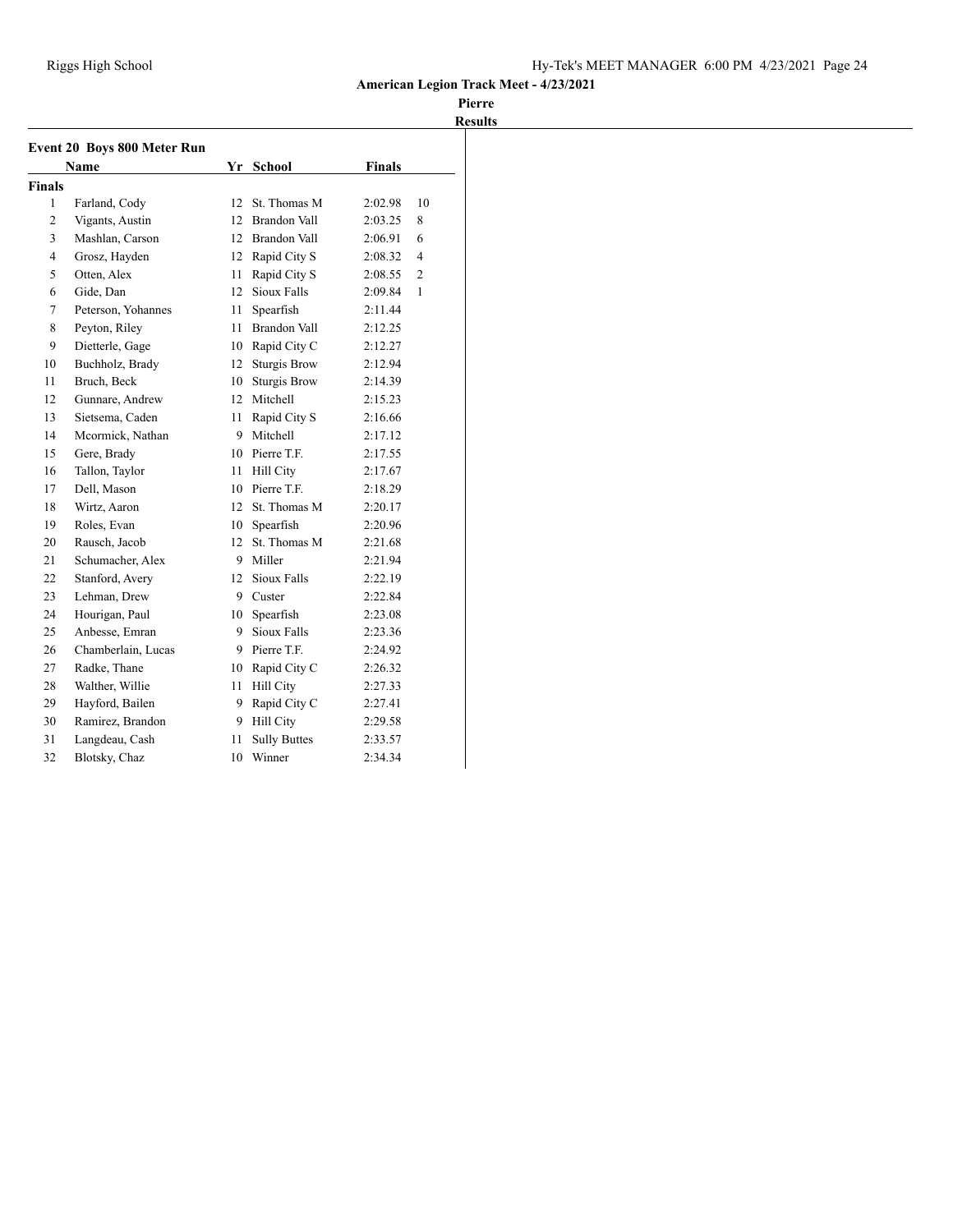|                | <b>Event 21 Girls 200 Meter Dash</b> |      |                     |               |                |
|----------------|--------------------------------------|------|---------------------|---------------|----------------|
|                | <b>Name</b>                          |      | Yr School           | <b>Finals</b> |                |
| <b>Finals</b>  |                                      |      |                     |               |                |
| 1              | Kur, Nyanas                          | 12   | Sioux Falls         | 25.07         | 10             |
| $\overline{c}$ | Walker, Meghan                       | 11   | <b>Brandon Vall</b> | 25.14         | 8              |
| 3              | McNabb, Jayda                        | 11 - | Rapid City S        | 26.70         | 6              |
| $\overline{4}$ | Dixon, Brielle                       |      | 12 Brandon Vall     | 26.80         | $\overline{4}$ |
| 5              | Van Roekel, Emily                    | 11   | <b>Brandon Vall</b> | 27.64         | $\overline{2}$ |
| 6              | Mitchell, Lauren                     | 12   | Sioux Falls         | 28.45         | 1              |
| 7              | Kur, Nyariek                         | 9    | Sioux Falls         | 28.53         |                |
| 8              | Green, Adrianna                      |      | 10 Rapid City C     | 28.75         |                |
| 9              | Gaulke, Sydney                       | 12   | Custer              | 28.76         |                |
| 10             | Richards, Dillan                     | 11   | Spearfish           | 29.05         |                |
| 11             | Baade, Nevaeh                        |      | 10 Pierre T.F.      | 29.14         |                |
| 12             | Tracy, Cloie                         | 12   | Spearfish           | 29.22         |                |
| 13             | Pourier, Taylor                      |      | 12 Rapid City C     | 29.23         |                |
| 14             | Siemonsma, Abby                      | 11   | <b>Hill City</b>    | 29.31         |                |
| 15             | Dubois, Sara                         | 9    | <b>Hill City</b>    | 29.37         |                |
| 16             | Bartscher, Brooke                    |      | 10 Mitchell         | 29.39         |                |
| 17             | Oswald, Hailey                       |      | 10 Rapid City S     | 29.44         |                |
| 18             | Goebel, Zoey                         | 11   | <b>Sturgis Brow</b> | 29.48         |                |
| 18             | Torres, Ella                         | 11   | Spearfish           | 29.48         |                |
| 20             | Goebel, Kenna                        | 11   | <b>Sturgis Brow</b> | 29.78         |                |
| 21             | Higgins, Isabell                     |      | 9 Rapid City S      | 29.81         |                |
| 21             | Gylten, Riley                        | 8    | St. Thomas M        | 29.81         |                |
| 23             | Wathen, Hailey                       |      | 12 Hill City        | 29.93         |                |
| 24             | Hammerbeck, Jenna                    | 11   | Winner              | 30.12         |                |
| 25             | Smith, Kylee                         |      | 10 Douglas          | 30.23         |                |
| 26             | Mullaney, Ally                       |      | 10 Miller           | 30.23         |                |
| 27             | Bucholz, Jenna                       |      | 9 Pierre T.F.       | 30.44         |                |
| 28             | Monahan, Taesha                      |      | 10 Sturgis Brow     | 30.54         |                |
| 29             | Joselin, Kludt                       |      | 10 Winner           | 30.58         |                |
| 30             | Weinheimer, Courtnie                 | 10   | <b>Sully Buttes</b> | 30.64         |                |
| 31             | Brozik, Karlee                       |      | 9 Winner            | 30.86         |                |
| 32             | Osmotherly, Erin                     |      | 9 Hot Springs       | 30.88         |                |
| 33             | Williams, Emily                      | 9    | St. Thomas M        | 31.30         |                |
| 34             | Werdel, Jaden                        |      | 10 Miller           | 31.85         |                |
| 35             | Baker, Joanlei                       |      | 9 Miller            | 32.45         |                |
| 36             | Moore, Lezlie                        |      | 10 Douglas          | 32.47         |                |
| 37             | Bradford, Tailynn                    | 11   | <b>Sully Buttes</b> | 32.63         |                |
| 38             | Olivier, Gracie                      | 12   | <b>Sully Buttes</b> | 32.72         |                |
| 39             | Theilmann, Lily                      | 9    | <b>Hot Springs</b>  | 34.13         |                |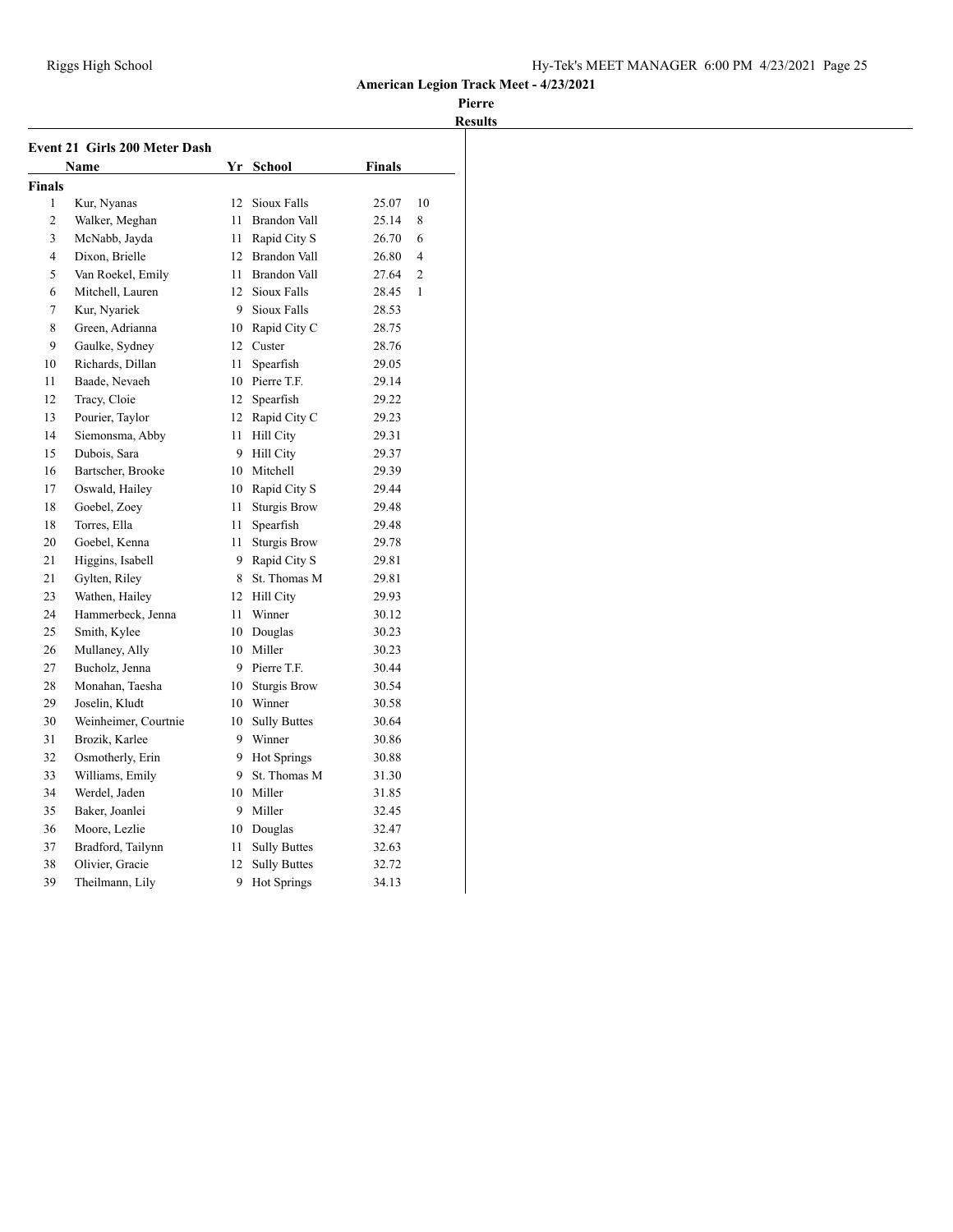|               | <b>Event 22 Boys 200 Meter Dash</b> |         |                     |        |                |
|---------------|-------------------------------------|---------|---------------------|--------|----------------|
|               | Name                                |         | Yr School           | Finals |                |
| <b>Finals</b> |                                     |         |                     |        |                |
| 1             | Stahl, Matthew                      | 12      | Sioux Falls         | 22.24  | 10             |
| 2             | Boyster, Blake                      | 10.     | Custer              | 22.59  | 8              |
| 3             | Guthmiller, Jaden                   | 10      | Spearfish           | 22.61  | 6              |
| 4             | Fritz, Brady                        | 12      | Winner              | 22.86  | 4              |
| 5             | Juniel. Justin                      | 11      | Rapid City S        | 23.62  | $\overline{c}$ |
| 6             | Bender, Nathan                      |         | 12 Rapid City S     | 23.68  | 1              |
| 7             | Thompson, Caden                     |         | 10 Pierre T.F.      | 23.94  |                |
| 8             | Sedlacek, Daniel                    |         | 12 Custer           | 24.02  |                |
| 9             | Luellman, Quinston                  |         | 10 Huron            | 24.14  |                |
| 10            | Donahoe, Jeremiah                   | 11      | Brandon Vall        | 24.29  |                |
| 11            | Nordstrom, Evan                     | 11      | <b>Stanley Coun</b> | 24.39  |                |
| 12            | Taniah, Elijah                      | 9       | Sioux Falls         | 24.48  |                |
| 13            | Sword, Sterling                     | 11      | Custer              | 24.50  |                |
| 14            | DeWitt, Joey                        | 9.      | <b>Brandon Vall</b> | 24.80  |                |
| 15            | Foley, Austin                       | 11.     | Pierre T.F.         | 24.86  |                |
| 16            | Johnson. Jordan                     | 11      | Brandon Vall        | 24.91  |                |
| 17            | Akkerman, Carter                    | 9       | Sioux Falls         | 25.30  |                |
| 18            | Vlietstra, Walker                   | 11 -    | <b>Sturgis Brow</b> | 25.34  |                |
| 19            | Petersen, Garrett                   | $12-12$ | <b>Sully Buttes</b> | 25.51  |                |
| 20            | Rickenbach, Caleb                   | 9.      | Hot Springs         | 25.52  |                |
| 21            | Torres, Jake                        |         | 10 Douglas          | 25.78  |                |
| 22            | Holt, Byron                         | 9.      | <b>Sturgis Brow</b> | 26.09  |                |
| 23            | Werdel, Trevor                      |         | 10 Miller           | 26.24  |                |
| 24            | Rohloff, Gunner                     | 10      | <b>Sturgis Brow</b> | 26.40  |                |
| 25            | Trevino. Dillon                     |         | 12 Douglas          | 26.48  |                |
| 26            | Hill, Blaine                        | 12      | <b>Sully Buttes</b> | 26.53  |                |
| 27            | Erlandson, Trevor                   | 9       | St. Thomas M        | 26.65  |                |
| 28            | Flemming, Wyatt                     | 11      | Hill City           | 26.93  |                |
| 29            | Parmely, Cayden                     | 12      | Hot Springs         | 27.12  |                |
| 30            | Yellow Hawk, Chase                  | 10      | <b>Sully Buttes</b> | 27.26  |                |
| 31            | Gortmaker, Joesph                   | 11      | Rapid City C        | 27.27  |                |
| 32            | Isakson, Eli                        | 10      | Hill City           | 27.50  |                |
| 33            | Knutson, Seth                       | 9       | <b>Hill City</b>    | 27.59  |                |
| 34            | Edwards, Westin                     | 9.      | St. Thomas M        | 28.55  |                |
| 35            | Harrell, Colby                      | 9       | Miller              | 28.88  |                |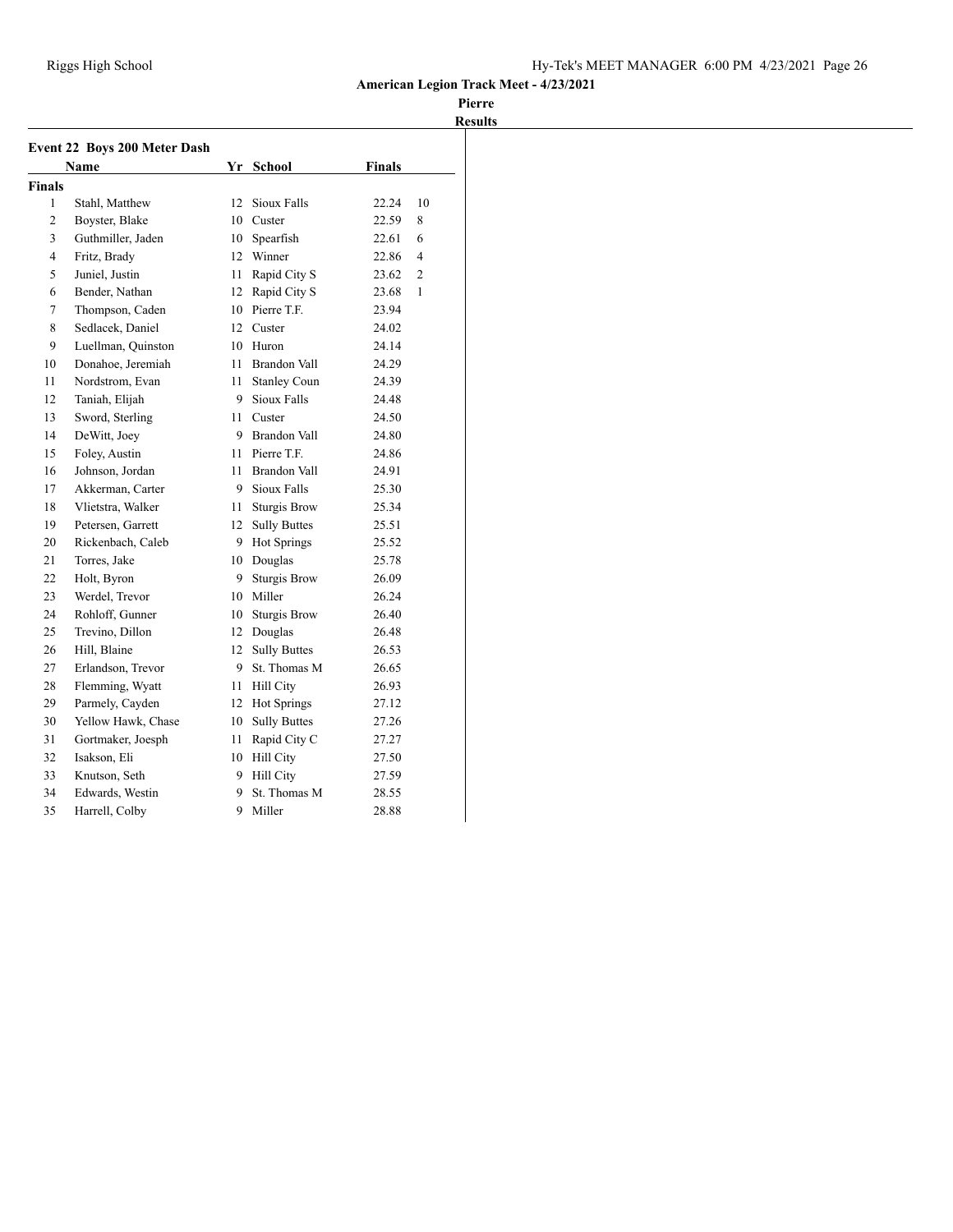|               | <b>Name</b>     | Yr | School              | <b>Finals</b> |                |
|---------------|-----------------|----|---------------------|---------------|----------------|
| <b>Finals</b> |                 |    |                     |               |                |
| 1             | Uhre, Hailey    | 11 | Rapid City S        | 11:05.40      | 10             |
| 2             | Holso, Brionna  | 10 | Rapid City S        | 11:29.86      | 8              |
| 3             | Gruber, Gracyn  | 9  | Brandon Vall        | 11:44.93      | 6              |
| 4             | Cutler, Abby    | 9  | Hill City           | 11:45.93      | 4              |
| 5             | Moose, Natalie  | 12 | Brandon Vall        | 12:00.48      | $\overline{2}$ |
| 6             | Kolb, Ella      | 12 | Sioux Falls         | 12:00.55      | 1              |
| 7             | Hopp, Sierra    | 10 | Rapid City S        | 12:10.52      |                |
| 8             | Fahey, Ainsley  | 10 | Sioux Falls         | 12:11.87      |                |
| 9             | Zylstra, Iris   | 7  | <b>Sturgis Brow</b> | 12:16.46      |                |
| 10            | Hutto, Jazzla   | 8  | Hill City           | 12:44.29      |                |
| 11            | Peters, Jaelyn  | 7  | Hill City           | 12:49.02      |                |
| 12            | Swanson, Sierra | 9  | Custer              | 13:30.61      |                |
| 13            | Jensen, Laura   | 10 | Rapid City C        | 14:09.23      |                |
| 14            | Hise, Ivy       | 10 | Rapid City C        | 14:59.10      |                |
|               |                 |    |                     |               |                |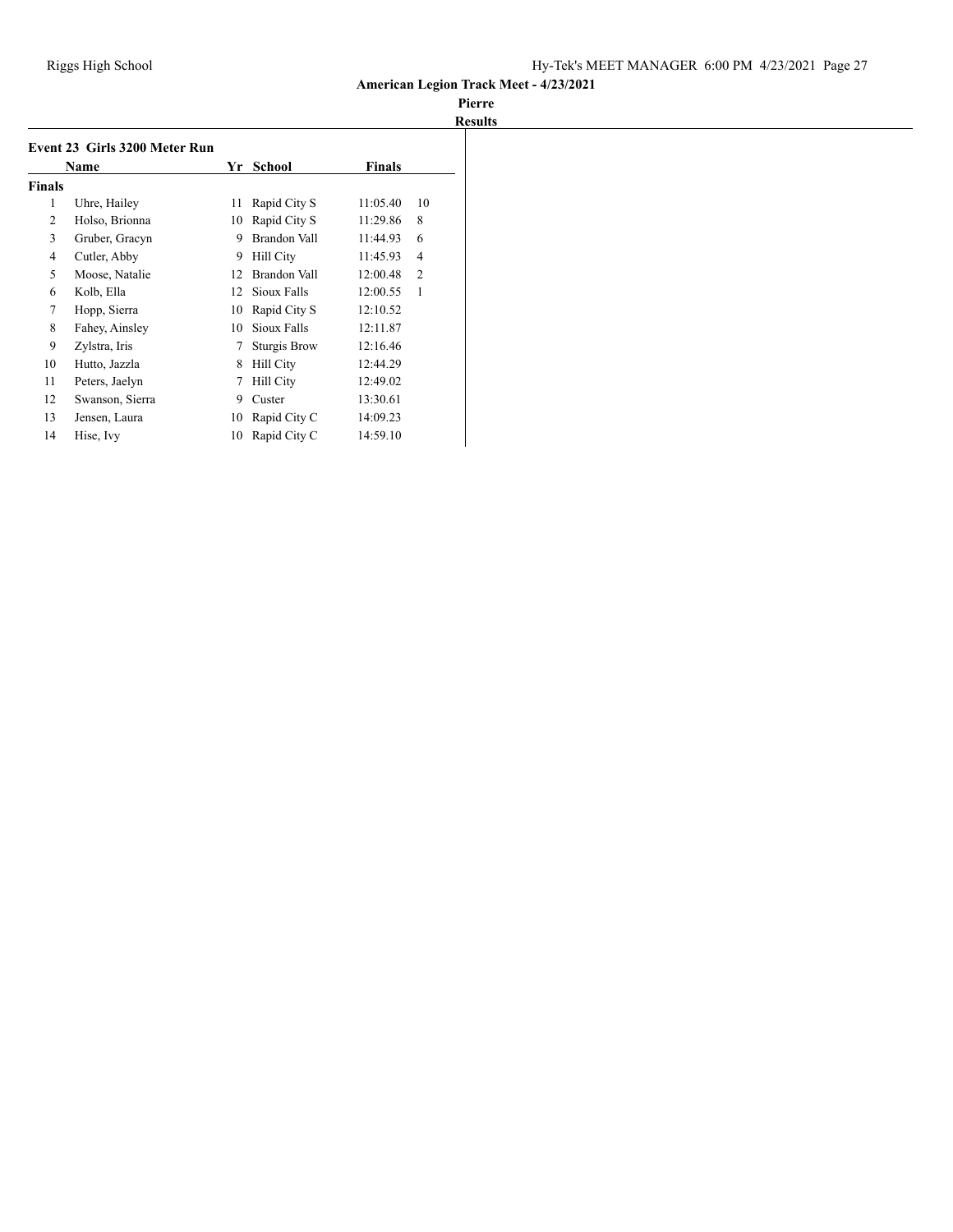|                | Event 24 Boys 3200 Meter Run |    |                     |               |                |
|----------------|------------------------------|----|---------------------|---------------|----------------|
|                | <b>Name</b>                  |    | Yr School           | <b>Finals</b> |                |
| <b>Finals</b>  |                              |    |                     |               |                |
| $\mathbf{1}$   | Shaffer, Hayden              | 11 | Pierre T.F.         | 10:13.88      | 10             |
| $\overline{c}$ | VanDeBerg, Ben               | 11 | <b>Brandon Vall</b> | 10:22.59      | 8              |
| 3              | Grohs, Gage                  | 10 | Custer              | 10:27.94      | 6              |
| $\overline{4}$ | Dewhurst, Joey               | 11 | Rapid City S        | 10:33.22      | $\overline{4}$ |
| 5              | Graf, Deron                  | 10 | <b>Sturgis Brow</b> | 10:35.27      | $\overline{c}$ |
| 6              | Graves, Stone                | 12 | Rapid City S        | 10:35.52      | 1              |
| 7              | Baumburger, Pierce           | 8  | Miller              | 10:37.55      |                |
| 8              | Henderson, Ray               | 11 | <b>Sturgis Brow</b> | 10:37.73      |                |
| 9              | Papenfuss, Morgan            | 9  | <b>Sturgis Brow</b> | 10:46.08      |                |
| 10             | Lutmer, Jared                | 9  | Pierre T.F.         | 10:46.92      |                |
| 11             | Rodman, Lucas                | 12 | Sioux Falls         | 10:48.11      |                |
| 12             | Drew, Preston                | 11 | Custer              | 10:50.23      |                |
| 13             | Rupert, Luke                 | 9  | Hill City           | 10:58.90      |                |
| 14             | Roberts, Peyton              | 9  | Douglas             | 11:06.11      |                |
| 15             | Harman, Cheech               | 10 | Huron               | 11:09.27      |                |
| 16             | Wheelhouse, Haeden           |    | 9 Pierre T.F.       | 11:14.81      |                |
| 17             | Aves, Leighton               | 9  | <b>Hill City</b>    | 11:15.01      |                |
| 18             | Grabow, Tate                 | 7  | Hill City           | 11:15.89      |                |
| 19             | Mitchell, Miles              | 11 | Douglas             | 11:19.06      |                |
| 20             | Dutson, Dakota               | 11 | <b>Brandon Vall</b> | 11:22.31      |                |
| 21             | Petersen, Griffin            | 11 | <b>Sully Buttes</b> | 11:29.52      |                |
| 22             | Groen, Dustin                | 12 | Brandon Vall        | 11:33.36      |                |
| 23             | Reilly, Camden               | 9  | Sioux Falls         | 11:36.89      |                |
| 24             | Ensor, Max                   | 11 | Spearfish           | 11:59.28      |                |
| 25             | Nishimwe, Freddy             | 10 | Sioux Falls         | 12:04.19      |                |
| 26             | Ohrman, James                | 10 | <b>Hot Springs</b>  | 12:04.35      |                |
| 27             | Watson, Weston               | 11 | <b>Hot Springs</b>  | 13:32.07      |                |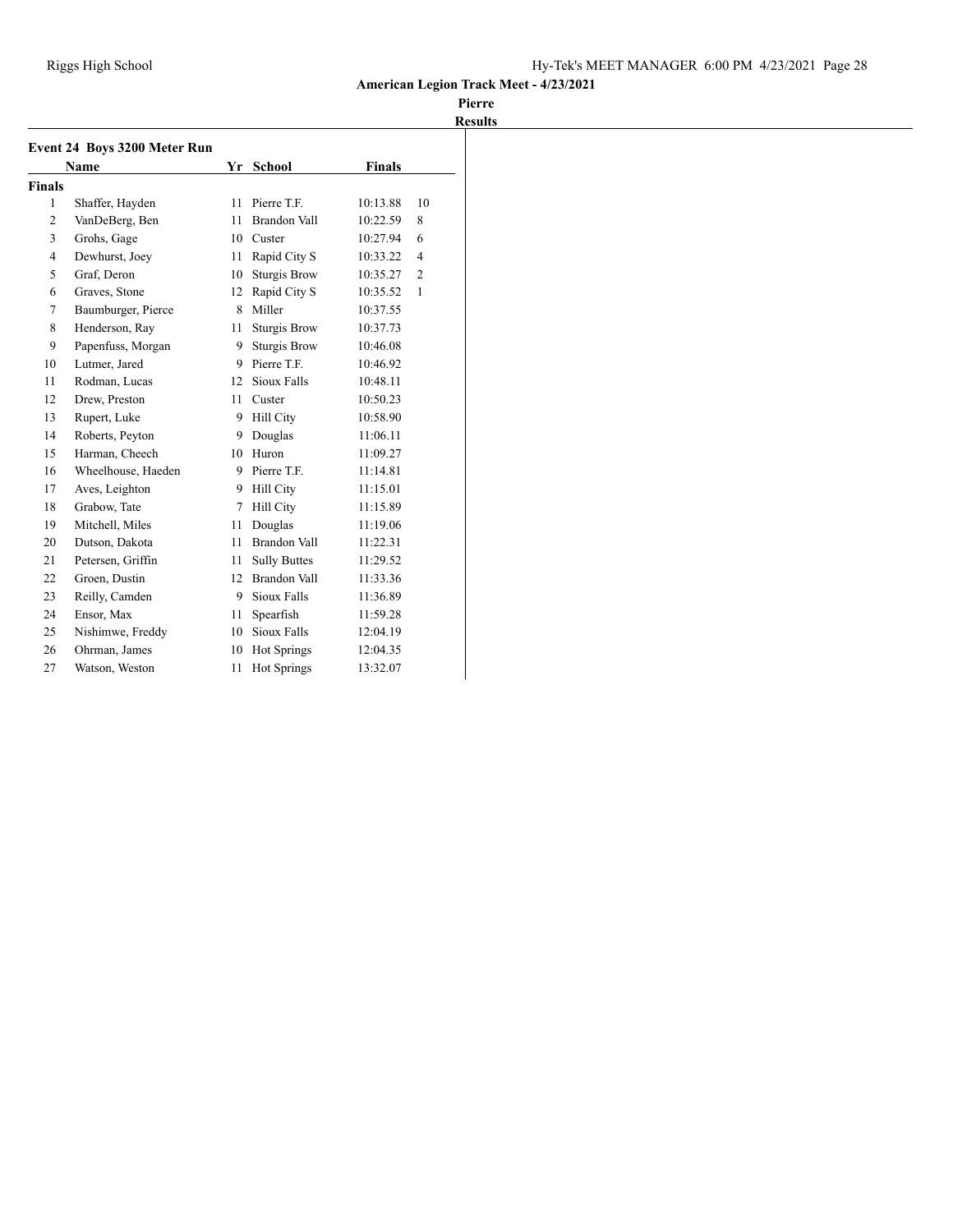| <b>Finals</b><br>$\mathbf{1}$<br><b>Brandon Valley</b><br>4:08.06<br>1) Van Roekel, Emily 11<br>2) Wentzy, Mia 9<br>4) Walker, Meghan 11<br>3) Nuebel, Kennedy 12<br>Rapid City Stevens<br>4:16.13<br>2<br>1) Mettler, Carsyn 10<br>2) Bennett, Kylee 12<br>3) Carr, A.J. 10<br>4) McNabb, Jayda 11<br>Winner<br>4:22.64<br>3 | 10<br>8 |
|-------------------------------------------------------------------------------------------------------------------------------------------------------------------------------------------------------------------------------------------------------------------------------------------------------------------------------|---------|
|                                                                                                                                                                                                                                                                                                                               |         |
|                                                                                                                                                                                                                                                                                                                               |         |
|                                                                                                                                                                                                                                                                                                                               |         |
|                                                                                                                                                                                                                                                                                                                               |         |
|                                                                                                                                                                                                                                                                                                                               |         |
|                                                                                                                                                                                                                                                                                                                               |         |
|                                                                                                                                                                                                                                                                                                                               |         |
|                                                                                                                                                                                                                                                                                                                               | 6       |
| 1) Bertram, Kalla 12<br>2) Hansen, Skyler 11                                                                                                                                                                                                                                                                                  |         |
| 3) Kuil, Keelie 8<br>4) Sachtjen, Kelsey 11                                                                                                                                                                                                                                                                                   |         |
| Spearfish<br>4:22.65<br>4                                                                                                                                                                                                                                                                                                     | 4       |
| 1) Hoffman, Anna 9<br>2) Doren, Maddison 12                                                                                                                                                                                                                                                                                   |         |
| 3) Bouman, Maria 9<br>4) Bjorkman, Hanna 10                                                                                                                                                                                                                                                                                   |         |
| Sturgis Brown<br>4:23.90<br>5                                                                                                                                                                                                                                                                                                 | 2       |
| 1) Cammack, Rachel 12<br>2) Septka, Layne 10                                                                                                                                                                                                                                                                                  |         |
| 3) Ligtenberg, Tatum 11<br>4) Dennis, Sawyer 10                                                                                                                                                                                                                                                                               |         |
| Custer<br>4:24.58<br>6                                                                                                                                                                                                                                                                                                        | 1       |
| 1) Karim, Ramsey 10<br>2) Miklos, Rachel 9                                                                                                                                                                                                                                                                                    |         |
| 3) Dooley, Kadense 11<br>4) Larsen, Jordyn 8                                                                                                                                                                                                                                                                                  |         |
| Pierre T.F. Riggs<br>4:25.27<br>7                                                                                                                                                                                                                                                                                             |         |
| 1) Tedrow, Sydney 10<br>2) Gronlund, Kenzie 12                                                                                                                                                                                                                                                                                |         |
| 3) Price, Remington 10<br>4) Beck, Danielle 10                                                                                                                                                                                                                                                                                |         |
| Sioux Falls<br>4:26.65<br>8                                                                                                                                                                                                                                                                                                   |         |
| 1) Spain, Gabrielle 11<br>2) Kinzer, Shelby 11                                                                                                                                                                                                                                                                                |         |
| 3) Schneider, Anna 10<br>4) Carda, Isabel 9                                                                                                                                                                                                                                                                                   |         |
| St. Thomas More<br>9<br>4:34.99                                                                                                                                                                                                                                                                                               |         |
| 1) Stephens, Macy 10<br>2) Johnson, Emily 12                                                                                                                                                                                                                                                                                  |         |
| 4) Carlin, Paetyn 10<br>3) Mortimer, Sylvie 7                                                                                                                                                                                                                                                                                 |         |
| Hot Springs<br>4:41.14<br>10                                                                                                                                                                                                                                                                                                  |         |
| 1) DeBoer, Carlie 9<br>2) Haertel, Hannah 11                                                                                                                                                                                                                                                                                  |         |
| 3) Preuss, Maggie 9<br>4) Ramaker, Meredith 10                                                                                                                                                                                                                                                                                |         |
| Huron<br>4:47.37<br>11                                                                                                                                                                                                                                                                                                        |         |
| 1) Janes, Kristen 10<br>2) Rozell, Reese 11                                                                                                                                                                                                                                                                                   |         |
| 3) Feenstra, Alexis 11<br>4) Dale, Emily 11                                                                                                                                                                                                                                                                                   |         |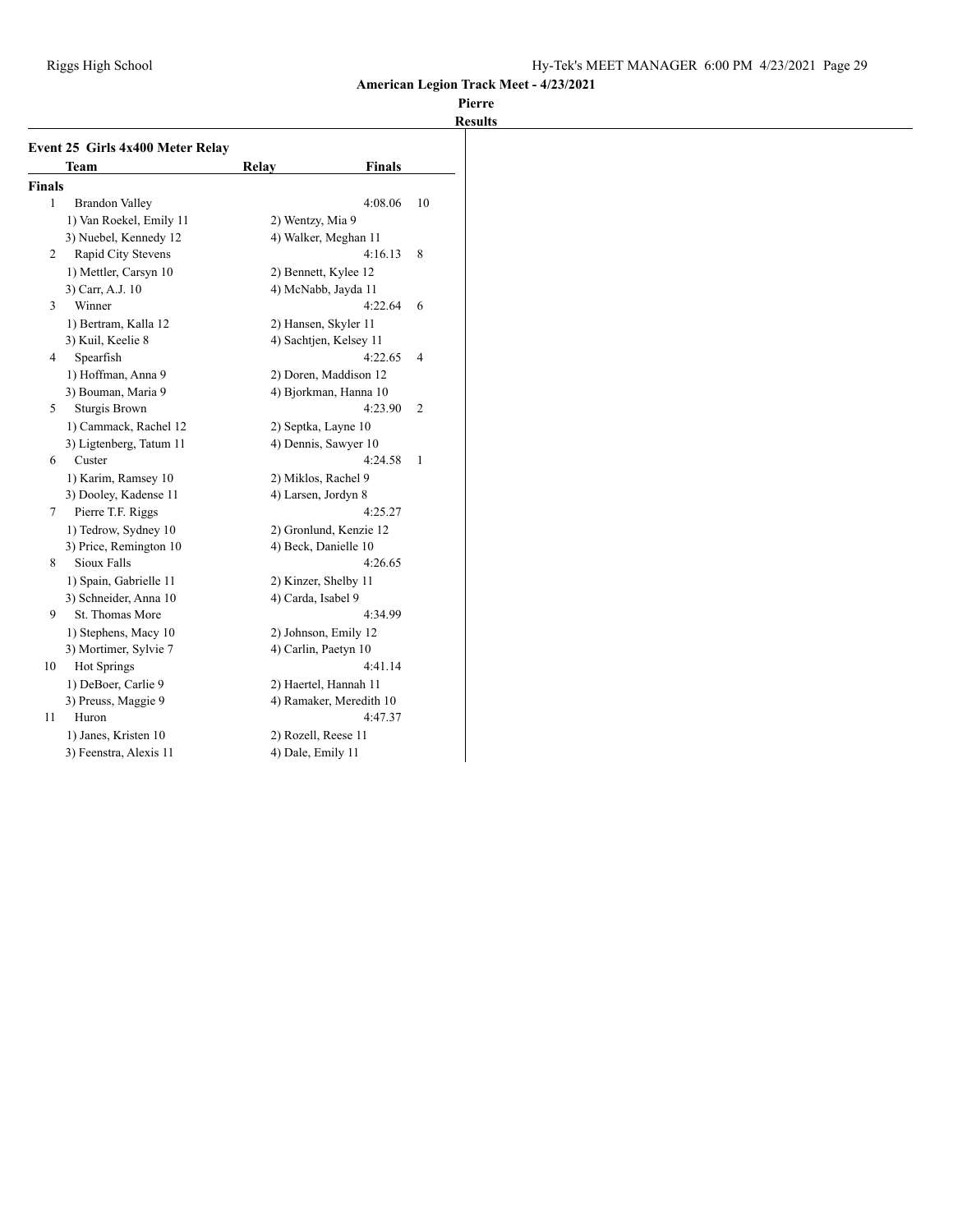|                | Event 26 Boys 4x400 Meter Relay<br>Team | Relay              | <b>Finals</b>                                  |                |
|----------------|-----------------------------------------|--------------------|------------------------------------------------|----------------|
| <b>Finals</b>  |                                         |                    |                                                |                |
| 1              | Brandon Valley                          |                    | 3:30.24                                        | 10             |
|                | 1) Burch, Luke 12                       |                    | 2) Mashlan, Carson 12                          |                |
|                | 3) Vigants, Austin 12                   |                    | 4) Watson, Julian 11                           |                |
| $\overline{2}$ | Spearfish                               |                    | 3:36.28                                        | 8              |
|                | 1) Millis, Peyton 11                    |                    | 2) Delahoyde, Brayden 9                        |                |
|                | 3) Williams, William 11                 |                    | 4) Roberdeau, Bridger 12                       |                |
| 3              | Sturgis Brown                           |                    | 3:37.72                                        | 6              |
|                | 1) Christman, Trevor 12                 |                    |                                                |                |
|                | 3) Sailer, Jared 12                     |                    | 2) Inhofer, Ridge 11<br>4) Monahan, Traeton 12 |                |
| 4              | Sioux Falls                             |                    |                                                |                |
|                |                                         |                    | 3:38.65                                        | 4              |
|                | 1) Bittner, Alex 11                     |                    | 2) Stahl, Matthew 12                           |                |
|                | 3) McCubbin, Kamren 12                  |                    | 4) Hoffman, Deven 12                           |                |
| 5              | Pierre T.F. Riggs                       |                    | 3:39.71                                        | $\overline{c}$ |
|                | 1) Foley, Austin 11                     | 2) Kaiser, Cade 9  |                                                |                |
|                | 3) Strand, Josh 11                      |                    | 4) Jones, Canyon 11                            |                |
| 6              | St. Thomas More                         |                    | 3:39.80                                        | 1              |
|                | 1) Weber, Kellen 11                     | 2) Blote, John 12  |                                                |                |
|                | 3) Farland, Cody 12                     | 4) Thorn, Chael 12 |                                                |                |
| 7              | Rapid City Stevens                      |                    | 3:40.43                                        |                |
|                | 1) Birnbaum, Simeon 10                  |                    | 2) Parker, Devonte 12                          |                |
|                | 3) Werner, Matthew 11                   |                    | 4) Lushbough, Damon 12                         |                |
| 8              | Mitchell                                |                    | 3:40.87                                        |                |
|                | 1) Moller, Carter 11                    |                    | 2) Palmer, Bryce 10                            |                |
|                | 3) Tyler, Jagger 10                     |                    | 4) Mcormick, Nathan 9                          |                |
| 9              | Huron                                   |                    | 3:41.52                                        |                |
|                | 1) Beck, Jayden 11                      |                    | 2) McNeil, Cade 11                             |                |
|                | 3) Lien, Tyson 12                       |                    | 4) Kranzler, Max 11                            |                |
| 10             | <b>Hot Springs</b>                      |                    | 3:47.50                                        |                |
|                | 1) Massa, Carl 11                       |                    | 2) Hansen, Kayden 9                            |                |
|                | 3) Rickenbach, Caleb 9                  |                    | 4) Haertel, Luke 10                            |                |
| 11             | Hill City                               |                    | 3:49.41                                        |                |
|                | 1) Johnson, Jaxon 12                    |                    | 2) Groven, Austin 12                           |                |
|                | 3) Tallon, Taylor 11                    |                    | 4) Walther, Willie 11                          |                |
| 12             | Custer                                  |                    | 3:51.40                                        |                |
|                | 1) Grace, Mikael 11                     | 2) Kelley, Jace 12 |                                                |                |
|                | 3) Ellman, Miles 11                     |                    | 4) Boyster, Blake 10                           |                |
| 13             | Rapid City Central                      |                    | 3:55.15                                        |                |
|                | 1) Williams, Jesse 11                   |                    | 2) Dietterle, Gage 10                          |                |
|                |                                         |                    |                                                |                |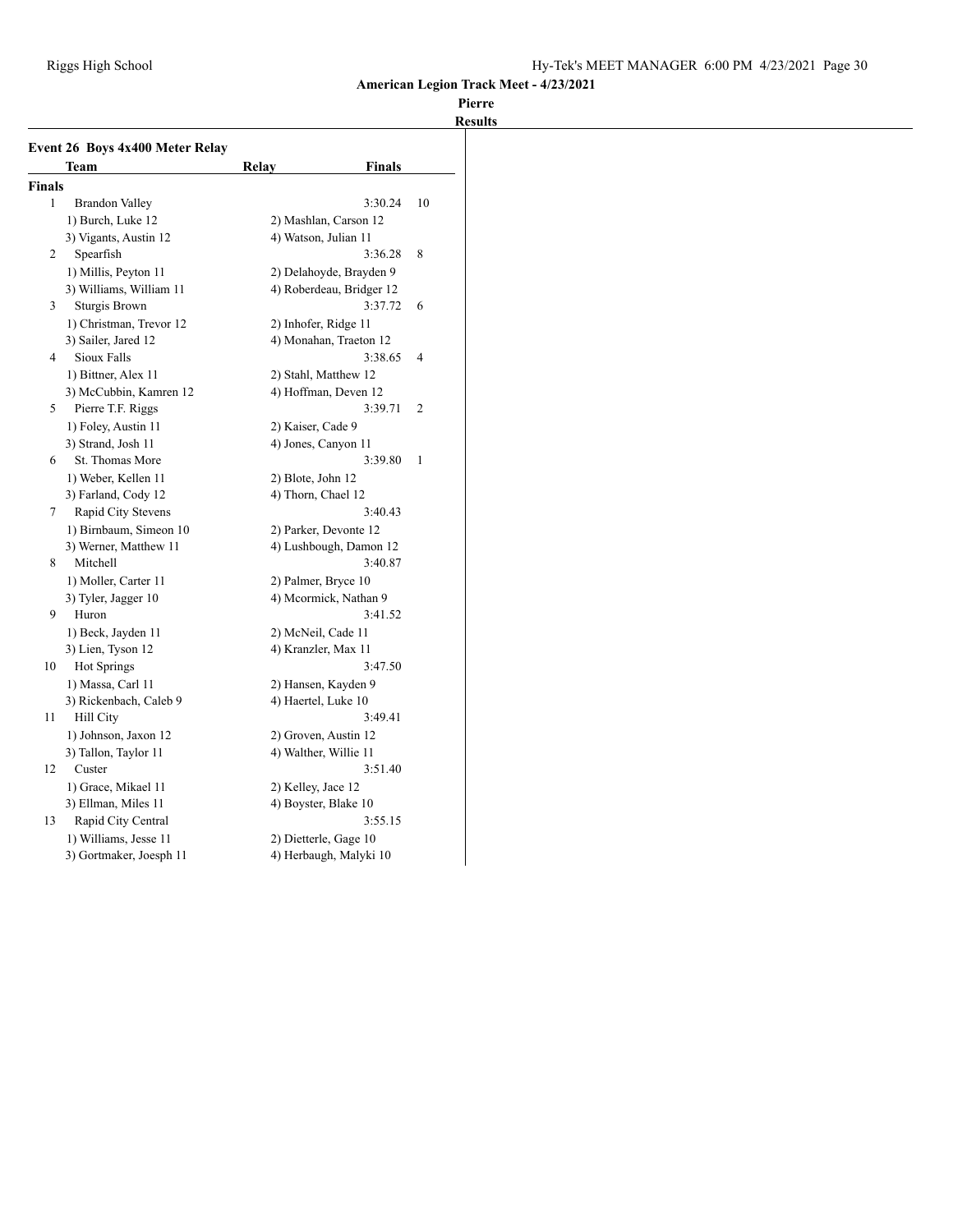|                | <b>Event 27 Girls Pole Vault</b> |    |                     |               |                |
|----------------|----------------------------------|----|---------------------|---------------|----------------|
|                | <b>Name</b>                      | Yr | <b>School</b>       | <b>Finals</b> |                |
| <b>Finals</b>  |                                  |    |                     |               |                |
| 1              | Cammack, Rachel                  | 12 | <b>Sturgis Brow</b> | 8-03.00       | 10             |
| $\overline{2}$ | Joseph, Mary-Katherine           | 9  | Brandon Vall        | 7-09.00       | 8              |
| 3              | Mathews, Marissa                 | 11 | Pierre T.F.         | 7-03.00       | 5              |
| 3              | Peterson, Lucy                   | 10 | Brandon Vall        | 7-03.00       | 5              |
| 5              | Werner, Claudia                  | 9  | Rapid City S        | J7-03.00      | $\overline{2}$ |
| 6              | Lockhart, Brekkan                | 11 | Rapid City S        | J7-03.00      | 1              |
|                | Uhrig, Sydney                    | 9  | Pierre T.F.         | NH            |                |
|                | Coss, Channelle                  | 10 | Huron               | NH            |                |
|                | Bryant, Hope                     | 10 | Rapid City S        | NH            |                |
|                | Wheeler, Hannah                  | 11 | Rapid City S        | NH            |                |
|                | Stephens, Emerie                 | 11 | Pierre T.F.         | NH            |                |
|                | Vining, Teagan                   | 8  | St. Thomas M        | <b>NH</b>     |                |
| ---            | Tishuk, Mikaylin                 | 10 | Rapid City C        | NH            |                |
|                | Ownbey, Desirae                  | 9  | <b>Sturgis Brow</b> | NH            |                |
| ---            | Termes, Alira                    | 10 | Spearfish           | NH            |                |
|                | Wahlstrom, Josey                 | 11 | Custer              | NH            |                |
|                | Coss, Cailey                     | 12 | Huron               | NH            |                |
|                | Dybdahl, Bethany                 | 11 | <b>Brandon Vall</b> | NH            |                |
|                | Cross, Madeline                  | 9  | Spearfish           | <b>NH</b>     |                |
|                | Radke, Katelyn                   | 10 | Huron               | NH            |                |
|                | Jensen, Laura                    | 10 | Rapid City C        | NΗ            |                |
|                | Sieveke, Ciara                   | 11 | Rapid City C        | NH            |                |
|                | Schlosser, Carlie                | 11 | St. Thomas M        | NH            |                |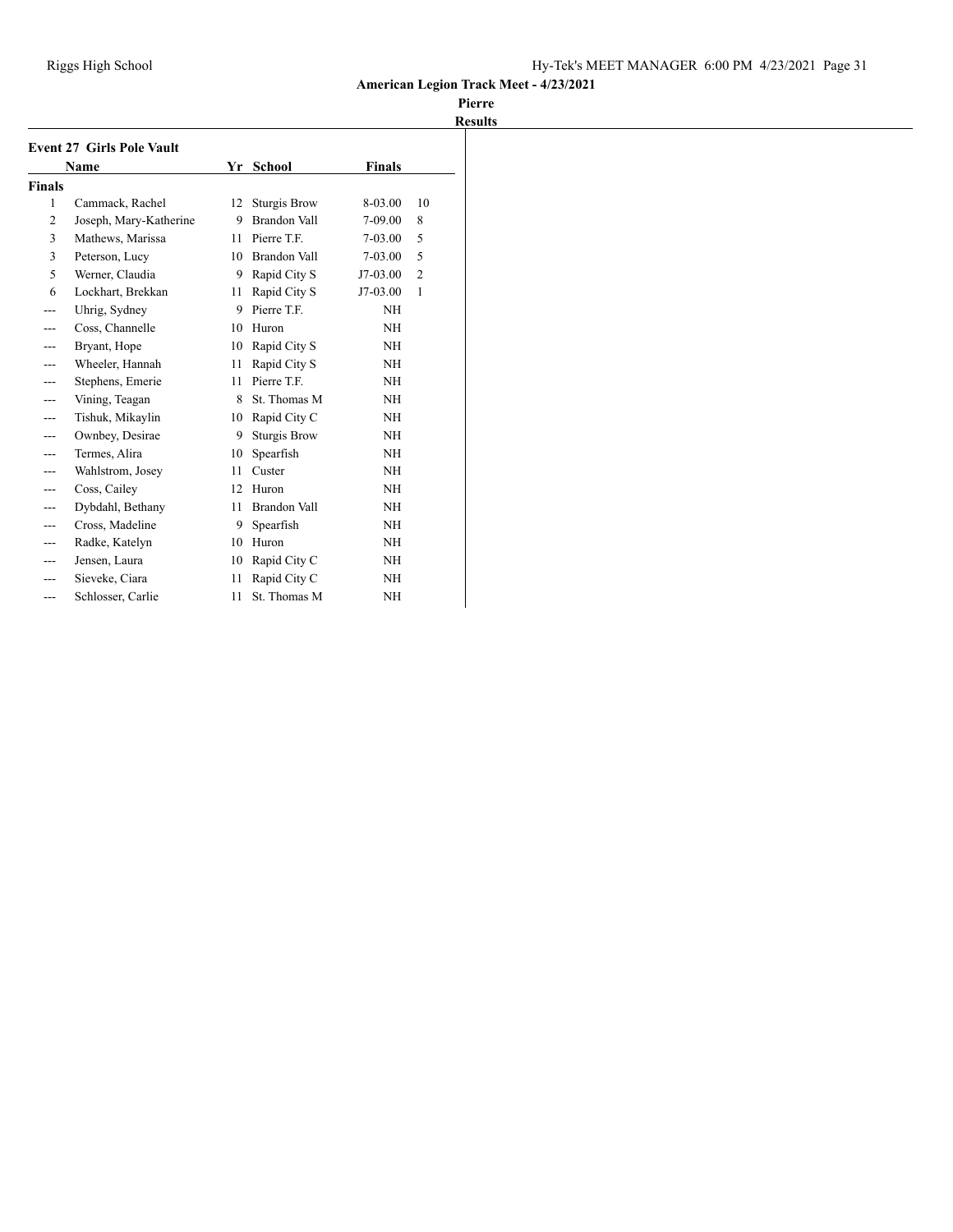|                | <b>Event 28 Boys Pole Vault</b> |    |                     |              |                |
|----------------|---------------------------------|----|---------------------|--------------|----------------|
|                | Name                            | Yr | School              | Finals       |                |
| <b>Finals</b>  |                                 |    |                     |              |                |
| 1              | Westcott, Tyler                 | 12 | Brandon Vall        | 12-09.00     | 10             |
| $\overline{2}$ | Lacey, Ethan                    | 12 | Brandon Vall        | J12-09.00    | 8              |
| 3              | Jones, Canyon                   | 11 | Pierre T.F.         | 12-03.00     | 6              |
| $\overline{4}$ | Jellis, Devan                   | 12 | Brandon Vall        | $11 - 03.00$ | 4              |
| 5              | Diedrich, Carson                | 11 | Spearfish           | 10-09.00     | $\overline{2}$ |
| 6              | Lichty, Dylan                   | 10 | Huron               | 10-03.00     | 1              |
| 7              | Huber, Logan                    | 10 | Douglas             | J10-03.00    |                |
| 8              | Moser, Brock                    | 9  | Pierre T.F.         | 9-09.00      |                |
| 9              | Prill, Winston                  | 10 | St. Thomas M        | J9-09.00     |                |
| 10             | Carda, Chase                    | 10 | Pierre T.F.         | $9 - 03.00$  |                |
| 10             | Ponto, Luke                     | 11 | St. Thomas M        | $9 - 03.00$  |                |
|                | Buus, Tyan                      | 9  | <b>Sturgis Brow</b> | <b>NH</b>    |                |
|                | Mahaffy, Kyden                  | 9  | <b>Sturgis Brow</b> | <b>NH</b>    |                |
| ---            | Jones, Cadence                  | 11 | Spearfish           | <b>NH</b>    |                |
| ---            | Griffin, Sumner                 | 12 | Rapid City C        | NH           |                |
| ---            | Hedderman, Aidan                | 9  | <b>Sturgis Brow</b> | NH           |                |
|                | Elmore, Dossen                  | 11 | Custer              | <b>NH</b>    |                |
|                | Glanzer, Brecken                | 9  | Huron               | NH           |                |
|                | Ochsner, Cole                   | 10 | Huron               | <b>NH</b>    |                |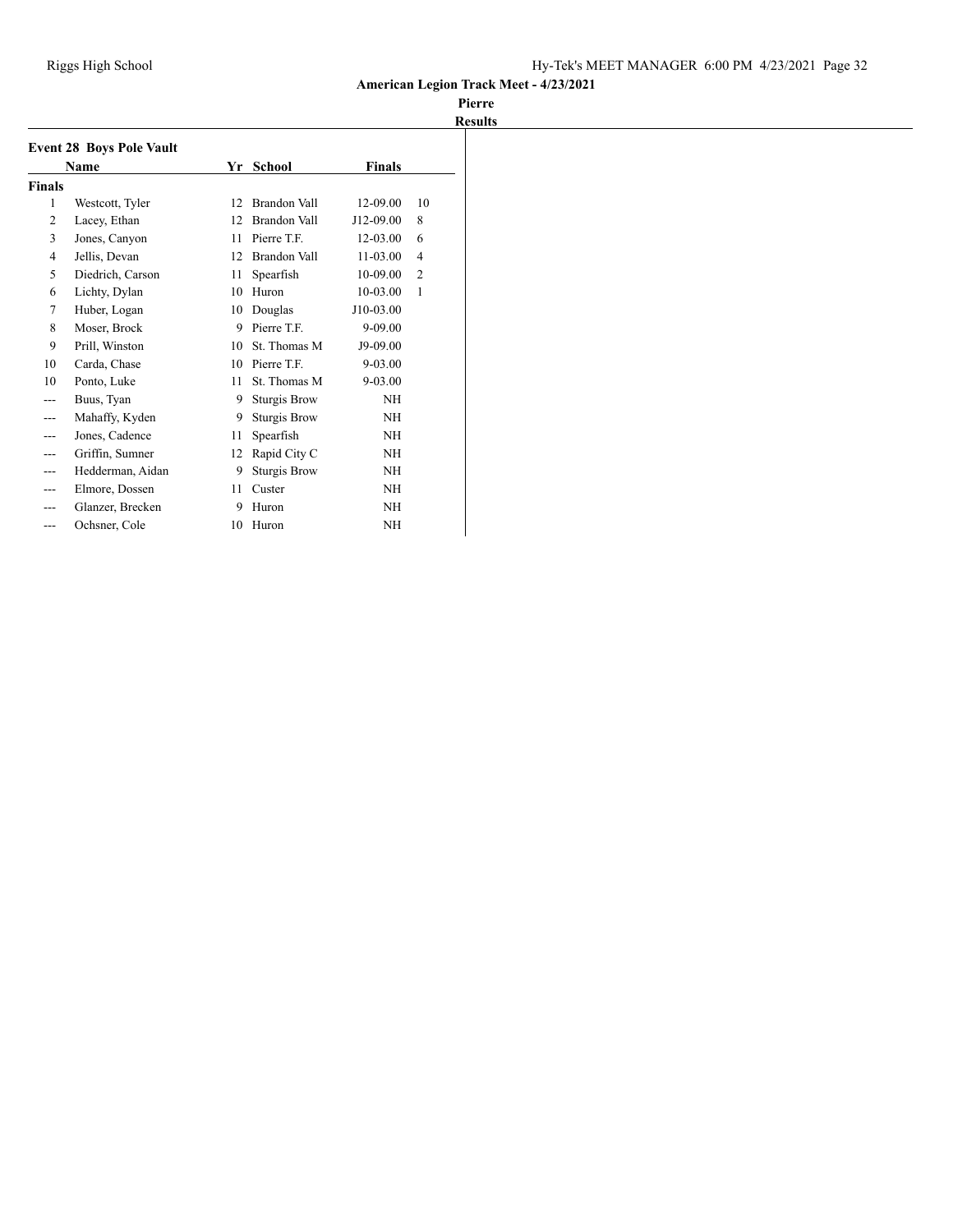| <b>Event 29 Girls Discus Throw</b> |                             |                  |                     |               |                |  |  |
|------------------------------------|-----------------------------|------------------|---------------------|---------------|----------------|--|--|
|                                    | <b>Name</b>                 | Yr               | <b>School</b>       | <b>Finals</b> |                |  |  |
| <b>Finals</b>                      |                             |                  |                     |               |                |  |  |
| 1                                  | Kortemeyer, Kellyn          | 11               | Custer              | 129-05        | 10             |  |  |
| $\overline{c}$                     | Peterson, Ella              | 12               | Rapid City S        | 102-00        | 8              |  |  |
| 3                                  | Shorter, Maya               | 10               | Pierre T.F.         | 101-02        | 6              |  |  |
| 4                                  | Moody, Cassidy              | 11               | <b>Hill City</b>    | 97-10         | 4              |  |  |
| 5                                  | Swedlund, Bella             | 11               | Winner              | 97-09         | $\overline{c}$ |  |  |
| 6                                  | Rysdon, Olivia              | 12               | Sioux Falls         | 93-00         | 1              |  |  |
| 7                                  | Sedlacek, Alice             |                  | 10 Custer           | 89-00         |                |  |  |
| 8                                  | Hill, Lydia                 |                  | 10 Sully Buttes     | 88-11         |                |  |  |
| 9                                  | Iversen, Abby               |                  | 12 Sioux Falls      | 88-08         |                |  |  |
| 10                                 | Swenson, Olivia             | 11 -             | Pierre T.F.         | 88-07         |                |  |  |
| 11                                 | Schrader, Jenaya            | 8                | Winner              | 87-02         |                |  |  |
| 12                                 | Carlin, Laney               | 12 <sup>12</sup> | Custer              | 86-09         |                |  |  |
| 13                                 | Schochenmaier, Hannah       | 12               | Pierre T.F.         | 86-04         |                |  |  |
| 14                                 | Baker, Joanlei              | 9.               | Miller              | 86-03         |                |  |  |
| 15                                 | Chicoine, Addison           | 9.               | <b>Sully Buttes</b> | 86-01         |                |  |  |
| 16                                 | Wittler, Allyson            | 10               | <b>Sully Buttes</b> | 85-09         |                |  |  |
| 17                                 | Scott, Aneesha              | 12               | <b>Brandon Vall</b> | 85-07         |                |  |  |
| 18                                 | Rhodes, Dezi                | 11               | <b>Sturgis Brow</b> | 85-01         |                |  |  |
| 19                                 | Witte, Cassandra            | 10               | Rapid City C        | 83-11         |                |  |  |
| 20                                 | Haase, Reagan               | 11               | <b>Brandon Vall</b> | 83-09         |                |  |  |
| 21                                 | Meyerink, Madison           |                  | 12 Mitchell         | 81-08         |                |  |  |
| 22                                 | Weaver, Shalie              |                  | 12 Hill City        | 81-06         |                |  |  |
| 23                                 | Ortiz, Elisabeth            | 12               | <b>Sturgis Brow</b> | 81-03         |                |  |  |
| $---$                              | Long, Deidra                | 12               | Douglas             | ND            |                |  |  |
| ---                                | Hamilton, Jaelyn            | 9.               | Huron               | ND            |                |  |  |
| $---$                              | Madsen, Javonte             | 11               | Rapid City S        | ND            |                |  |  |
| ---                                | DeMers, Maggie              | 10               | Winner              | ND            |                |  |  |
| ---                                | Pawlowski, Taya             | 11               | Miller              | ND            |                |  |  |
| ---                                | Tabaha, Autumn              | 9.               | Spearfish           | ND            |                |  |  |
| ---                                | Gould, Taylor               | 9.               | Spearfish           | ND            |                |  |  |
| ---                                | Walker, Ellie               | 11               | Sioux Falls         | ND            |                |  |  |
| $- - -$                            | Shee, Eh Ku                 | 11               | Huron               | ND            |                |  |  |
| ---                                | O'Conner, Carlie            | 11               | <b>Stanley Coun</b> | ND            |                |  |  |
|                                    | Hofer, Kiesha               | 12               | Mitchell            | ND            |                |  |  |
| ---                                | Noves, Jaylee               | 9                | Rapid City C        | ND            |                |  |  |
|                                    | Sonne, Gabby                | 12               | Mitchell            | ND            |                |  |  |
| ---                                | Long, Lexi                  | 11               | <b>Sturgis Brow</b> | ND            |                |  |  |
| ---                                | Stevens, Sarah              | 10               | Spearfish           | ND            |                |  |  |
|                                    | Ashley, Olivia              | 10               | Douglas             | ND            |                |  |  |
|                                    | Afraid of Lightning, Alivia | 9.               | Douglas             | ND            |                |  |  |
| ---                                | Munoz, Rosario              | 12               | Hill City           | ND            |                |  |  |
| ---                                | Gillen, Evyenia             | 10               | Rapid City S        | ND            |                |  |  |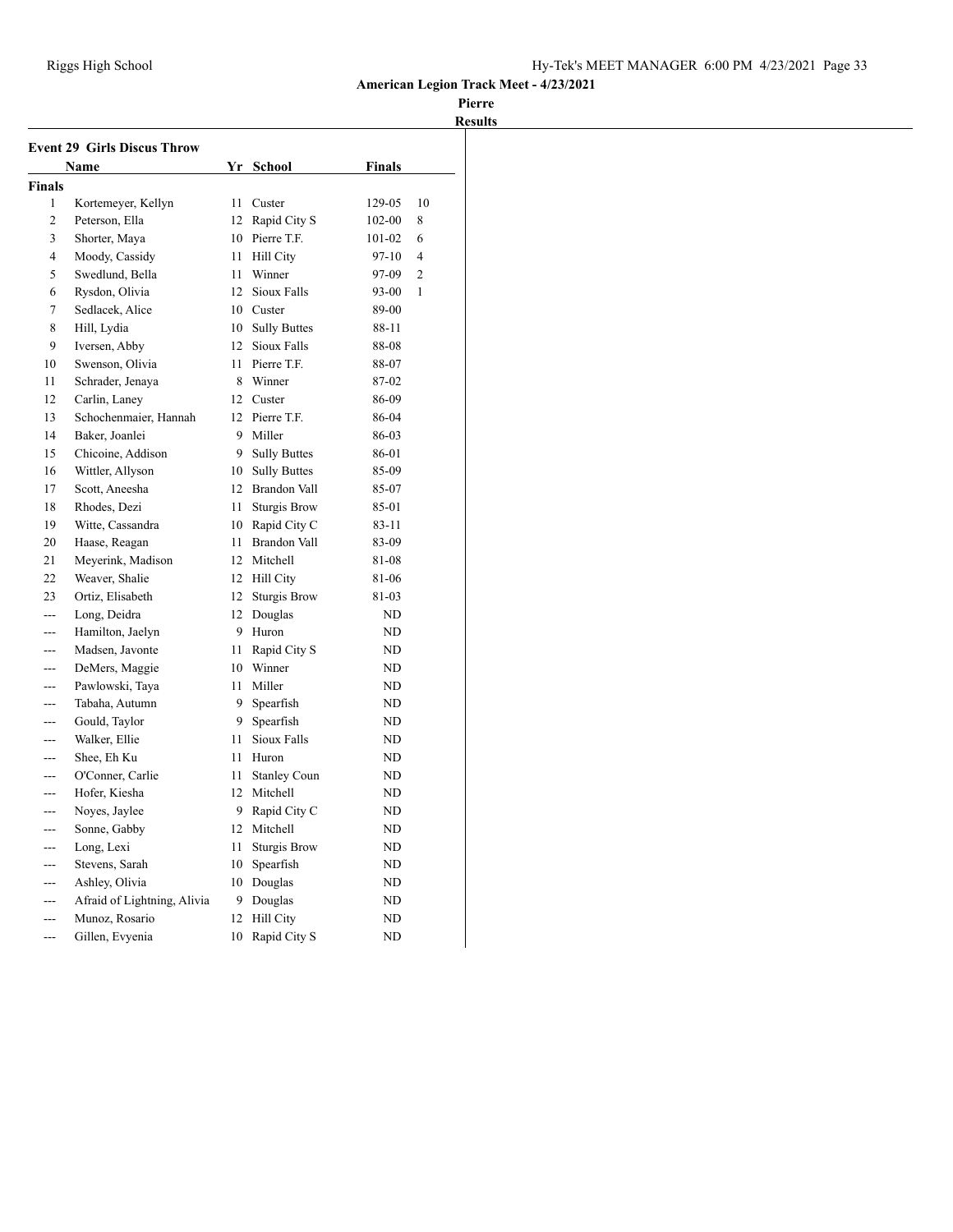| <b>Event 30 Girls High Jump</b> |                          |    |                     |               |              |  |  |  |
|---------------------------------|--------------------------|----|---------------------|---------------|--------------|--|--|--|
|                                 | <b>Name</b>              | Yr | <b>School</b>       | <b>Finals</b> |              |  |  |  |
| Finals                          |                          |    |                     |               |              |  |  |  |
| 1                               | Rude, Taia               | 12 | Brandon Vall        | 5-04.00       | 10           |  |  |  |
| $\overline{2}$                  | Yellow Mule, Matayah     | 11 | Rapid City C        | $5-02.00$     | 8            |  |  |  |
| 3                               | Sachtjen, Kelsey         | 11 | Winner              | $4 - 10.00$   | 6            |  |  |  |
| $\overline{4}$                  | Rogers, Halle            | 12 | Spearfish           | 4-08.00       | 3            |  |  |  |
| $\overline{4}$                  | Bouman, Maria            | 9  | Spearfish           | 4-08.00       | 3            |  |  |  |
| 6                               | Keiper, Kennedy          | 10 | <b>Brandon Vall</b> | J4-08.00      | $\mathbf{1}$ |  |  |  |
| 7                               | Baloun, Megan            | 11 | Rapid City S        | J4-08.00      |              |  |  |  |
| 8                               | Birath, Kylie            | 12 | <b>Brandon Vall</b> | J4-08.00      |              |  |  |  |
| 9                               | Heinen, Elizabeth        | 9  | Huron               | $4 - 06.00$   |              |  |  |  |
| 9                               | Gak, Alakiir             | 9  | Sioux Falls         | 4-06.00       |              |  |  |  |
| 9                               | Johnson-Landoll, Shanyah | 12 | <b>Sturgis Brow</b> | 4-06.00       |              |  |  |  |
| 9                               | Joselin, Kludt           | 10 | Winner              | $4 - 06.00$   |              |  |  |  |
| 9                               | Heairet, Alivia          | 10 | Spearfish           | 4-06.00       |              |  |  |  |
| 9                               | Cammack, Rachel          | 12 | <b>Sturgis Brow</b> | $4 - 06.00$   |              |  |  |  |
| 9                               | Bush, Jenna              | 11 | Pierre T.F.         | $4 - 06.00$   |              |  |  |  |
| 9                               | Gough, Madison           | 11 | Sioux Falls         | 4-06.00       |              |  |  |  |
| 9                               | Beck, Danielle           | 10 | Pierre T.F.         | $4 - 06.00$   |              |  |  |  |
| 9                               | Sanchez, Lily            | 10 | Pierre T.F.         | 4-06.00       |              |  |  |  |
|                                 | Butler, Taya             | 9  | <b>Hill City</b>    | NH            |              |  |  |  |
|                                 | Aston, Hannah            | 11 | <b>Sturgis Brow</b> | NH            |              |  |  |  |
| ---                             | Lammers, Patricia        | 10 | Miller              | NH            |              |  |  |  |
| ---                             | Cass, Bailey             | 9  | Custer              | <b>NH</b>     |              |  |  |  |
|                                 | DeBoer, Carlie           | 9  | <b>Hot Springs</b>  | <b>NH</b>     |              |  |  |  |
| ---                             | Bruce, Hailey            | 9  | Rapid City S        | NH            |              |  |  |  |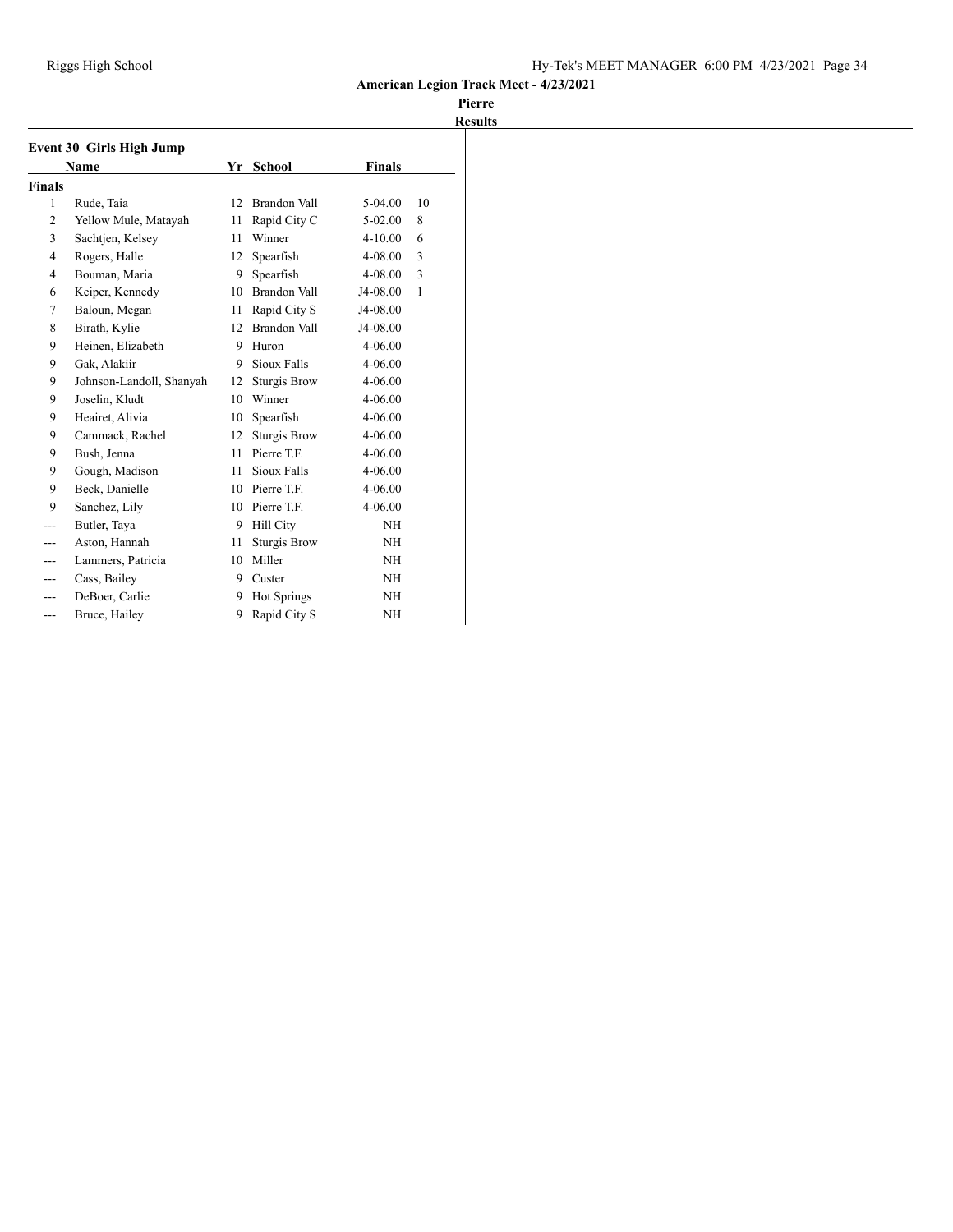| <b>Event 31 Boys Shot Put</b><br>Name |                            |              | Yr School           | <b>Finals</b> |                |
|---------------------------------------|----------------------------|--------------|---------------------|---------------|----------------|
| Finals                                |                            |              |                     |               |                |
| 1                                     | Porter, Liam               | 12           | Rapid City C        | 51-02.50      | 10             |
| 2                                     | Maciejczak, Jason          | 10           | Douglas             | 48-00.75      | 8              |
| 3                                     | Miedema, Kael              | 10           | Sioux Falls         | 46-09.75      | 6              |
| $\overline{4}$                        | Afraid of Lightning, Jevin |              | 12 Douglas          | 44-10.50      | 4              |
| 5                                     | Harkless, Marcus           | 12           | <b>Hot Springs</b>  | 44-10.00      | $\overline{c}$ |
| 6                                     | Schall, Jesse              | 11           | <b>Sully Buttes</b> | 44-08.50      | $\mathbf{1}$   |
| 7                                     | Johnson, Noah              | 11           | Miller              | 44-07.75      |                |
| 8                                     | Goldy, Ben                 | 11           | Rapid City S        | 43-10.50      |                |
| 9                                     | Duran, Jarod               | 12           | <b>Sturgis Brow</b> | 43-07.75      |                |
| 10                                    | Winter, Wyatt              | 12           | Mitchell            | 43-03.75      |                |
| 11                                    | Decker, Isaiah             | 11           | Huron               | 41-08.00      |                |
| 12                                    | Warren, Quincy             |              | 12 Rapid City C     | 41-01.50      |                |
| 12                                    | Cook, Nathan               | 12           | <b>Stanley Coun</b> | 41-01.50      |                |
| 14                                    | Klein, Sam                 | 11           | <b>Brandon Vall</b> | 41-01.00      |                |
| 15                                    | Mullet, Jaxen              | 12           | Brandon Vall        | 40-10.25      |                |
| 16                                    | Lunde, Houston             |              | 12 Pierre T.F.      | 40-09.50      |                |
| 17                                    | Schall, Jordan             | 11           | <b>Sully Buttes</b> | 40-08.00      |                |
| 17                                    | Anderberg, Jaden           | 11           | Miller              | 40-08.00      |                |
| 19                                    | Nielsen, Tracy             | 12           | <b>Stanley Coun</b> | 40-06.75      |                |
| 20                                    | Bollweg, Regan             | 12           | Pierre T.F.         | 40-05.50      |                |
| 21                                    | Berndt, Konner             | 11           | <b>Sturgis Brow</b> | 39-09.00      |                |
| 22                                    | DeVries. Jonah             | 12           | Sioux Falls         | 39-07.00      |                |
| 23                                    | Farren, Trenton            | 11           | Rapid City C        | 38-11.00      |                |
| 24                                    | Brink, Ryan                |              | 12 Rapid City S     | 37-11.00      |                |
| 25                                    | Swenson, Drake             | 12           | <b>Brandon Vall</b> | 37-08.00      |                |
| 26                                    | Huot. Eli                  | 12           | Rapid City S        | 37-03.00      |                |
| 27                                    | Marone, Tanner             | 12           | Huron               | 37-01.50      |                |
| 28                                    | Dailey, Ty                 | 12           | Custer              | 36-11.00      |                |
| 29                                    | Torres, Devin              | 11           | Douglas             | 36-09.50      |                |
| 30                                    | Norrid, Preston            | $12^{\circ}$ | Winner              | 36-09.00      |                |
| 31                                    | Wagner, Blake              | 11           | Pierre T.F.         | 36-06.00      |                |
| 32                                    | Ramirez, Bryan             | 9            | Huron               | 36-02.00      |                |
| 32                                    | Lutjens, Kobi              |              | 10 Mitchell         | 36-02.00      |                |
| 34                                    | Jennings, Carson           | 10           | Mitchell            | 35-08.25      |                |
| 35                                    | Steele, Eli                |              | 12 Custer           | 35-00.50      |                |
| 36                                    | Davis, Tanner              | 11           | <b>Hill City</b>    | 35-00.25      |                |
| ---                                   | Fleming, Colton            | 10           | <b>Hill City</b>    | ND            |                |
| $- - -$                               | Hunter, Bradley            | 11           | Miller              | ND            |                |
| $---$                                 | Keierleber, Slade          | 11           | <b>Sturgis Brow</b> | ND            |                |
| $---$                                 | Doyle, Justin              | 11           | Custer              | ND            |                |
| $-$ -                                 | Groven, Cody               | 9            | <b>Hill City</b>    | ND            |                |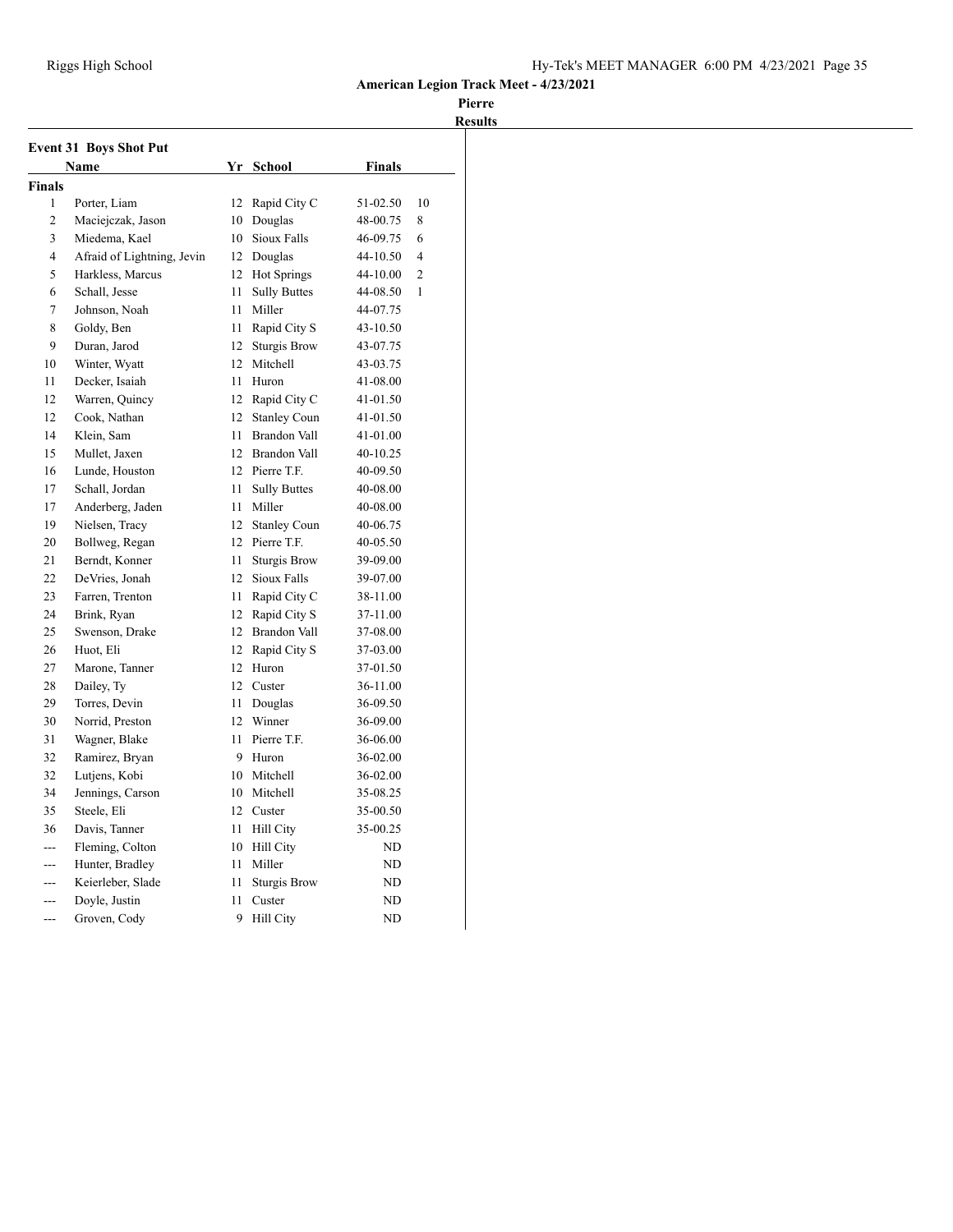| <b>Event 32 Boys Discus Throw</b> |                            |    |                     |               |                |  |  |
|-----------------------------------|----------------------------|----|---------------------|---------------|----------------|--|--|
|                                   | Name                       |    | Yr School           | <b>Finals</b> |                |  |  |
| <b>Finals</b>                     |                            |    |                     |               |                |  |  |
| 1                                 | Nielsen, Tracy             | 12 | <b>Stanley Coun</b> | 138-04        | 10             |  |  |
| $\overline{2}$                    | Bollweg, Regan             | 12 | Pierre T.F.         | 136-07        | 8              |  |  |
| 3                                 | Wagner, Blake              | 11 | Pierre T.F.         | 135-10        | 6              |  |  |
| $\overline{4}$                    | Norrid, Preston            | 12 | Winner              | 135-08        | 4              |  |  |
| 5                                 | Miedema, Kael              | 10 | Sioux Falls         | 135-00        | $\overline{c}$ |  |  |
| 6                                 | Warren, Quincy             | 12 | Rapid City C        | 134-01        | 1              |  |  |
| 7                                 | Swenson, Drake             | 12 | Brandon Vall        | 133-10        |                |  |  |
| 8                                 | Cook, Nathan               | 12 | <b>Stanley Coun</b> | 127-01        |                |  |  |
| 9                                 | Harkless, Marcus           | 12 | Hot Springs         | 124-08        |                |  |  |
| 10                                | Lunde, Houston             |    | 12 Pierre T.F.      | $122 - 10$    |                |  |  |
| 11                                | Berndt, Konner             | 11 | <b>Sturgis Brow</b> | 122-02        |                |  |  |
| 12                                | Schall, Jesse              | 11 | <b>Sully Buttes</b> | 121-11        |                |  |  |
| 13                                | Brink, Ryan                | 12 | Rapid City S        | 119-11        |                |  |  |
| 14                                | Myers, Abraham             | 10 | Sioux Falls         | 119-08        |                |  |  |
| 15                                | Mullet, Jaxen              | 12 | Brandon Vall        | 118-05        |                |  |  |
| 16                                | Elmore, Dossen             | 11 | Custer              | 117-08        |                |  |  |
| 17                                | Decker, Isaiah             | 11 | Huron               | 116-10        |                |  |  |
| 18                                | Cline, Brayden             |    | 10 Brandon Vall     | 116-04        |                |  |  |
| 19                                | Johnson, Noah              | 11 | Miller              | 116-03        |                |  |  |
| 20                                | Morrison, Jaxon            |    | 10 Rapid City C     | 114-11        |                |  |  |
| 21                                | Marone, Tanner             | 12 | Huron               | 110-04        |                |  |  |
| 22                                | Miller, Dawson             | 11 | Rapid City C        | $107 - 10$    |                |  |  |
| 23                                | Torres, Devin              | 11 | Douglas             | 107-09        |                |  |  |
| 24                                | Ramirez, Bryan             | 9  | Huron               | 107-01        |                |  |  |
| 25                                | Schall, Jordan             | 11 | <b>Sully Buttes</b> | 105-00        |                |  |  |
| 26                                | Doyle, Justin              | 11 | Custer              | 103-11        |                |  |  |
| 27                                | Dailey, Ty                 | 12 | Custer              | 102-00        |                |  |  |
| 28                                | Anderberg, Jaden           | 11 | Miller              | 101-02        |                |  |  |
| $- - -$                           | Peterson, Owen             | 9  | Rapid City S        | ND            |                |  |  |
| ---                               | Atyeo, Austin              |    | 10 Sturgis Brow     | ND            |                |  |  |
| ---                               | Anderson, August           | 10 | Mitchell            | ND            |                |  |  |
| ---                               | Hunter, Bradley            | 11 | Miller              | ND            |                |  |  |
| ---                               | Knutson, Seth              | 9  | Hill City           | ND            |                |  |  |
| ---                               | Groven, Cody               | 9  | <b>Hill City</b>    | ND            |                |  |  |
| ---                               | Rubendall, Nick            |    | 12 Mitchell         | ND            |                |  |  |
| ---                               | Afraid of Lightning, Jevin |    | 12 Douglas          | ND            |                |  |  |
| ---                               | Maciejczak, Jason          | 10 | Douglas             | ND            |                |  |  |
| $- - -$                           | Duran, Jarod               | 12 | <b>Sturgis Brow</b> | ND            |                |  |  |
| ---                               | Schuelke, Austin           | 9  | Rapid City S        | ND            |                |  |  |
| ---                               | Davis, Tanner              | 11 | <b>Hill City</b>    | ND            |                |  |  |
| $-$ -                             | Reyelts, Marquis           | 11 | Mitchell            | ND            |                |  |  |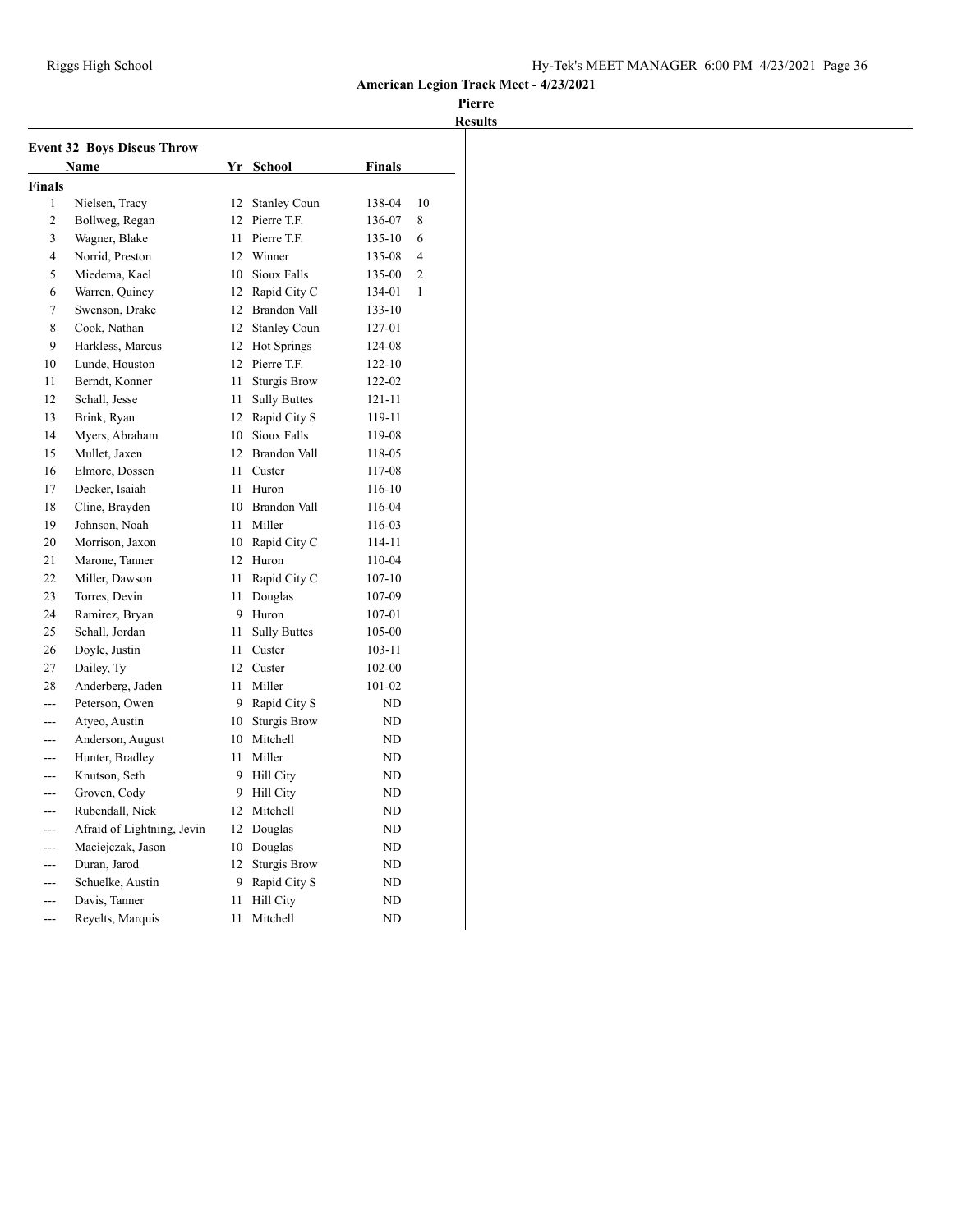|                | <b>Event 33 Boys High Jump</b> |    |                     |               |    |
|----------------|--------------------------------|----|---------------------|---------------|----|
|                | <b>Name</b>                    | Yr | <b>School</b>       | <b>Finals</b> |    |
| <b>Finals</b>  |                                |    |                     |               |    |
| $\mathbf{1}$   | Kienholz, Lincoln              | 10 | Pierre T.F.         | $6 - 04.00$   | 10 |
| 2              | McManus, Mason                 | 11 | <b>Brandon Vall</b> | $5 - 10.00$   | 8  |
| 3              | Johansen, Ryley                | 12 | Mitchell            | 5-08.00       | 6  |
| $\overline{4}$ | Trohkimoinen, Alex             | 11 | Rapid City S        | J5-08.00      | 4  |
| 5              | Swallow, Julian                | 12 | Rapid City C        | J5-08.00      | 1  |
| 5              | Huber, Tyler                   | 12 | Spearfish           | J5-08.00      | 1  |
| 5              | Craig, Drason                  | 11 | Spearfish           | J5-08.00      | 1  |
| 8              | Kreutzfeldt, Jameson           | 10 | <b>Brandon Vall</b> | 5-06.00       |    |
| 8              | Cole, Joey                     | 11 | Winner              | 5-06.00       |    |
| 8              | Bates, Lincoln                 | 10 | Mitchell            | 5-06.00       |    |
| 8              | Delahoyde, Brayden             | 9  | Spearfish           | 5-06.00       |    |
| 8              | Skjonsberg, Spencer            | 9  | Pierre T.F.         | 5-06.00       |    |
| 13             | Angok, Malual                  | 12 | Sioux Falls         | J5-06.00      |    |
| ---            | Flemming, Wyatt                | 11 | <b>Hill City</b>    | NH            |    |
|                | Kaiser, Cade                   | 9  | Pierre T.F.         | NH            |    |
|                | Jolley, Cale                   | 10 | <b>Sturgis Brow</b> | NH            |    |
|                | Ligtenberg, Gavin              | 10 | <b>Sturgis Brow</b> | <b>NH</b>     |    |
|                | Erlandson, Trevor              | 9  | St. Thomas M        | NH            |    |
| ---            | Gortmaker, Caden               | 11 | Miller              | NH            |    |
|                | Williams, Elijah               | 12 | Sioux Falls         | NH            |    |
|                | Shields, Kyle                  | 12 | Douglas             | NH            |    |
|                | Moller, Carter                 | 11 | Mitchell            | NH            |    |
|                | Demarce, Braden                | 12 | Huron               | NH            |    |
|                | Hedderman, Aidan               | 9  | <b>Sturgis Brow</b> | NH            |    |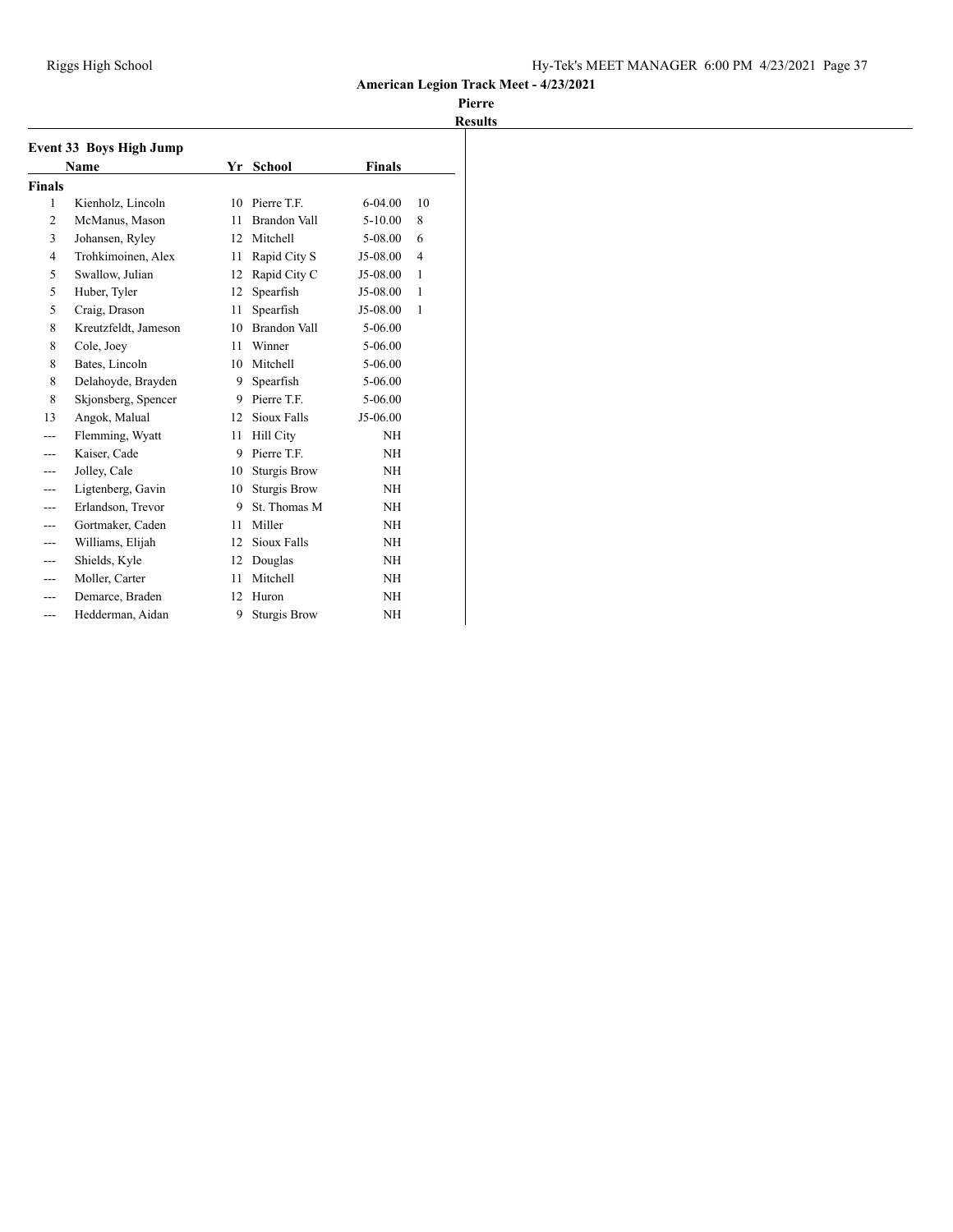| <b>Event 34 Boys Long Jump</b> |                    |              |                     |           |                |
|--------------------------------|--------------------|--------------|---------------------|-----------|----------------|
| Name                           |                    |              | Yr School           | Finals    |                |
| <b>Finals</b>                  |                    |              |                     |           |                |
| 1                              | Fritz, Brady       | 12           | Winner              | 21-01.00  | 10             |
| $\mathfrak{2}$                 | Lambertz, Lawson   | 12           | <b>Brandon Vall</b> | 20-09.00  | 8              |
| 3                              | Kienholz, Lincoln  |              | 10 Pierre T.F.      | 20-08.00  | 6              |
| 4                              | Hafner, Jacob      |              | 12 Rapid City S     | 20-00.50  | $\overline{4}$ |
| 5                              | Peterson, Cole     | 11           | Pierre T.F.         | 19-07.75  | $\overline{c}$ |
| 6                              | Schulz, Treyson    |              | 10 Mitchell         | 19-06.00  | 1              |
| 7                              | Lear, Nate         | 12           | <b>Brandon Vall</b> | 19-05.00  |                |
| 8                              | Flanegan, Isaac    |              | 10 Rapid City C     | 19-04.50  |                |
| 9                              | Swallow, Julian    |              | 12 Rapid City C     | J19-04.50 |                |
| 10                             | Solano, Tom        | 10           | St. Thomas M        | 19-04.00  |                |
| 10                             | Severson, David    | 12           | Douglas             | 19-04.00  |                |
| 12                             | Taniah, Elijah     | 9            | Sioux Falls         | 19-03.00  |                |
| 13                             | Trohkimoinen, Alex | 11           | Rapid City S        | 19-01.00  |                |
| 14                             | Lunders, Tanner    | 11           | Rapid City S        | 18-10.50  |                |
| 15                             | Lewis, Trey        | 9            | Pierre T.F.         | 18-07.00  |                |
| 16                             | Demarce, Braden    | $12^{\circ}$ | Huron               | 18-05.75  |                |
| 17                             | Temple, Braden     | 11           | <b>Sturgis Brow</b> | 18-03.75  |                |
| 18                             | Wise, Ben          | 12           | Spearfish           | 18-03.00  |                |
| 19                             | Johansen, Ryley    | 12           | Mitchell            | 18-01.00  |                |
| 20                             | Carlson, Quinten   | 9            | Spearfish           | 17-10.75  |                |
| 21                             | Gortmaker, Caden   | 11           | Miller              | 17-10.00  |                |
| 22                             | Huber, Logan       | 10           | Douglas             | 17-06.50  |                |
| 23                             | Hunter, Ethan      | 11           | Huron               | 17-04.00  |                |
| 23                             | Groven, Austin     |              | 12 Hill City        | 17-04.00  |                |
| 25                             | Jolley, Cale       | 10           | <b>Sturgis Brow</b> | 17-02.50  |                |
| 26                             | Walther, Willie    | 11           | <b>Hill City</b>    | 17-02.00  |                |
| 27                             | Torres, Jake       | 10           | Douglas             | 16-10.00  |                |
| 27                             | Boe, Eh Taw        | 11           | Huron               | 16-10.00  |                |
| 29                             | Agyeman, Matthew   | 11           | Sioux Falls         | 16-09.50  |                |
| 30                             | Vlietstra, Walker  | 11           | <b>Sturgis Brow</b> | 16-04.00  |                |
| 31                             | Flemming, Wyatt    | 11           | Hill City           | 15-10.50  |                |
| 32                             | Bates, Lincoln     | 10           | Mitchell            | 15-07.75  |                |
| 33                             | Edwards, Westin    | 9            | St. Thomas M        | 14-03.50  |                |
| $---$                          | Harris, Korben     | 11           | Spearfish           | ND        |                |
| ---                            | Farries, Thomas    | 10           | <b>Sully Buttes</b> | ND        |                |
| $---$                          | Johnson, Michael   | 12           | Sioux Falls         | ND        |                |
| ---                            | Tennyson, Gage     | 11           | Custer              | ND        |                |
| ---                            | Gortmaker, Joesph  | 11           | Rapid City C        | ND        |                |
| ---                            | Binger, Grayden    | 10           | <b>Brandon Vall</b> | ND        |                |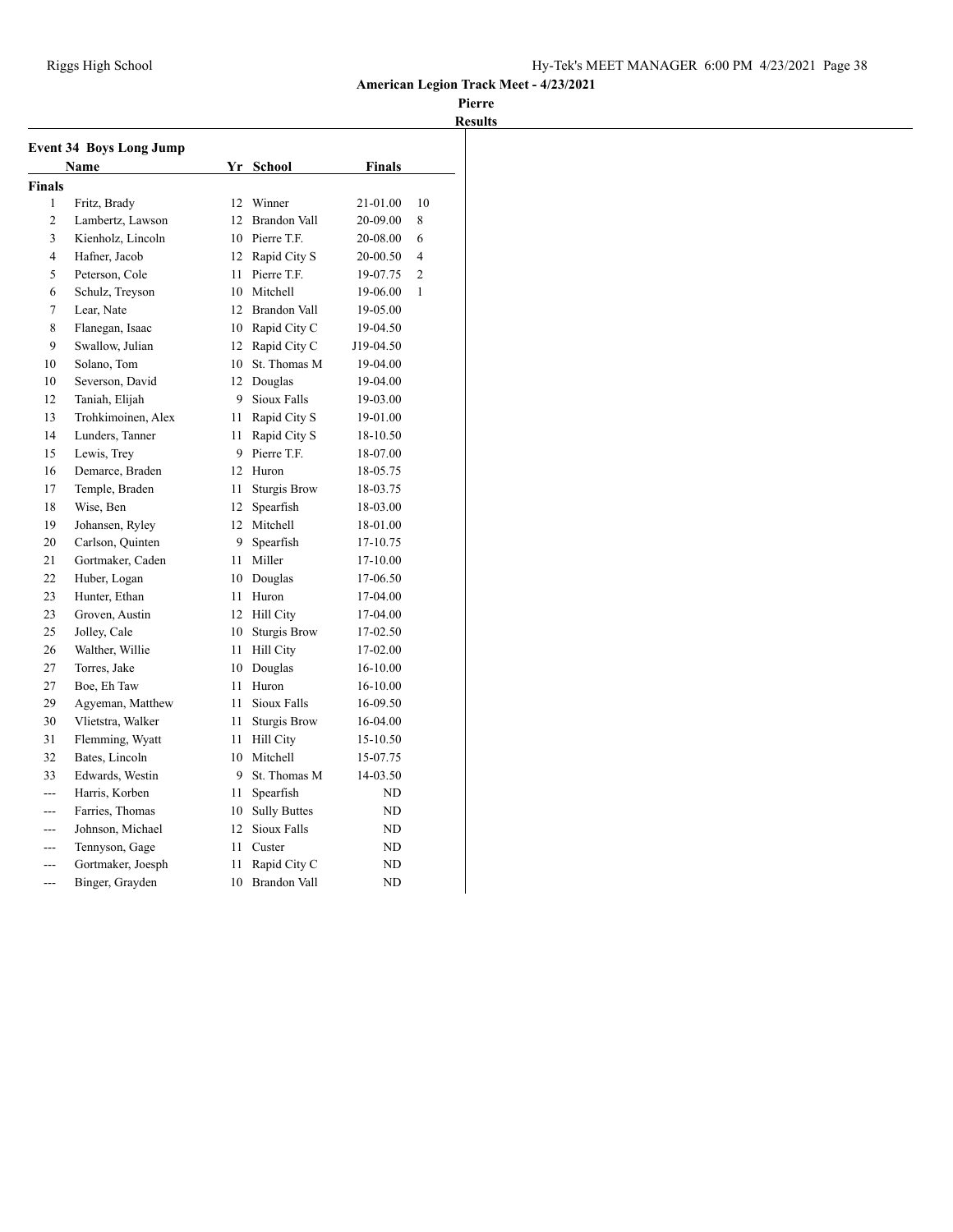|                | <b>Event 35 Boys Triple Jump</b><br><b>Name</b> | Yr<br><b>School</b> |                     | <b>Finals</b> |                |
|----------------|-------------------------------------------------|---------------------|---------------------|---------------|----------------|
| <b>Finals</b>  |                                                 |                     |                     |               |                |
| 1              | Swallow, Julian                                 | 12                  | Rapid City C        | 45-02.00      | 10             |
| 2              | Angok, Malual                                   | 12                  | Sioux Falls         | 41-00.50      | 8              |
| 3              | Tennyson, Gage                                  | 11                  | Custer              | $40 - 03.50$  | 6              |
| $\overline{4}$ | Agyeman, Matthew                                | 11                  | Sioux Falls         | 40-03.00      | $\overline{4}$ |
| 5              | Hafner, Jacob                                   | 12                  | Rapid City S        | 40-01.50      | $\overline{2}$ |
| 6              | Trohkimoinen, Alex                              | 11                  | Rapid City S        | 38-11.00      | $\mathbf{1}$   |
| 7              | Easland, Spencer                                | 9                   | Pierre T.F.         | 38-01.00      |                |
| 8              | McManus, Mason                                  | 11                  | Brandon Vall        | 38-00.50      |                |
| 9              | Solano, Tom                                     | 10                  | St. Thomas M        | 37-09.00      |                |
| 10             | Schulz, Treyson                                 | 10                  | Mitchell            | 37-08.00      |                |
| 11             | Duffy, Cormac                                   | 11                  | <b>Stanley Coun</b> | 37-07.00      |                |
| 12             | Bertram, Landon                                 | 10                  | Pierre T.F.         | 37-06.00      |                |
| 13             | Carlson, Quinten                                | 9                   | Spearfish           | 37-03.00      |                |
| 14             | Jolley, Cale                                    | 10                  | <b>Sturgis Brow</b> | 36-10.00      |                |
| 15             | DeWitt, Payton                                  | 11                  | Douglas             | 35-11.00      |                |
| 16             | Kreutzfeldt, Jameson                            | 10                  | <b>Brandon Vall</b> | 35-07.50      |                |
| 17             | Lewis, Trey                                     | 9                   | Pierre T.F.         | 35-07.00      |                |
| 18             | Smith, Colten                                   | 11                  | Douglas             | 35-03.00      |                |
| 19             | Hedderman, Aidan                                | 9                   | <b>Sturgis Brow</b> | 34-09.00      |                |
| 20             | Hunter, Ethan                                   | 11                  | Huron               | 34-06.00      |                |
| 21             | Boe, Eh Taw                                     | 11                  | Huron               | 31-06.00      |                |
|                | Hepker, Landon                                  | 10                  | <b>Sully Buttes</b> | ND            |                |
| ---            | Ponto, Luke                                     | 11                  | St. Thomas M        | ND            |                |
|                | Lehman, Drew                                    | 9                   | Custer              | ND            |                |
| ---            | Buus, Tyan                                      | 9                   | Sturgis Brow        | <b>ND</b>     |                |
| ---            | Prill, Winston                                  | 10                  | St. Thomas M        | <b>ND</b>     |                |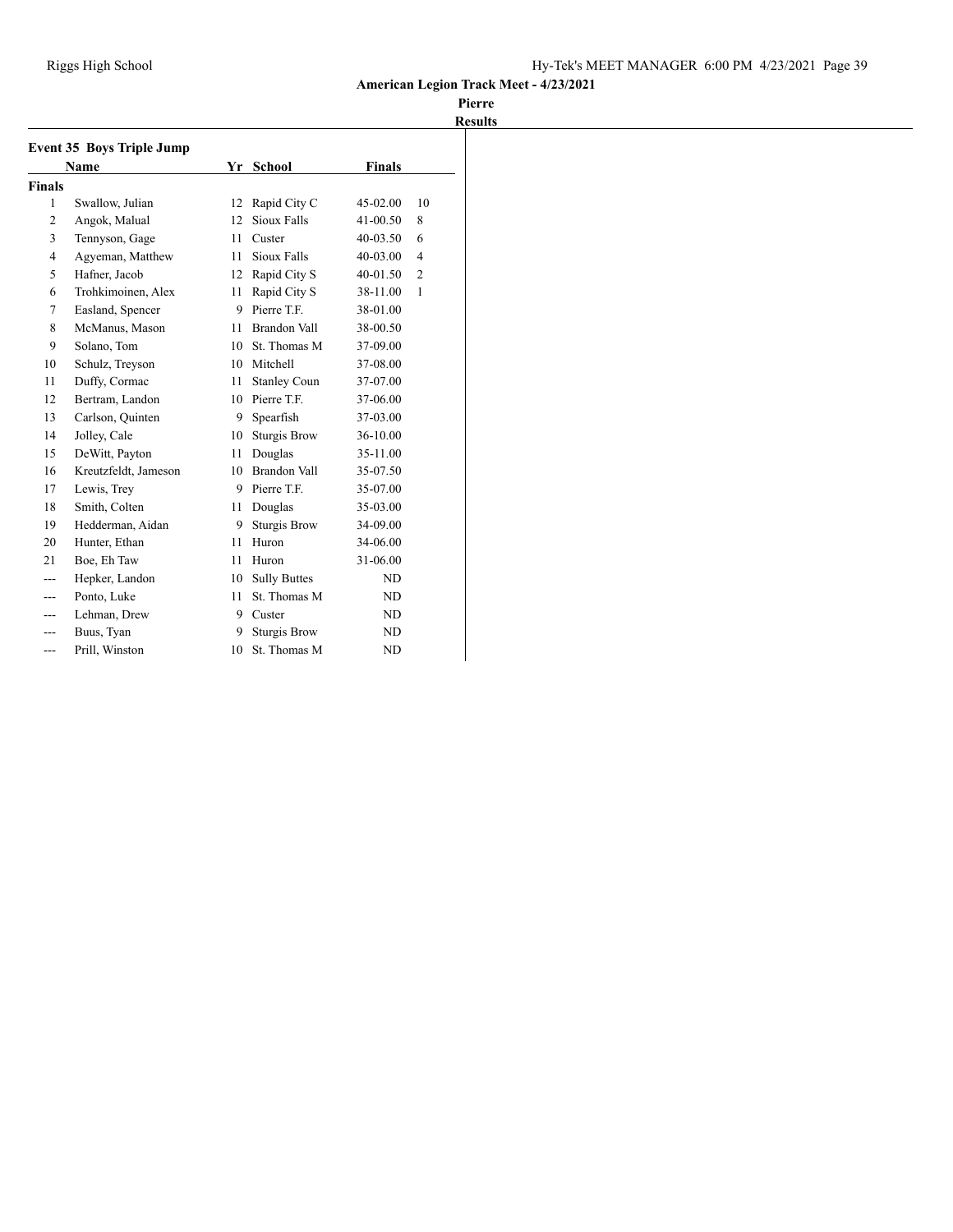| <b>Event 36 Girls Shot Put</b> |                             |              |                     |               |                |
|--------------------------------|-----------------------------|--------------|---------------------|---------------|----------------|
|                                | Name                        | Yr           | <b>School</b>       | <b>Finals</b> |                |
| Finals                         |                             |              |                     |               |                |
| 1                              | Kortemeyer, Kellyn          | 11           | Custer              | 41-00.00      | 10             |
| $\overline{c}$                 | Scott, Aneesha              | 12           | <b>Brandon Vall</b> | 35-08.00      | 8              |
| 3                              | Nieuwsma, Addison           |              | 12 Sioux Falls      | 33-11.00      | 6              |
| 4                              | Moody, Cassidy              | 11           | Hill City           | 33-07.50      | 4              |
| 5                              | Golder, Hannah              |              | 12 Custer           | 33-00.50      | $\overline{2}$ |
| 6                              | Terwilliger, Reese          | 9            | Pierre T.F.         | 32-09.25      | $\mathbf{1}$   |
| 7                              | Shorter, Maya               | 10           | Pierre T.F.         | 32-09.00      |                |
| 8                              | Lingle, Emily               | 11           | Pierre T.F.         | 32-05.00      |                |
| 9                              | Long, Lexi                  | 11           | <b>Sturgis Brow</b> | 31-09.25      |                |
| 10                             | Virtue, Torri               | 9            | Custer              | 31-08.00      |                |
| 11                             | Schrader, Jenaya            | 8            | Winner              | 31-02.00      |                |
| 12                             | Rysdon, Olivia              |              | 12 Sioux Falls      | 31-00.00      |                |
| 13                             | Hill, Lydia                 | 10           | <b>Sully Buttes</b> | 28-07.00      |                |
| 14                             | Chicoine, Addison           | 9            | <b>Sully Buttes</b> | 28-04.00      |                |
| 15                             | Pawlowski, Taya             | 11           | Miller              | 28-02.50      |                |
| 16                             | Munoz, Rosario              | 12           | <b>Hill City</b>    | 28-01.00      |                |
| 17                             | O'Conner, Carlie            | 11           | <b>Stanley Coun</b> | 27-08.00      |                |
| 18                             | Peterson, Ella              | $12^{\circ}$ | Rapid City S        | 27-07.00      |                |
| 19                             | Gillen, Evyenia             | 10           | Rapid City S        | 27-00.00      |                |
| 19                             | Ortiz, Elisabeth            | 12           | <b>Sturgis Brow</b> | 27-00.00      |                |
| 21                             | Haase, Reagan               | 11           | <b>Brandon Vall</b> | 26-02.00      |                |
| 22                             | Shee, Eh Ku                 | 11           | Huron               | 26-00.00      |                |
| 23                             | Rotert, Erin                | 12           | Spearfish           | 25-05.75      |                |
| 24                             | Madsen, Javonte             | 11           | Rapid City S        | 25-04.50      |                |
| 25                             | Weaver, Shalie              | 12           | Hill City           | 25-04.00      |                |
| 25                             | Sonne, Gabby                | 12           | Mitchell            | 25-04.00      |                |
| 27                             | Afraid of Lightning, Alivia | 9            | Douglas             | 25-03.75      |                |
| 28                             | Hamilton, Jaelyn            | 9            | Huron               | 24-10.00      |                |
| 29                             | Young, Lilly                | 9            | Mitchell            | 24-09.00      |                |
| 30                             | Long, Deidra                | 12           | Douglas             | 24-06.50      |                |
| 31                             | Allred, Samantha            | 11           | Spearfish           | 24-06.00      |                |
| 32                             | Gire, Sophia                | 9            | <b>Sturgis Brow</b> | 24-02.00      |                |
| 33                             | Witte, Cassandra            | 10           | Rapid City C        | 24-01.00      |                |
| 34                             | Ashley, Olivia              |              | 10 Douglas          | 23-09.50      |                |
| 35                             | Meyerink, Madison           | 12           | Mitchell            | 23-07.50      |                |
| 36                             | Noyes, Jaylee               | 9            | Rapid City C        | 23-05.50      |                |
| 37                             | Baker, Joanlei              | 9            | Miller              | 22-01.00      |                |
| 38                             | Gould, Taylor               | 9            | Spearfish           | 22-00.75      |                |
| 39                             | DeMers, Maggie              | 10           | Winner              | 20-09.00      |                |
| 40                             | Blare, Amanda               | 10           | Winner              | 17-06.00      |                |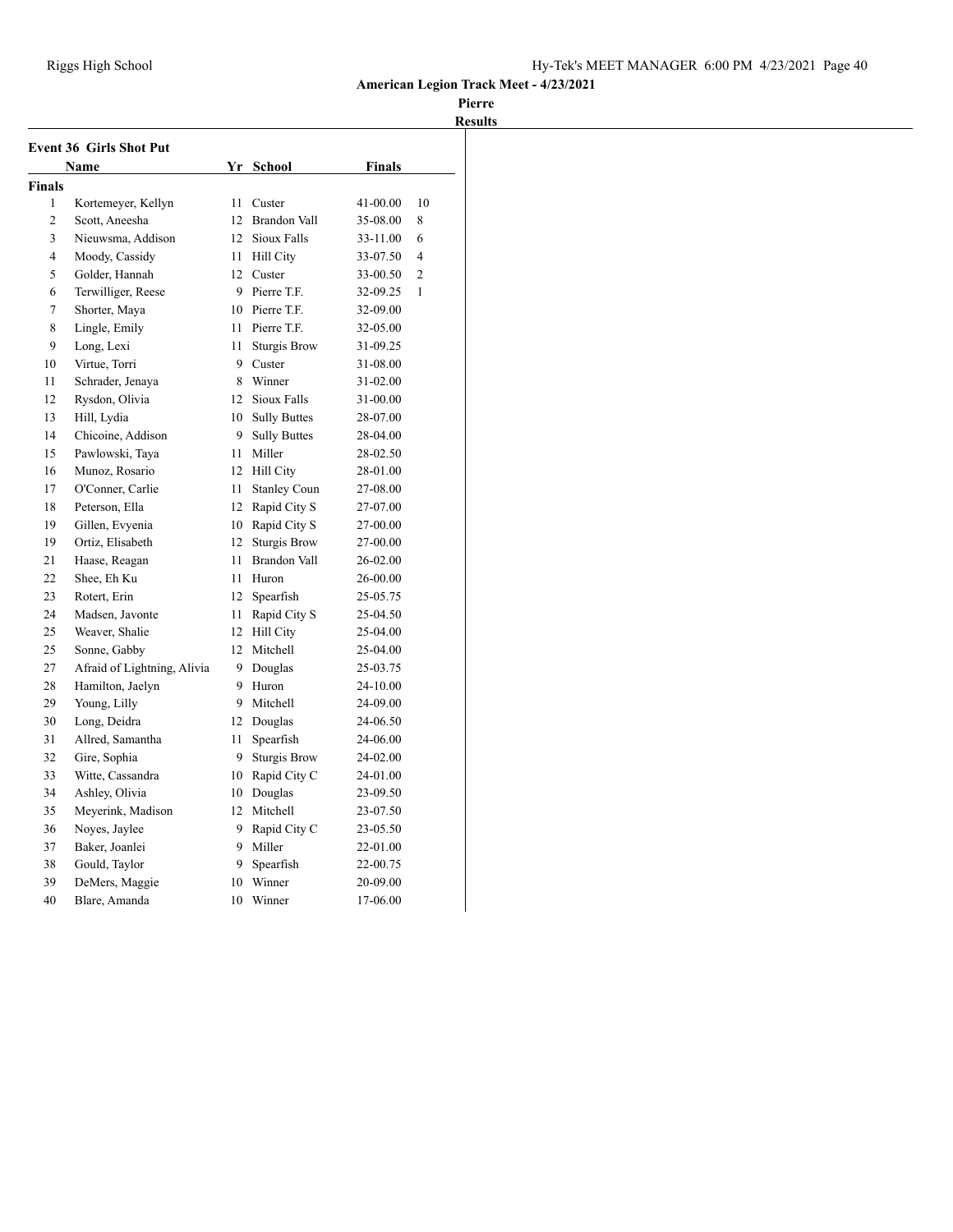|                          | <b>Event 37 Girls Long Jump</b><br>Name |    | Yr School           | <b>Finals</b> |                |
|--------------------------|-----------------------------------------|----|---------------------|---------------|----------------|
|                          |                                         |    |                     |               |                |
| <b>Finals</b><br>1       |                                         |    |                     |               |                |
|                          | Marcus, Stella                          | 11 | Spearfish           | 17-06.75      | 10             |
| $\overline{2}$           | Bagley, Peyton                          | 12 | Rapid City C        | 16-00.50      | 8              |
| 3                        | Fierro, Claire                          | 10 | Rapid City S        | 15-07.00      | 6              |
| $\overline{\mathcal{L}}$ | Christopherson, Aleise                  | 9  | Pierre T.F.         | 15-03.25      | $\overline{4}$ |
| 5                        | Kur, Nyariek                            | 9  | Sioux Falls         | 15-01.00      | $\overline{2}$ |
| 6                        | Doren, Maddison                         | 12 | Spearfish           | J15-01.00     | 1              |
| 7                        | Price, Remington                        | 10 | Pierre T.F.         | 14-09.00      |                |
| 8                        | Wickersham, Josey                       |    | 10 Brandon Vall     | J14-09.00     |                |
| 9                        | Pourier, Taylor                         | 12 | Rapid City C        | J14-09.00     |                |
| 10                       | Smith, Giana                            | 11 | Rapid City S        | 14-08.25      |                |
| 11                       | Lord, Maddi                             | 10 | Mitchell            | 14-06.50      |                |
| 12                       | Birath, Kylie                           | 12 | <b>Brandon Vall</b> | 14-06.00      |                |
| 13                       | Mullaney, Ally                          | 10 | Miller              | 14-05.50      |                |
| 14                       | Hammerbeck, Jenna                       | 11 | Winner              | 14-03.50      |                |
| 14                       | Gose, Brynn                             | 10 | Huron               | 14-03.50      |                |
| 16                       | Sanchez, Lily                           |    | 10 Pierre T.F.      | 14-02.50      |                |
| 17                       | Ewing, Cali                             | 10 | <b>Sturgis Brow</b> | 14-02.00      |                |
| 17                       | Dinkins, Novali                         | 9  | <b>Sturgis Brow</b> | 14-02.00      |                |
| 19                       | Devries, Jacie                          |    | 10 Hill City        | 13-10.50      |                |
| 20                       | Wathen, Hailey                          | 12 | <b>Hill City</b>    | 13-08.00      |                |
| 20                       | Arpan, Jeslyn                           | 10 | Douglas             | 13-08.00      |                |
| 22                       | Smith, Kylee                            |    | 10 Douglas          | 13-06.25      |                |
| 23                       | Green, Talyiah                          | 11 | Douglas             | 13-06.00      |                |
| 24                       | Dale, Emily                             | 11 | Huron               | 13-04.00      |                |
| 24                       | Bruce, Hailey                           | 9  | Rapid City S        | 13-04.00      |                |
| 24                       | Michael, Emily                          | 10 | Sioux Falls         | 13-04.00      |                |
| 27                       | Rice, Elaina                            | 11 | Brandon Vall        | 13-03.00      |                |
| 28                       | Ramaker, Meredith                       | 10 | Hot Springs         | 13-02.50      |                |
| 29                       | Wiese, Riley                            | 9  | Hill City           | 13-02.00      |                |
| 30                       | Gropper, Kyra                           |    | 10 Mitchell         | 13-01.50      |                |
| 31                       | Brozik, Karlee                          | 9  | Winner              | 12-02.00      |                |
| 32                       | Banks, Rachael                          | 10 | <b>Sturgis Brow</b> | 11-06.00      |                |
| 32                       | Koffler, Alyssia                        | 9  | <b>Hot Springs</b>  | 11-06.00      |                |
| 34                       | Hennrich, Jayda                         | 12 | Huron               | 11-04.00      |                |
| 35                       | Day, Shayne                             | 10 | Winner              | 11-02.50      |                |
| ---                      | Gramkow, Shaylee                        | 11 | Custer              | ND            |                |
| ---                      | Gaulke, Sydney                          | 12 | Custer              | ND            |                |
| ---                      | Smith, Ferren                           | 12 | Rapid City C        | ND            |                |
| $---$                    | Peterson, Peyton                        | 12 | Mitchell            | ND            |                |
| ---                      | Cass, Bailey                            | 9  | Custer              | ND            |                |
|                          | Kur, Nyanas                             | 12 | Sioux Falls         | ND            |                |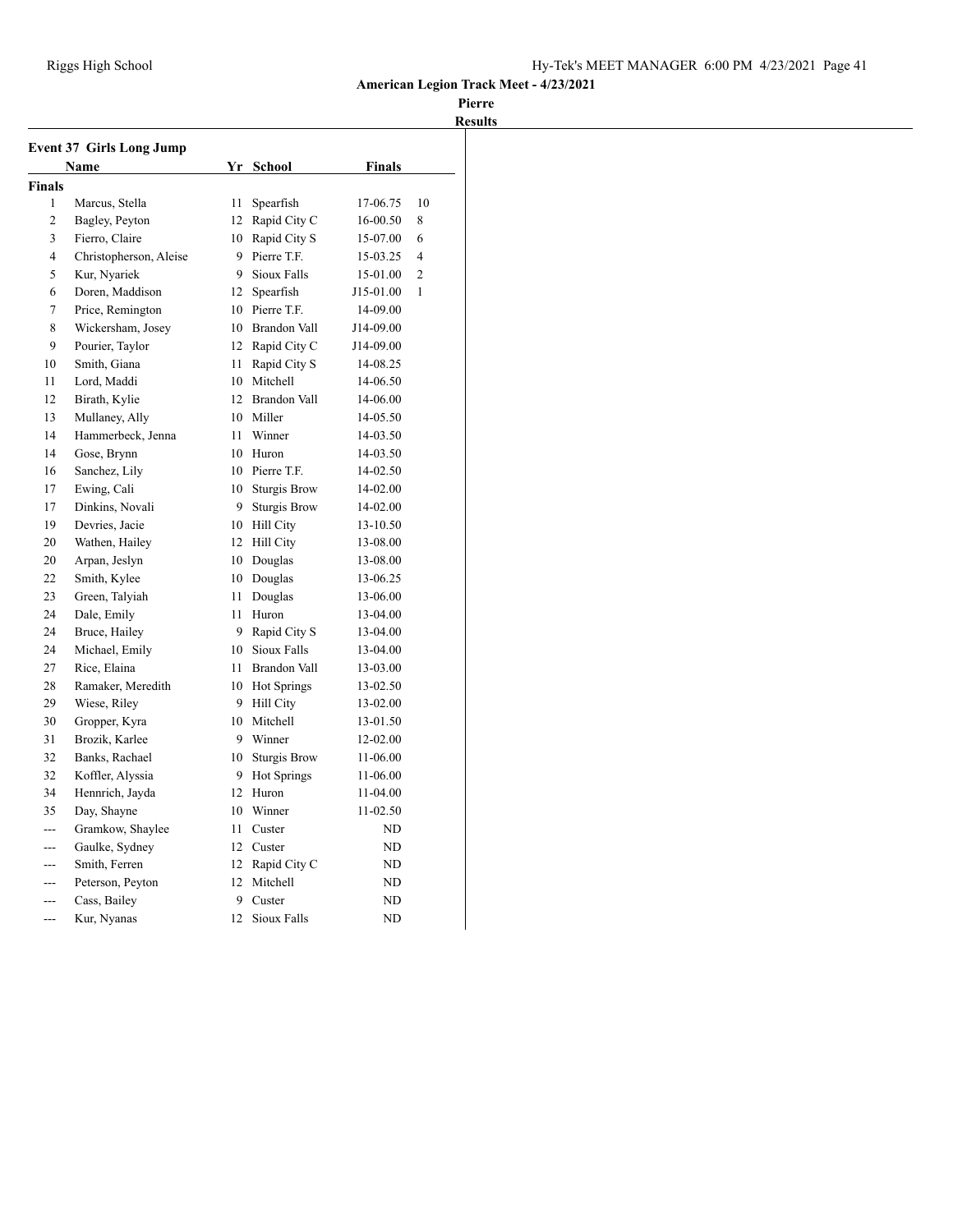| <b>Event 38 Girls Triple Jump</b><br><b>Finals</b><br>Name<br>Yr<br><b>School</b> |                        |    |                     |          |                |
|-----------------------------------------------------------------------------------|------------------------|----|---------------------|----------|----------------|
| Finals                                                                            |                        |    |                     |          |                |
| 1                                                                                 | Yellow Mule, Matayah   | 11 | Rapid City C        | 35-10.75 | 10             |
| $\overline{2}$                                                                    | Brozik, Ellie          | 11 | Winner              | 35-08.00 | 8              |
| 3                                                                                 | Baloun, Megan          | 11 | Rapid City S        | 35-06.75 | 6              |
| $\overline{4}$                                                                    | Kur, Nyariek           | 9  | Sioux Falls         | 35-00.00 | $\overline{4}$ |
| 5                                                                                 | Marcus, Stella         | 11 | Spearfish           | 33-10.00 | $\overline{c}$ |
| 6                                                                                 | Price, Remington       | 10 | Pierre T.F.         | 32-08.50 | 1              |
| 7                                                                                 | Dinkins, Novali        | 9  | <b>Sturgis Brow</b> | 32-03.50 |                |
| 8                                                                                 | Lord, Maddi            | 10 | Mitchell            | 31-06.50 |                |
| 9                                                                                 | Christopherson, Aleise | 9  | Pierre T.F.         | 31-05.75 |                |
| 10                                                                                | Wickersham, Josey      | 10 | Brandon Vall        | 31-04.25 |                |
| 11                                                                                | Dennis, Sawyer         | 10 | <b>Sturgis Brow</b> | 30-11.50 |                |
| 12                                                                                | Hammerbeck, Jenna      | 11 | Winner              | 30-10.00 |                |
| 13                                                                                | Smith, Giana           | 11 | Rapid City S        | 29-11.00 |                |
| 14                                                                                | Peterson, Peyton       | 12 | <b>Mitchell</b>     | 29-04.50 |                |
| 15                                                                                | Maher, Meg             | 10 | Pierre T.F.         | 29-04.00 |                |
| 16                                                                                | Chapman, Gracie        | 11 | Douglas             | 29-02.00 |                |
| 17                                                                                | Myers, Barbara         | 9  | Sioux Falls         | 29-00.25 |                |
| 18                                                                                | Smith, Kylee           | 10 | Douglas             | 29-00.00 |                |
| 18                                                                                | Green, Talyiah         | 11 | Douglas             | 29-00.00 |                |
| 20                                                                                | Ligtenberg, Tatum      | 11 | <b>Sturgis Brow</b> | 28-03.50 |                |
| 21                                                                                | Hennrich, Jayda        | 12 | Huron               | 27-05.50 |                |
| 22                                                                                | Michael, Emily         | 10 | Sioux Falls         | 27-02.50 |                |
| 23                                                                                | Sebert, Sarah          | 11 | Mitchell            | 26-05.25 |                |
| 24                                                                                | Bohnenkamp, Jayda      | 8  | St. Thomas M        | 23-09.50 |                |
| $---$                                                                             | Vining, Teagan         | 8  | St. Thomas M        | ND       |                |
| ---                                                                               | Schlosser, Carlie      | 11 | St. Thomas M        | ND       |                |